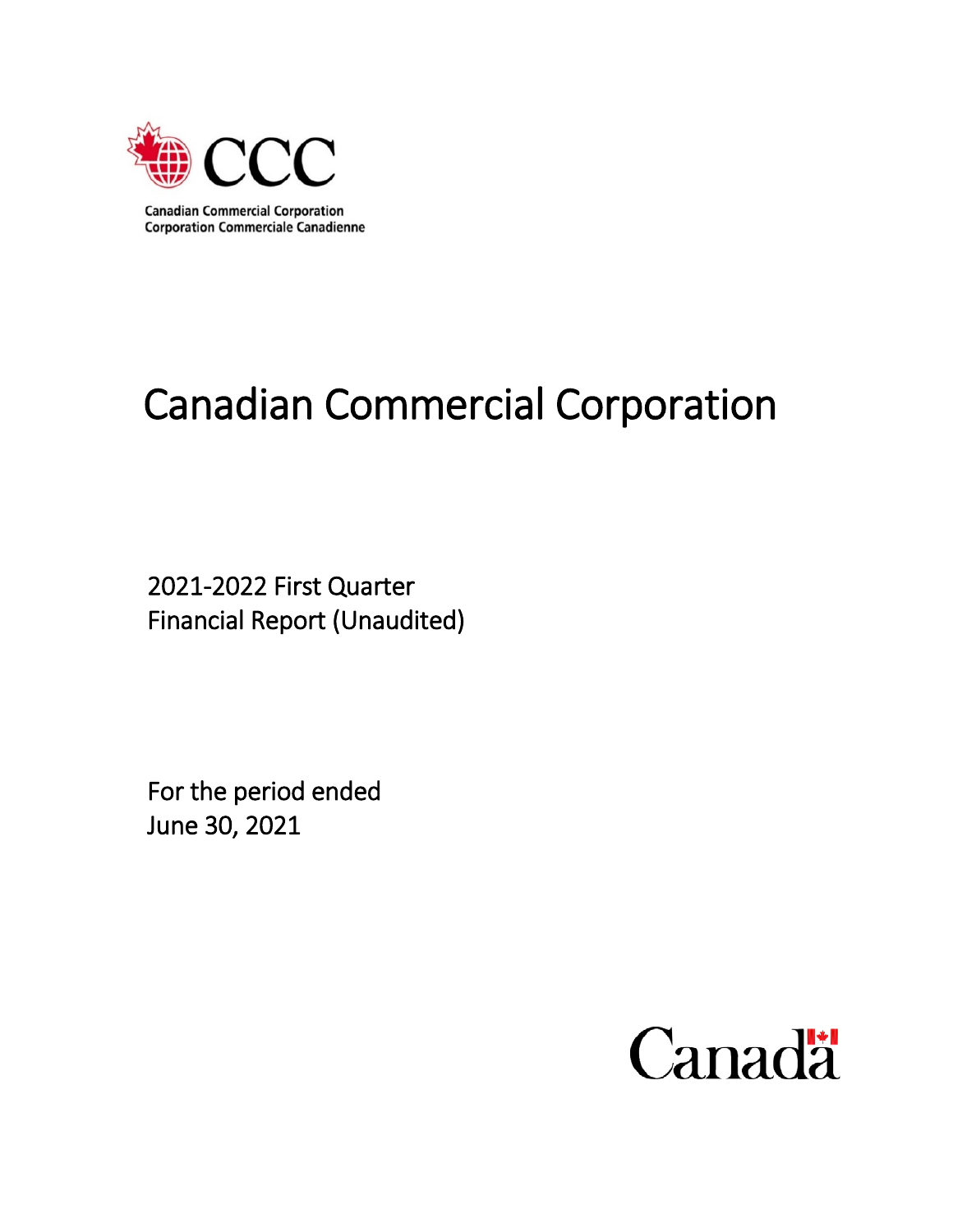# **TABLE OF CONTENTS**

| 1.              |  |
|-----------------|--|
| 2.              |  |
| 3.              |  |
| 4.              |  |
| 5.              |  |
| 6.              |  |
| 7.              |  |
| 8.              |  |
| 9.              |  |
| 10 <sub>1</sub> |  |
| 11.             |  |
| 12.             |  |
| 13.             |  |
| 14.             |  |
| 15.             |  |
| 16.             |  |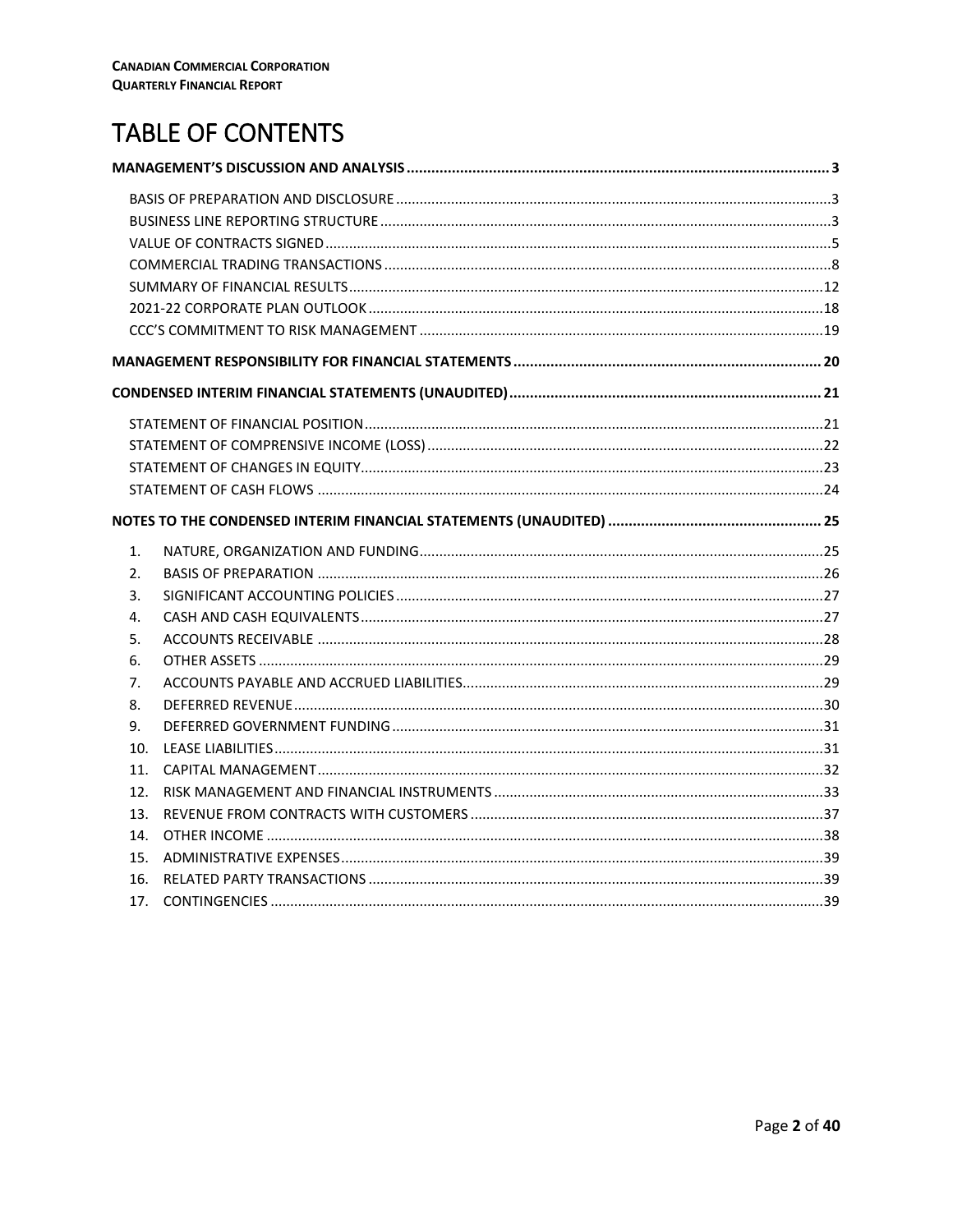# <span id="page-2-0"></span>MANAGEMENT'S DISCUSSION AND ANALYSIS

# <span id="page-2-1"></span>**BASIS OF PREPARATION AND DISCLOSURE**

The following management's discussion and analysis ("MD&A") was prepared in accordance with the Treasury Board of Canada's Directive on Accounting Standards: GC 5200 Crown Corporations Quarterly Financial Reports and is not intended to be a full MD&A. It should be read in conjunction with the Corporation's Annual report and audited annual financial statements and accompanying notes for the year ended March 31, 2021. All amounts presented are in Canadian dollars unless otherwise specified.

This document contains projections and other forward-looking statements regarding future events. Such statements require management to make assumptions that are subject to risk and uncertainty. Consequently, actual results may differ materially from expectations expressed in forward-looking statements. These risks and uncertainties are discussed in the risk section following the financial analysis.

The financial statements have been prepared in accordance with International Financial Reporting standards ("IFRS") as issued by the International Accounting Standards Board ("IASB") as reference for Generally Accepted Accounting Principles ("GAAP"). In the following discussion, the Corporation also uses certain non-GAAP financial measures, such as the Value of Contracts Signed ("VCS") and Commercial Trading Transactions ("CTT"), to evaluate its performance. Non-GAAP measures are defined and qualified when presented.

Historically, large contracts have materially affected the Corporation's financial statements, causing significant variations in certain year-over-year amounts on the Statement of Financial Position and the Statement of Comprehensive Income (Loss). The most significant of these contracts is the multi-year, multi-billion-dollar Armoured Brigades Program ("ABP") contract. Due to the magnitude of this contract, the ABP has been presented separately in certain sections of the MD&A.

# <span id="page-2-2"></span>**BUSINESS LINE REPORTING STRUCTURE**

CCC has three business lines which engage the exporting capabilities of small, medium, and large Canadian companies from across diverse sectors of the economy. Through these business lines, the Corporation supports the pursuit of business deals in government procurement markets around the world. The Corporation delivers value through government-to-government ("G2G") contracting arrangements, where CCC enters into a prime contract with an international government buyer - guaranteeing delivery of goods and services - and enters into a domestic contract with a Canadian company to supply and fulfill the contractual terms and conditions. The Corporation conducts all performance oversight and financial administration of these arrangements and helps to mitigate the buyers' risk, thereby providing an added incentive to procure from Canada. The Corporation also assists Government of Canada departments and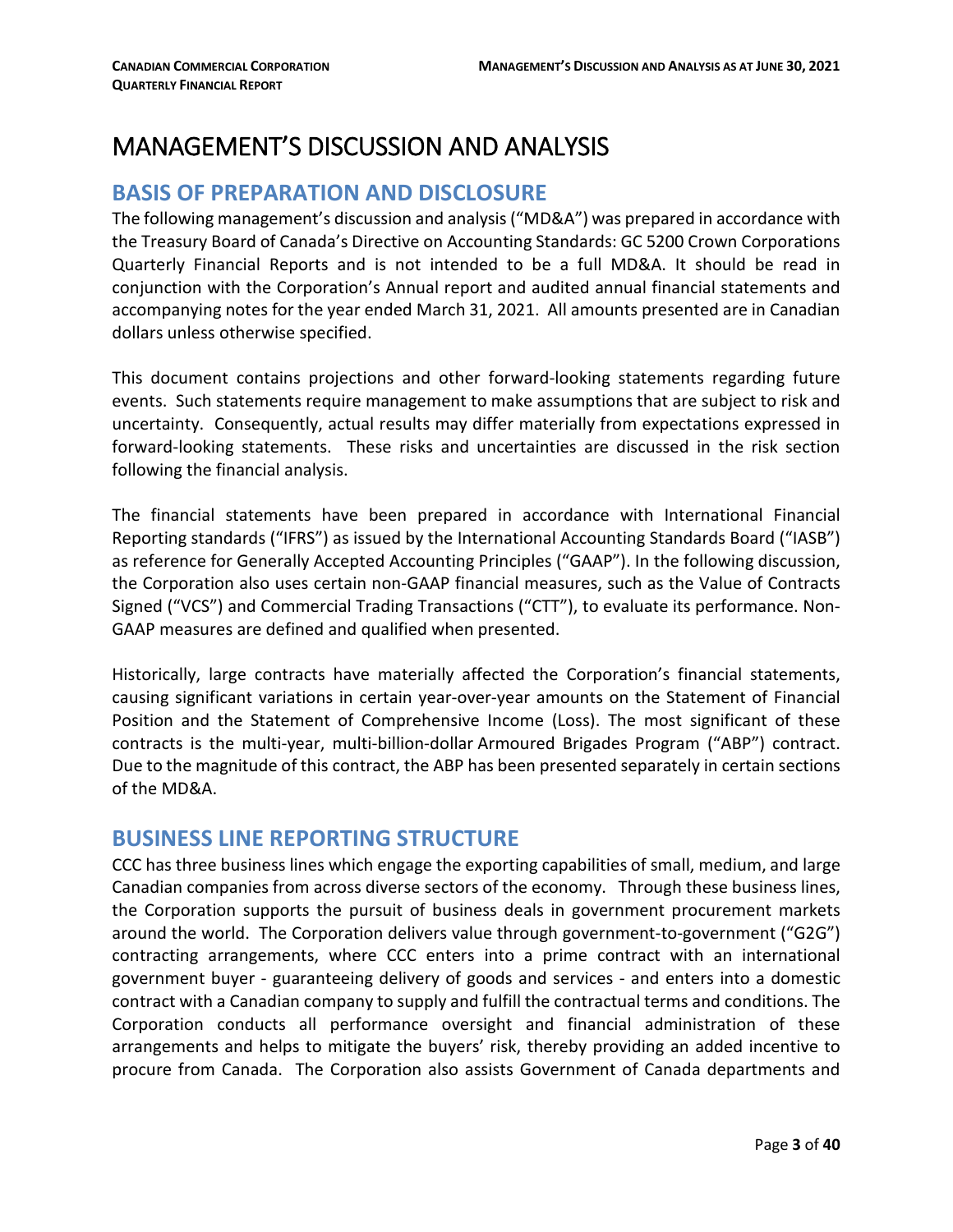agencies to fulfill complex purchasing needs related to various international commitments and programs.

#### **International Prime Contracting (IPC)**

The Corporation's International Prime Contracting ("IPC") business line is a fee-based service involving the establishment of G2G contracts with foreign government buyers.

The Corporation works with Canadian exporters of all sizes, across a diversified number of Canadian industrial sectors and focuses its efforts in five priority sectors: Aerospace, Clean Technology ("Cleantech"), Construction & Infrastructure, Defence and Information and Communications Technology ("ICT"). These growth sectors reflect priority areas for foreign buyers and align with the Government of Canada's progressive trade and investment agenda. The goal of these business activities is to increase the number of exporters that CCC serves while also supporting a wide range of Government of Canada priorities**.** Canadian exporters are internationally recognized as leaders in Aerospace and have specialized Cleantech expertise in areas of public utilities, transportation, and water management systems. Construction and Infrastructure is focused on international projects in emerging and developing markets and Defence relates to the export of goods and services for global defence and security. ICT includes Concessions contracts which include the establishment of lotteries by a Canadian exporter on behalf of foreign governments to generate revenues used to help relieve poverty and support social programs abroad. The business activities from all other industries are classified as Other which includes the export of agricultural products.

#### **Defence Production Sharing Agreement (DPSA)**

CCC supports significant Canadian export activity under the Defence Production Sharing Agreement ("DPSA"). The DPSA is CCC's core public policy mandate, which enables Canadian exporters to compete for contracts as part of the U.S. Department of Defense ("DoD") domestic supply base. Enabling access in this manner provides Canadian exporters with business opportunities which drive exports and jobs in Canada, while generating economic benefitsin both Canada and the U.S. CCC does not charge fees for services provided under the DPSA.

#### **Sourcing**

CCC assists Government of Canada departments and agencies in efficiently and effectively fulfilling urgent and complex procurement needs. This involves sourcing goods and services to meet a variety of international commitments or programming needs. CCC charges a fee to cover its costs to manage these programs.

Additionally, on behalf of Global Affairs Canada ("GAC"), CCC manages 10 Canadian Trade Offices in China. These offices, located in China's rapidly developing second-tier cities, provide support to Canadian companies as they seek to enter the Chinese market, while also providing a cost-effective trade representation solution for GAC. CCC recovers all of its costs from this program and charges a fee to GAC for its services.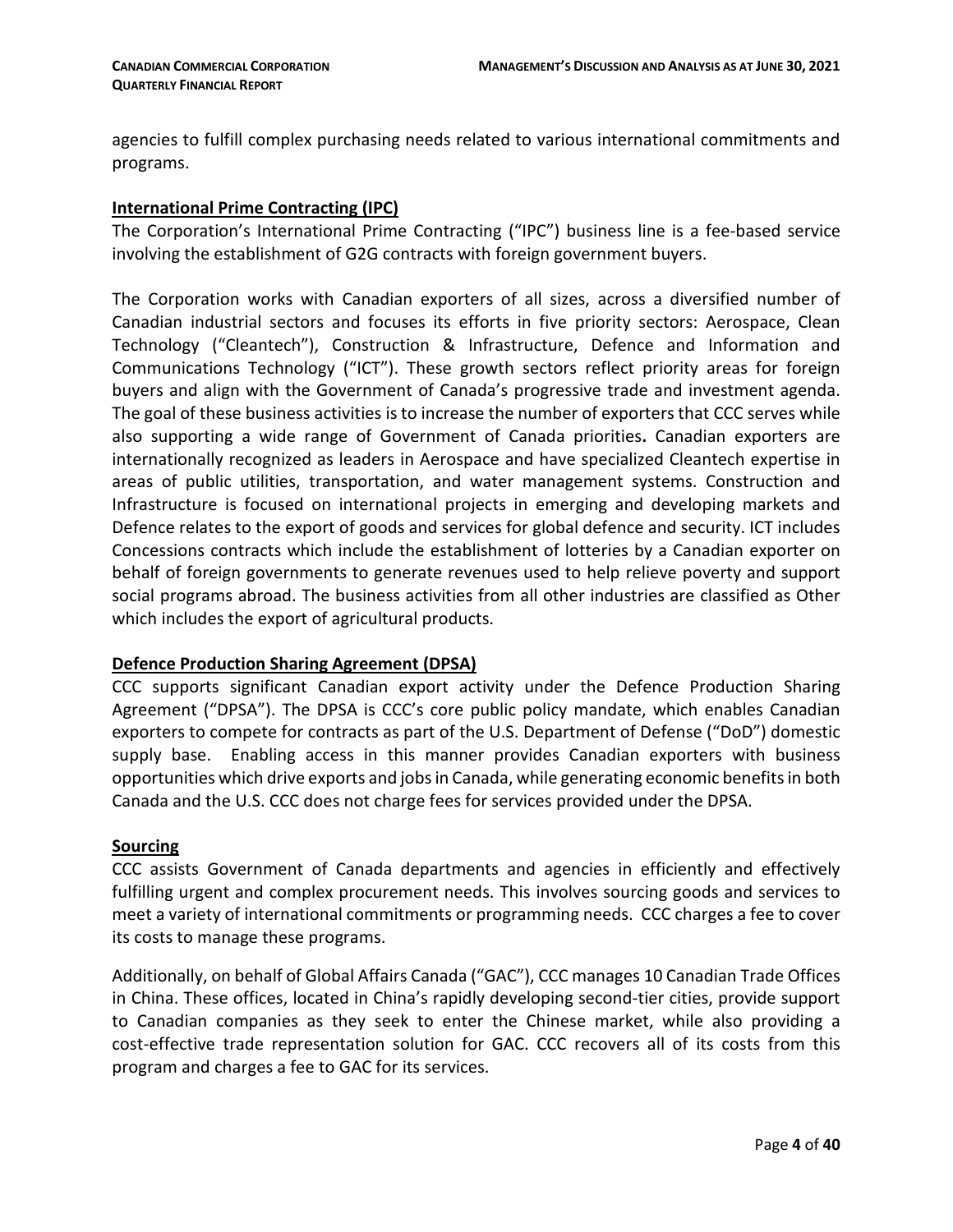#### **Small and medium sized enterprises (SMEs)**

Small-and-medium-enterprises ("SMEs") from across Canadian industrial sectors are an important part of CCC's IPC, DPSA, and Sourcing activities. CCC supports the development of trade between SME exporters and foreign government buyers by forging connections, lowering transactional risks and providing access to new and emerging international markets. Consistent with Global Affairs Canada, CCC defines SMEs as Canadian companies with less than 500 employees. Where appropriate, comparative SME figures have been reclassified to align with this definition. $1$ 

# <span id="page-4-0"></span>**VALUE OF CONTRACTS SIGNED**

VCS is a non-GAAP measure used by the Corporation that represents the value of contracts and amendments signed in a given period. It measures the total value of goods or services to be delivered over the entire duration of a contract and hence, represents the full contract value when the contract is signed.

The sales cycle for international government contracting is often measured in years, and can be directly impacted by foreign political, economic and geo-political events beyond the control of CCC. This results in a business cycle that is difficult to predict accurately and repeat consistently.

| For the three months ended June 30, |         |            |           |          |         |      |  |  |  |  |  |  |  |  |
|-------------------------------------|---------|------------|-----------|----------|---------|------|--|--|--|--|--|--|--|--|
|                                     |         | % of Total |           |          |         |      |  |  |  |  |  |  |  |  |
| VCS by business line (\$000's)      | 2021    | 2020       | \$ Change | % Change | 2021    | 2020 |  |  |  |  |  |  |  |  |
| <b>IPC</b>                          |         |            |           |          |         |      |  |  |  |  |  |  |  |  |
| Core IPC                            | 7,263   | (5,536)    | 12,799    | >100%    | 3%      | (3%) |  |  |  |  |  |  |  |  |
| Concessions                         | 60,231  | 22.479     | 37,752    | >100%    | 25%     | 11%  |  |  |  |  |  |  |  |  |
| <b>DPSA</b>                         | 173,113 | 173,556    | (443)     | (0%)     | 72%     | 88%  |  |  |  |  |  |  |  |  |
| Sourcing                            | 30      | 7.431      | (7,401)   | (100%)   | $< 1\%$ | 4%   |  |  |  |  |  |  |  |  |
| Total                               | 240,637 | 197.930    | 42.707    | 22%      | 100%    | 100% |  |  |  |  |  |  |  |  |

The tables below present the VCS by business line for the three months ended June 30, 2021 and 2020.

The above figures include VCS with SMEs as follows:

| For the three months ended June 30, |    |         |    |        |  |            |             |      |      |  |  |  |  |  |
|-------------------------------------|----|---------|----|--------|--|------------|-------------|------|------|--|--|--|--|--|
|                                     |    |         |    |        |  | % of Total |             |      |      |  |  |  |  |  |
| <b>SME VCS by business line</b>     |    |         |    |        |  |            |             |      |      |  |  |  |  |  |
| (\$000's)                           |    | 2021    |    | 2020   |  | \$ Change  | % Change    | 2021 | 2020 |  |  |  |  |  |
| <b>IPC</b>                          |    |         |    |        |  |            |             |      |      |  |  |  |  |  |
| Core IPC                            | \$ | 6,485   | \$ | 3,631  |  | 2,854      | 79%         | 5%   | 5%   |  |  |  |  |  |
| <b>DPSA</b>                         |    | 130,583 |    | 65,128 |  | 65,455     | $>100\%$    | 95%  | 85%  |  |  |  |  |  |
| Sourcing                            |    | (3)     |    | 7,431  |  | (7,434)    | $< (100\%)$ | (0%) | 10%  |  |  |  |  |  |
| <b>Total</b>                        |    | 137,065 |    | 76,190 |  | 60,875     | 80%         | 100% | 100% |  |  |  |  |  |

<span id="page-4-1"></span> 1 Prior to fiscal year 2021-2022, SMEs were defined as Canadian companies with <500 employees, <\$50 million in revenue, and with a SME parent (if applicable).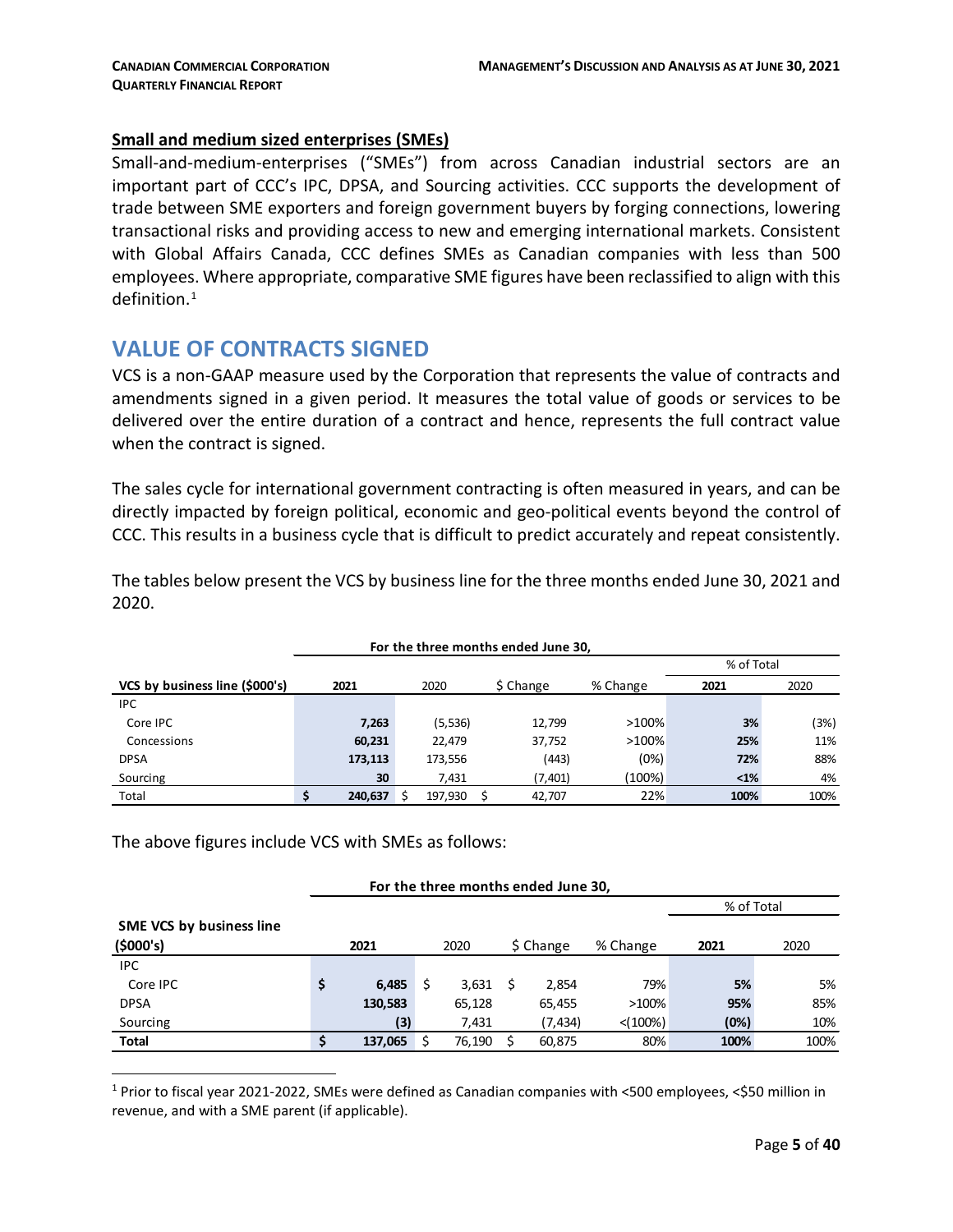Total VCS increased by \$42.7 million or 22% compared to the prior year. The increase was the net result of:

- \$50.6 million increase in contract signings in the IPC business line which was primarily attributable to a \$37.8 million increase in Concessions from the ICT sector, and a \$12.8 million increase in Core IPC, mainly from the Construction and Infrastructure and Other sectors
- A decrease of \$443 thousand in the DPSA business line, which was the result of increases in the Aerospace sector of \$5.9 million and ICT sector of \$78.2 million, offset by decreases in Construction and Infrastructure of \$57 thousand, Other sector of \$618 thousand, and the Defence sector of \$83.4 million
- A decrease in VCS of \$7.4 million in the Sourcing business line, primarily in the Other sector

VCS with SMEs increased by \$60.9 million or 80%. This was driven by:

- Increased contract signings by SMEs in the Core IPC, Other sector of \$2.9 million
- Increased contract signings in the DPSA ICT sector of \$80.1 million and the Other sector of \$10.8 million, offset by decreases in the Defense sector of \$12.9 million and the Aerospace sector of \$13.6 million
- Decreased contract signings in Sourcing of \$7.4 million

The table below presents the VCS by business line and sector for the three months ended June 30, 2021.

| VCS by business line/sector<br>(5000's) | Aerospace |      | Cleantech                | Construction/<br>Infrastructure |    | Defence | ICT     | Other  |   | Total   | % of Total |
|-----------------------------------------|-----------|------|--------------------------|---------------------------------|----|---------|---------|--------|---|---------|------------|
| <b>IPC</b>                              |           |      |                          |                                 |    |         |         |        |   |         |            |
| Core IPC                                |           | - \$ | ۰.                       | 71                              | .s | 283     | 424     | 6,485  | Ŝ | 7,263   | 3%         |
| Concessions                             | $\sim$    |      | $\overline{\phantom{a}}$ |                                 |    |         | 60,231  |        |   | 60,231  | 25%        |
| <b>DPSA</b>                             | 47,255    |      |                          | (57)                            |    | 12,732  | 82,612  | 30,571 |   | 173,113 | 72%        |
| Sourcing                                | ۰         |      |                          | ۰                               |    | (3)     |         | 33     |   | 30      | $<1\%$     |
| <b>Total</b>                            | 47,255    |      | $\overline{\phantom{0}}$ | 14                              |    | 13,012  | 143,267 | 37,089 |   | 240,637 | 100%       |
| % of Total                              | 20%       |      | 0%                       | $1%$                            |    | 5%      | 60%     | 15%    |   | 100%    |            |

Of the total VCS of \$240.6 million, Core IPC contributed \$7.3 million, or 3%, across Construction and Infrastructure, Defence, ICT and Other sectors. Concessions contributed \$60.2 million, or 25%, in the ICT sector. DPSA contributed \$173.1 million, or 72%, across Aerospace, Defence, ICT and Other sectors, with a net descoping of contract activity in the Construction and Infrastructure sector. Sourcing contributed \$30 thousand, or less than 1% of VCS, primarily in the Other sector.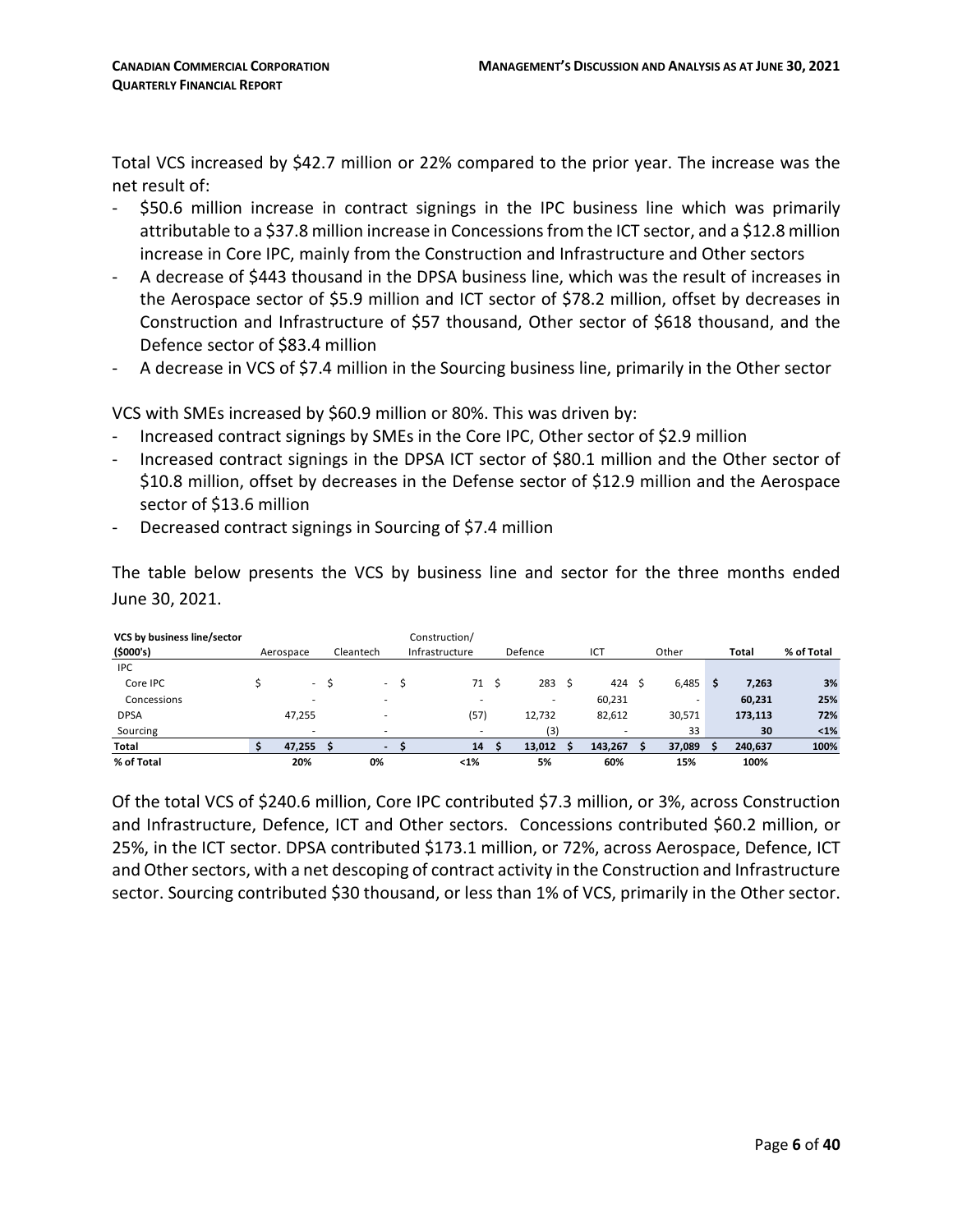The table below presents the VCS by business line and region for the three months ended June 30, 2021.

| <b>VCS by business</b><br>line/region (\$000's) | $\text{Asia}^1$          |   | Caribbean                | Central America Canada & US |                             | South America<br>& Mexico |    | Total   | % of Total |
|-------------------------------------------------|--------------------------|---|--------------------------|-----------------------------|-----------------------------|---------------------------|----|---------|------------|
| <b>IPC</b>                                      |                          |   |                          |                             |                             |                           |    |         |            |
| Core IPC                                        | 1.254                    | S | $5,302 \quad$ \$         | 424 \$                      | $\mathcal{L}^{\mathcal{L}}$ | 283                       | .S | 7,263   | 3%         |
| Concessions                                     | $\overline{\phantom{0}}$ |   |                          | 60,231                      |                             | $\overline{\phantom{a}}$  |    | 60,231  | 25%        |
| <b>DPSA</b>                                     | $\overline{\phantom{a}}$ |   | $\overline{\phantom{a}}$ | -                           | 173.113                     | $\overline{\phantom{a}}$  |    | 173,113 | 72%        |
| Sourcing                                        | $\overline{\phantom{0}}$ |   |                          |                             | (3)                         | 33                        |    | 30      | $< 1\%$    |
| <b>Total</b>                                    | 1,254                    |   | 5,302                    | 60,655                      | 173,110                     | 316                       |    | 240,637 | 100%       |
| % of Total                                      | $1%$                     |   | 2%                       | 25%                         | 72%                         | $1%$                      |    | 100%    |            |

#### **1 Asia includes the Middle East**

Of the total VCS of \$240.6 million, \$1.3 million was from Asia related to the sale of potash in the Core IPC Other sector. \$5.3 million from the Caribbean was in Core IPC, primarily related to business activities in support of the agricultural sector. \$60.7 million from Central America was primarily related to Concession contracts in the ICT sector. 72% of VCS in the quarter, \$173.1 million, was from Canada & U.S. related to DPSA contracts across the Aerospace, Defence, ICT and Other sectors. Finally, VCS of \$316 thousand in South America & Mexico were mainly from the Core IPC Defence sector.

The graph below presents a comparison of significant changes in VCS by region for the three months ended June 30, 2021 and 2020.



# VCS by region (\$000's)

June 2021 June 2020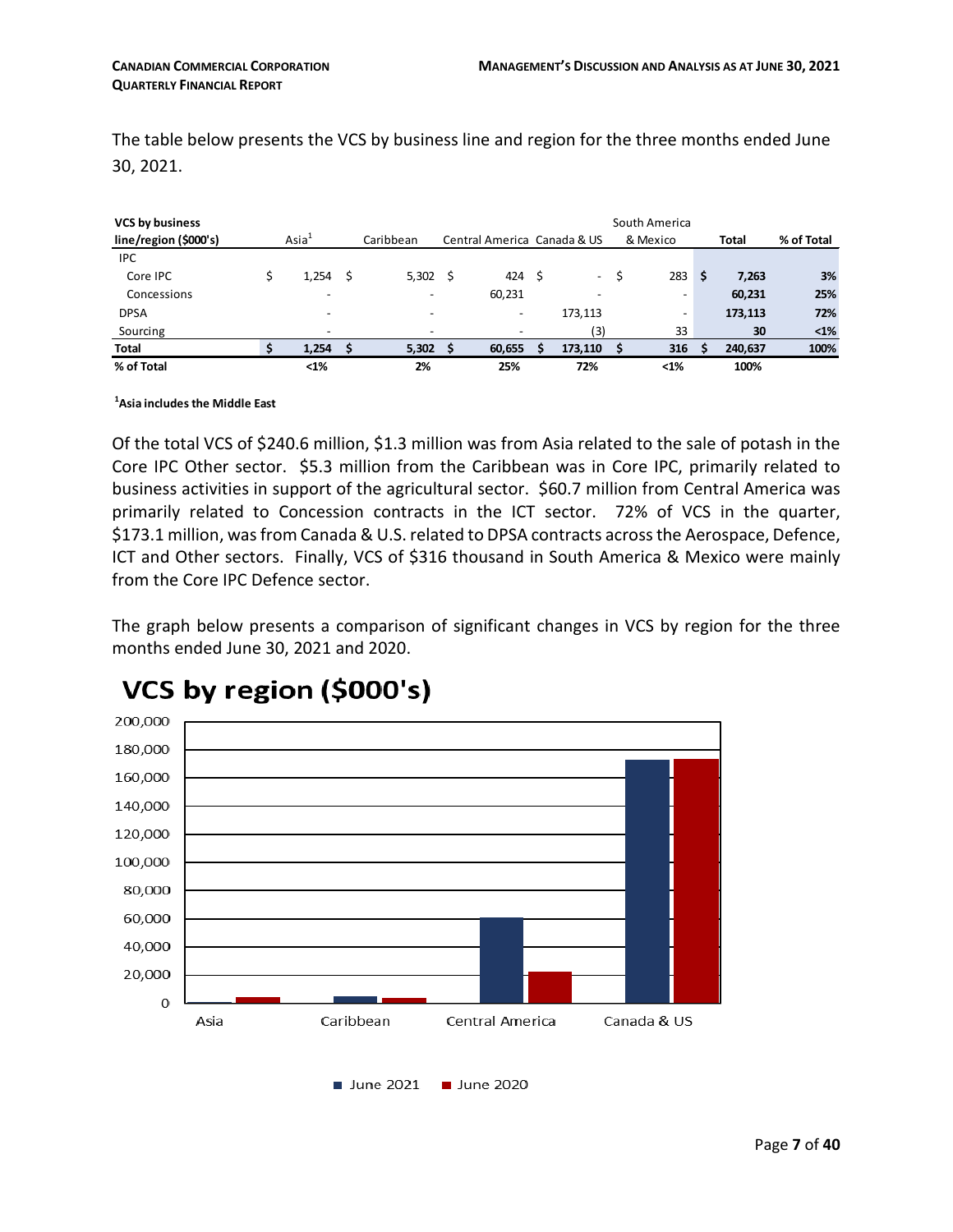For the three months ended June 30, 2021, the most significant year over year increase in VCS was \$38.1 million from Central America, primarily related to Concessions. For both years, contract signings from Canada & U.S. under the DPSA program were the largest contributors to total VCS, representing 72% and 88% respectively.

#### **Contract obligations remaining as at June 30, 2021**

As prime contractor, the Corporation is contractually obligated to complete contracts with foreign buyers ensuring that the terms of the contracts are fulfilled regardless of performance by the Canadian exporter. The value of the Corporation's total contract portfolio remaining to be fulfilled as at June 30, 2021 is \$9.2 billion (March 31, 2021 - \$9.4 billion), of which approximately 85% (March 31, 2021 – 85%) relates to the ABP contract.

# <span id="page-7-0"></span>**COMMERCIAL TRADING TRANSACTIONS**

Commercial Trading Transactions ("CTT") is a non-GAAP measure used by the Corporation that represents the value of goods and services delivered under contract during the reporting period (i.e., an economic activity measure). Given the Corporation's status as an agent for reporting under International Financial Reporting Standards, CTT is not recognized as revenue. The Corporation continues to capture CTT data since this is a measure of the Corporation's impact on the Canadian economy.

| For the three months ended June 30, |            |         |    |         |  |           |           |      |        |  |  |  |  |
|-------------------------------------|------------|---------|----|---------|--|-----------|-----------|------|--------|--|--|--|--|
|                                     | % of Total |         |    |         |  |           |           |      |        |  |  |  |  |
| CTT by business line (\$000's)      |            | 2021    |    | 2020    |  | \$ Change | % Change  | 2021 | 2020   |  |  |  |  |
| <b>IPC</b>                          |            |         |    |         |  |           |           |      |        |  |  |  |  |
| Core IPC                            | \$         | 28,139  | S  | 38,086  |  | (9, 947)  | (26%)     | 10%  | 13%    |  |  |  |  |
| Concessions                         |            | 60,231  |    | 22.479  |  | 37,752    | $>100\%$  | 21%  | 8%     |  |  |  |  |
| <b>DPSA</b>                         |            | 195,644 |    | 209,512 |  | (13, 868) | (7%)      | 67%  | 74%    |  |  |  |  |
| Sourcing                            |            | 7,894   |    | 328     |  | 7,566     | >100%     | 3%   | $<$ 1% |  |  |  |  |
| <b>Total excluding ABP</b>          |            | 291,908 |    | 270,405 |  | 21,503    | 8%        | 100% | 96%    |  |  |  |  |
| <b>ABP</b>                          |            |         |    | 12.005  |  | (12,005)  | $(100\%)$ | 0%   | 4%     |  |  |  |  |
| <b>Total including ABP</b>          | S          | 291.908 | -S | 282.410 |  | 9.498     | 3%        | 100% | 100%   |  |  |  |  |

The tables below reflect CTT by businessline for the three months ended June 30, 2021 and 2020.

The above figures include CTT with SMEs as follows:

| For the three months ended June 30, |            |         |  |        |  |           |          |      |      |  |  |  |  |  |
|-------------------------------------|------------|---------|--|--------|--|-----------|----------|------|------|--|--|--|--|--|
|                                     | % of Total |         |  |        |  |           |          |      |      |  |  |  |  |  |
| SME CTT by business line (\$000's)  |            | 2021    |  | 2020   |  | \$ Change | % Change | 2021 | 2020 |  |  |  |  |  |
| <b>IPC</b>                          |            |         |  |        |  |           |          |      |      |  |  |  |  |  |
| Core IPC                            | \$         | 25,239  |  | 4.575  |  | 20.664    | >100%    | 23%  | 6%   |  |  |  |  |  |
| <b>DPSA</b>                         |            | 77,634  |  | 74,912 |  | 2,722     | 4%       | 71%  | 94%  |  |  |  |  |  |
| Sourcing                            |            | 6,624   |  | 295    |  | 6,329     | >100%    | 6%   | <1%  |  |  |  |  |  |
| <b>Total</b>                        | S          | 109,497 |  | 79,782 |  | 29.715    | 37%      | 100% | 100% |  |  |  |  |  |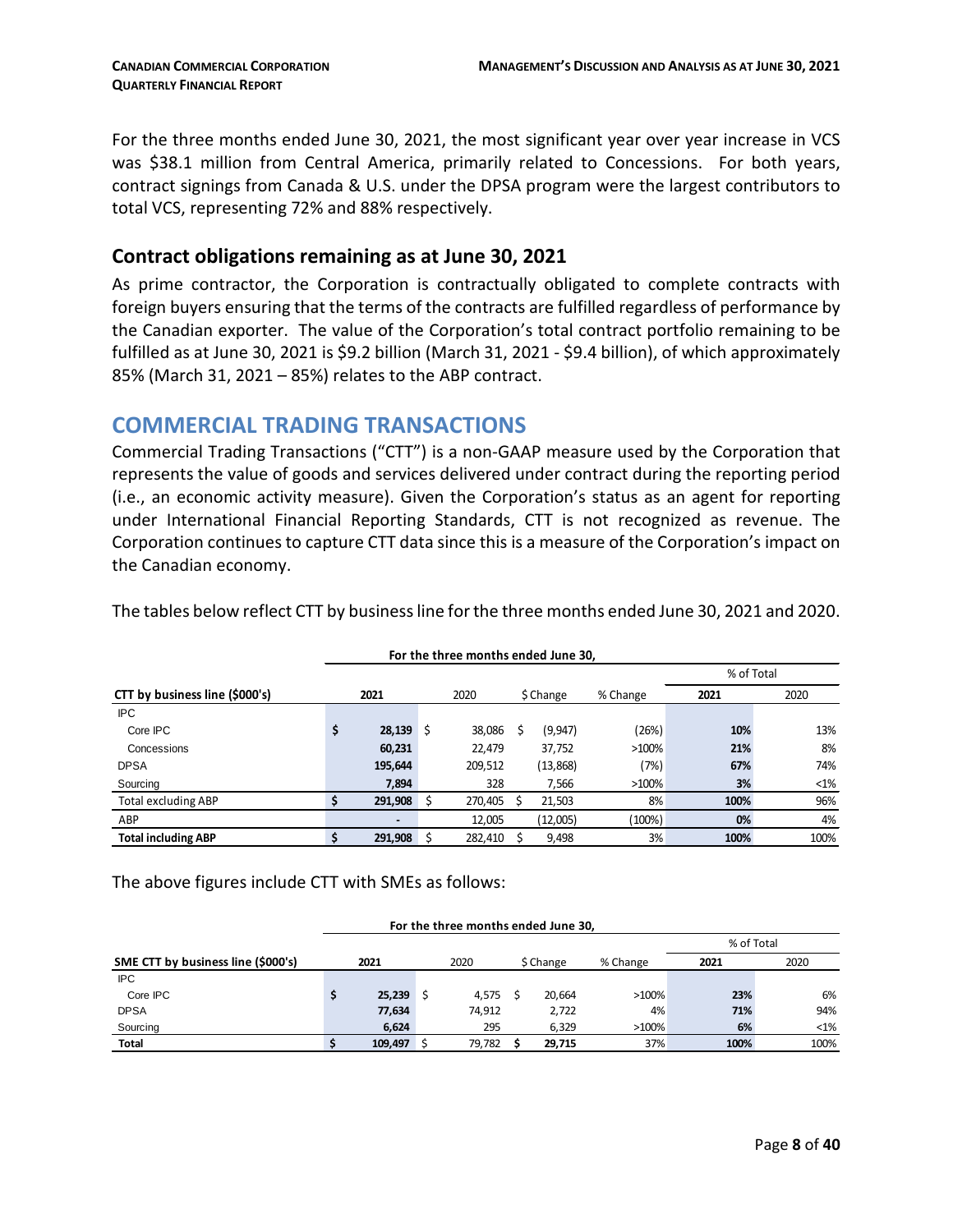Total CTT increased by \$9.5 million or 3% in 2021 compared to prior year. The increase was the net result of:

- Increases in CTT of \$37.8 million from Concessions and \$7.6 million from Sourcing
- Lower CTT of \$9.9 million from the Core IPC business line primarily as a result of a decrease in CTT from Construction and Infrastructure (\$33.3 million), which was partially offset by a net increase in CTT of \$23.3 million in Aerospace, Defence, ICT and Other sectors
- Lower CTT of \$13.9 million from DPSA
- Lower CTT of \$12.0 million from the ABP program

CTT with SMEs increased by \$29.7 million or 37% compared to prior year. This was the result of a increases in CTT in Core IPC, DPSA and Sourcing, with the largest increases occurring in the Core IPC Aerospace sector (\$10.9 million increase), Core IPC Construction and Infrastructure sector (\$9.7 million increase) and the Sourcing Other sector (\$6.3 million increase).

Overall, CTT trends in a similar direction to VCS for contracts related to the DPSA and Concessions. This is due to the more regular and consistent year-over-year VCS results for these contracts. In contrast, given the irregular nature of international contracts, CTT in the Core IPC and Sourcing business lines will often trend in different directions than VCS signed in the same year.

The table below presents the CTT by business line and sector for the three months ended June 30, 2021.

| <b>CTT by business line/sector</b> |                          |                          | Construction / |            |                          |        |   |              |            |
|------------------------------------|--------------------------|--------------------------|----------------|------------|--------------------------|--------|---|--------------|------------|
| (5000's)                           | Aerospace                | Cleantech                | Infrastructure | Defence    | ICT                      | Other  |   | <b>Total</b> | % of Total |
| <b>IPC</b>                         |                          |                          |                |            |                          |        |   |              |            |
| Core IPC                           | 10,947                   | $\overline{\phantom{a}}$ | ٠              | $2,475$ \$ | 424                      | 14,293 | S | 28,139       | 10%        |
| Concessions                        | $\overline{\phantom{a}}$ | $\sim$                   | ٠              | ٠          | 60,231                   | -      |   | 60,231       | 21%        |
| <b>DPSA</b>                        | 33,502                   | $\overline{a}$           | 1.022          | 70.241     | 46,775                   | 44,105 |   | 195,645      | 67%        |
| Sourcing                           | $\overline{\phantom{a}}$ | $\overline{\phantom{a}}$ | ٠              | 198        | $\overline{\phantom{0}}$ | 7,696  |   | 7,894        | 3%         |
| Total                              | 44,449                   |                          | 1,022          | 72,914     | 107,430                  | 66,094 |   | 291,908      | 100%       |
| % of Total                         | 15%                      | 0%                       | $< 1\%$        | 25%        | 37%                      | 23%    |   | 100%         |            |

Of the total CTT of \$291.9 million, CTT from Core IPC was \$28.1 million or 10% across the Aerospace, Defence, ICT and Other sectors. Concessions contributed \$60.2 million or 21% from the ICT sector. DPSA contributed \$195.6 million or 67% across Aerospace, Construction and Infrastructure, Defence, ICT and Other. Sourcing contributed \$7.9 million or 3% primarily across the ICT and Other sectors.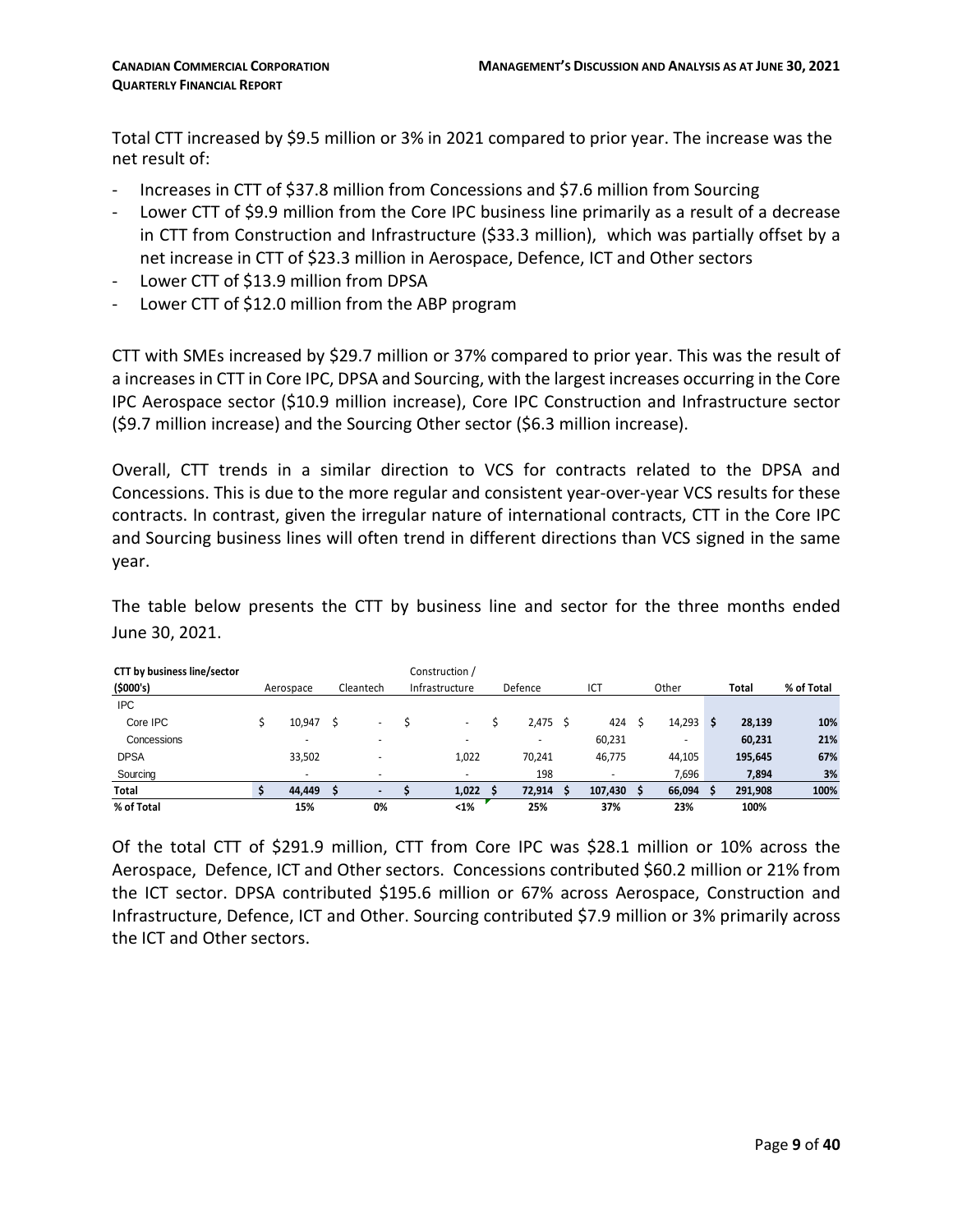The table below presents the CTT by business line and region for the three months ended June 30, 2021.

| CTT by business line/region |                             |  |        |           |                          |                          |        |                          |          |         | South America |            |         |      |
|-----------------------------|-----------------------------|--|--------|-----------|--------------------------|--------------------------|--------|--------------------------|----------|---------|---------------|------------|---------|------|
| (5000's)                    | Asia <sup>1</sup><br>Africa |  |        | Caribbean | Central America          |                          | Europe | Canada & US              | & Mexico |         | Total         | % of Total |         |      |
| <b>IPC</b>                  |                             |  |        |           |                          |                          |        |                          |          |         |               |            |         |      |
| Core IPC                    |                             |  | 21.395 |           | 3,845                    | 424                      |        | 2,475                    |          |         | ٠             | S          | 28,139  | 10%  |
| Concessions                 |                             |  |        |           | $\overline{\phantom{a}}$ | 60,231                   |        |                          |          |         | ٠             |            | 60,231  | 21%  |
| <b>DPSA</b>                 | ۰                           |  |        |           | $\overline{\phantom{a}}$ | $\overline{\phantom{a}}$ |        | $\overline{\phantom{a}}$ |          | 195,644 | ٠             |            | 195,644 | 67%  |
| Sourcing                    | 6.385                       |  | 42     |           | $\overline{\phantom{a}}$ | $\overline{\phantom{a}}$ |        |                          |          | 198     | 1.269         |            | 7,894   | 3%   |
| Total                       | 6,385                       |  | 21,437 |           | 3,845                    | 60,655                   |        | 2,475                    |          | 195,842 | 1,269         |            | 291,908 | 100% |
| % of Total                  | 2%                          |  | 7%     |           | 1%                       | 21%                      |        | $1%$                     |          | 67%     | $< 1\%$       |            | 100%    |      |

**1 Asia includes the Middle East** 

Of the total CTT of \$291.9 million:

- \$6.4 million was in Africa related to Sourcing primarily for the provision of personal protective equipment in response to COVID-19.
- \$21.4 million was in Asia, primarily from Core IPC sales in the Other sector for the supply of agricultural products as well as sales in the Aerospace sector.
- \$3.8 million was in the Caribbean primarily from Core IPC Other sector related to business activities in support of the agricultural and tourism sectors.
- \$60.7 million was in Central America from Concessions sales in the ICT sector primarily related to regional lotteries.
- \$2.4 million was in Europe related to Core IPC Defense sector contracts
- \$195.8 million was in Canada & US region primarily related to DPSA contracts spanning industry sectors.
- \$1.3 million in South America & Mexico related to Sourcing for procurement services performed on behalf of the Government of Canada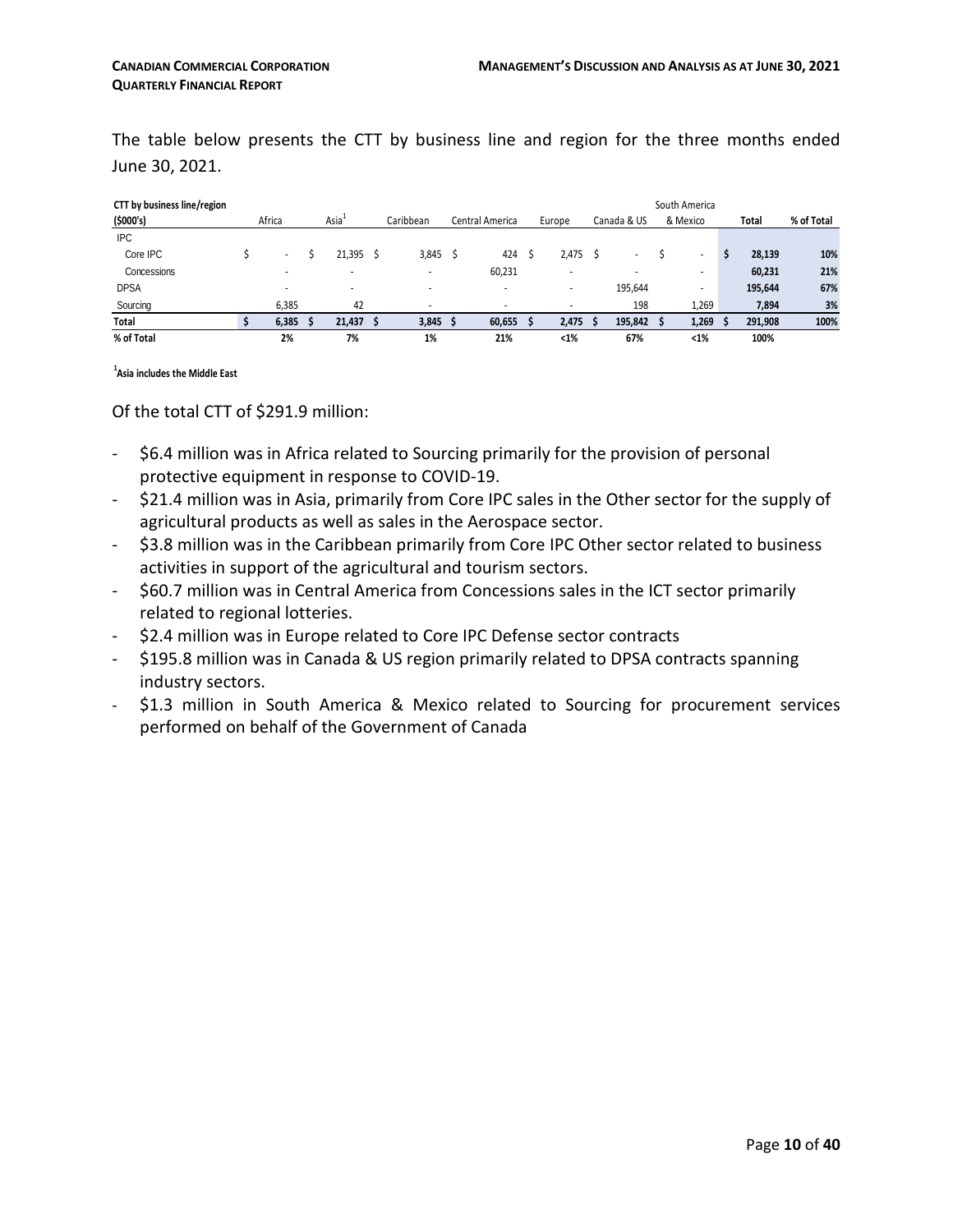The graph below presents a comparison of the significant changes in CTT by region for the three months ended June 30, 2021 and 2020, excluding ABP.



# CTT by region (\$000's)

There was a total increase in CTT of \$21.5 million in the three months ended June 30, 2021 compared to prior year, excluding the decrease of \$12.0 million from the ABP. This decrease was due to a combined increase of \$63.1 million in Asia, Central America, Europe and South American & Mexico, which was partially offset by a decrease of \$41.6 million in Africa, Caribbean, Canada & US regions.

CTT by business line and region have variations when comparing year-over-year results, which is reflective of the timing of specific contract requirements and associated delivery schedules. Furthermore, CTT for fiscal 2020-2021 were impacted by the Coronavirus 2019 (COVID-19) pandemic as some activities and deliveries were delayed due to disruptions in the supply chain and foreign buyers focusing on their domestic response to COVID-19.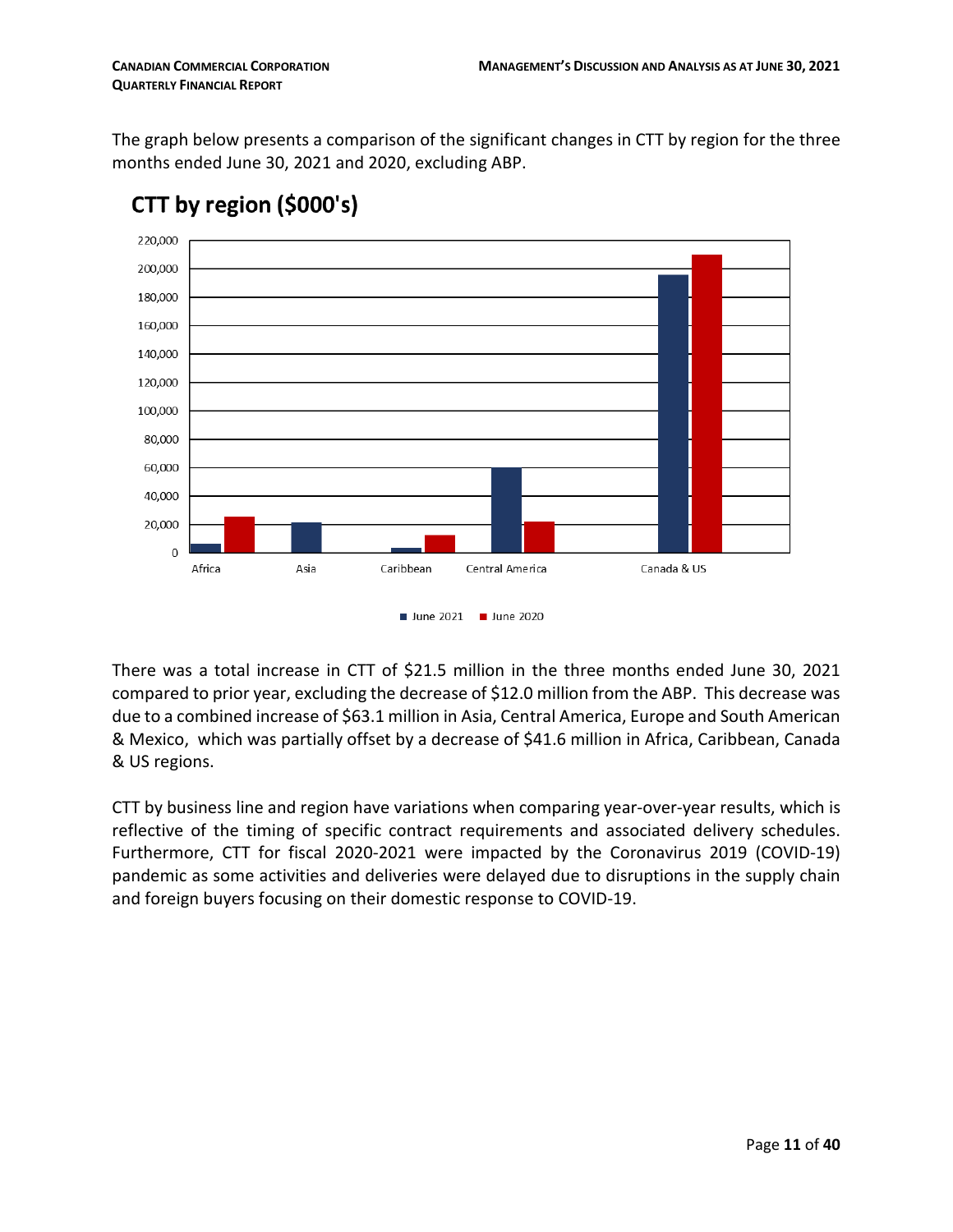# <span id="page-11-0"></span>**SUMMARY OF FINANCIAL RESULTS**

The April 2021 budget release from the Government of Canada included annual funding of \$13.0 million for CCC to cover the costs of delivering Canada's commitment under the Canada-US Defence Production Sharing Agreement (DPSA) commencing in fiscal year 2021-2022. The funding will assist CCC to maximize both the number of exporters served and economic value of transactions to Canada related to the DPSA.

A discussion of CCC's financial highlights for the three months ended June 30, 2021, follows.

# **Net loss (\$000's) 2021** 2020 2020 **\$** Change % Change Revenues **\$ 1,440** \$ 1,702 \$ (262) (15%) Government funding **3,003** - 3,003 100% Expenses **6,205** 6,215 (10) (0%) Loss on foreign exchange **(217)** (96) (121) <(100%) **Net loss \$ (1,979)** \$ (4,609) \$ 2,630 57%  **For the three months period ended June 30,**

#### **Statement of Comprehensive Income discussion**

For the three months ended June 30, 2021, the Corporation recorded a net loss of \$2.0 million, an improvement of \$2.6 million from the prior year net loss of \$4.6 million. This result was due to a decrease in revenues of \$262 thousand and an increase of \$121 thousand in foreign exchange losses offset by \$3.0 million in funding from the Government of Canada.

CCC's contracts with foreign buyers and Canadian exporters are generally in the same currency, resulting in a natural hedge against foreign exchange gains or losses that would otherwise impact the net results of operations and comprehensive income (loss). However, there is foreign exchange risk exposure resulting from timing differences between the recognition of Fees for service revenue and actual receipt of cash from certain contracts.

#### *Revenues*

|                    | For the three months period ended June 30, |       |            |       |  |           |          |      |      |  |  |  |  |
|--------------------|--------------------------------------------|-------|------------|-------|--|-----------|----------|------|------|--|--|--|--|
|                    |                                            |       | % of Total |       |  |           |          |      |      |  |  |  |  |
| Revenues (\$000's) |                                            | 2021  |            | 2020  |  | \$ Change | % Change | 2021 | 2020 |  |  |  |  |
| Fees for service   |                                            | 1,342 |            | 1,586 |  | '244)     | (15%)    | 94%  | 93%  |  |  |  |  |
| Other income       |                                            | 49    |            | 78    |  | (29)      | (37%)    | 3%   | 5%   |  |  |  |  |
| Finance income     |                                            | 49    |            | 38    |  | 11        | 29%      | 3%   | 2%   |  |  |  |  |
| <b>Total</b>       |                                            | 1.440 |            | 1.702 |  | (262)     | (15%)    | 100% | 100% |  |  |  |  |

For the three months ended June 30, 2021, total revenues of \$1.4 million were \$262 thousand, or 15%, lower compared to prior year. This decrease is due to lower Fees for service of \$244 thousand, lower other income of \$29 thousand, partially offset by increased finance income of \$11 thousand.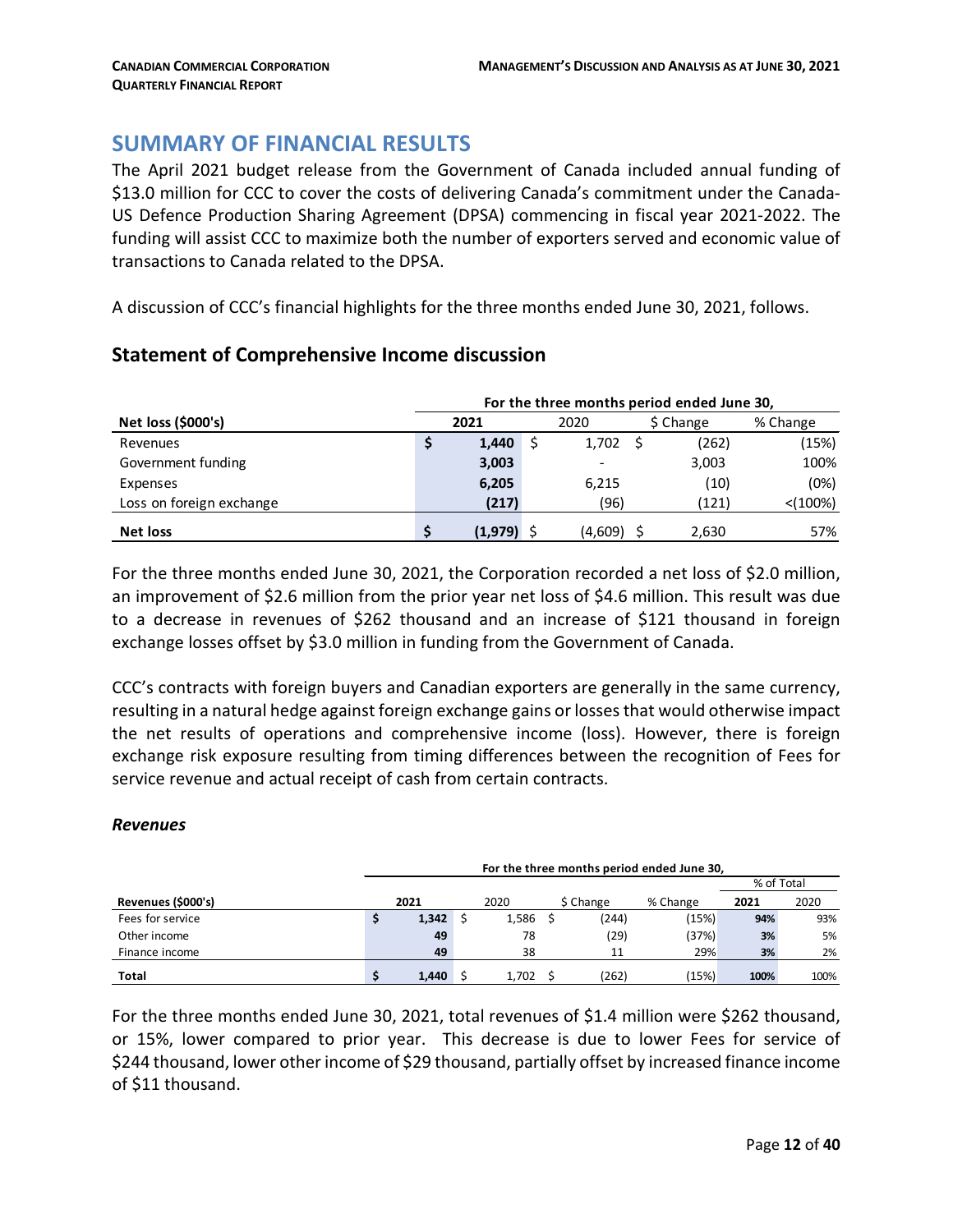#### *Fees for service by business line*

|                                   | For the three months ended June 30, |      |               |           |          |            |      |
|-----------------------------------|-------------------------------------|------|---------------|-----------|----------|------------|------|
|                                   |                                     |      |               |           |          | % of Total |      |
| Fees for service by business line |                                     |      |               |           |          |            |      |
| (5000's)                          | 2021                                |      | 2020          | \$ Change | % Change | 2021       | 2020 |
| <b>IPC</b>                        |                                     |      |               |           |          |            |      |
| Core IPC                          | \$<br>590                           | - \$ | $916 \quad $$ | (326)     | (36%)    | 44%        | 58%  |
| Concessions                       | 230                                 |      | 123           | 107       | 87%      | 17%        | 8%   |
| Sourcing                          | 522                                 |      | 440           | 82        | 19%      | 39%        | 28%  |
| <b>Total excluding ABP</b>        | $1,342 \quad$                       |      | $1,479$ \$    | (137)     | (9%)     | 100%       | 93%  |
| ABP                               | $\overline{\phantom{0}}$            |      | 107           | (107)     | (100%)   | 0%         | 7%   |
| <b>Total including ABP</b>        | \$<br>$1,342 \quad$                 |      | 1,586         | (244)     | (15%)    | 100%       | 100% |

The Corporation charges Fees for service on all contracts, except the DPSA. Fees are generally calculated as a percentage of the contract value. Fees are negotiated on a contract-by-contract basis, and, within an acceptable range, are generally reflective of a project's risk profile and competitive market conditions. Fees are recognized as revenue when the Corporation has completed its performance obligation pursuant to each contract and are generally commensurate with CTT.

For the three months ended June 30, 2021, total Fees for service of \$1.3 million were \$244 thousand or 15% lower compared to prior year. The period-over-period decrease was due to a decrease of \$107 thousand in Fees for service from ABP and a combined decrease of \$137 thousand from all other business lines.

The table below presents the Fees for service by business line and sector for the three months ended June 30, 2021.

| Fees for service by business |           |                          | Construction /           |                |     |                  |       |            |
|------------------------------|-----------|--------------------------|--------------------------|----------------|-----|------------------|-------|------------|
| line/sector (\$000's)        | Aerospace | Cleantech                | Infrastructure           | Defence        | ICT | Other            | Total | % of Total |
| <b>IPC</b>                   |           |                          |                          |                |     |                  |       |            |
| Core IPC                     | 183       | ۰                        |                          | 95             | 24  | 288 <sup>5</sup> | 590   | 44%        |
| Concessions                  |           | ۰                        |                          |                | 230 | -                | 230   | 17%        |
| Sourcing                     | -         | $\sim$                   | $\blacksquare$           | $\blacksquare$ | ۰   | 522              | 522   | 39%        |
| Total                        | 183       | $\overline{\phantom{a}}$ | $\overline{\phantom{a}}$ | 95             | 254 | 810              | 1,342 | 100%       |
| % of Total                   | 14%       | 0%                       | 0%                       | 7%             | 19% | 60%              | 100%  |            |

Of the total Fees for service from contracts under management of \$1.3 million, Core IPC contributed \$590 thousand or 44% across the Aerospace, Defence, ICT and Other sectors. Concessions contributed \$230 thousand or 17% from the ICT sector. Sourcing contributed \$522 thousand or 39% from the Other Sector.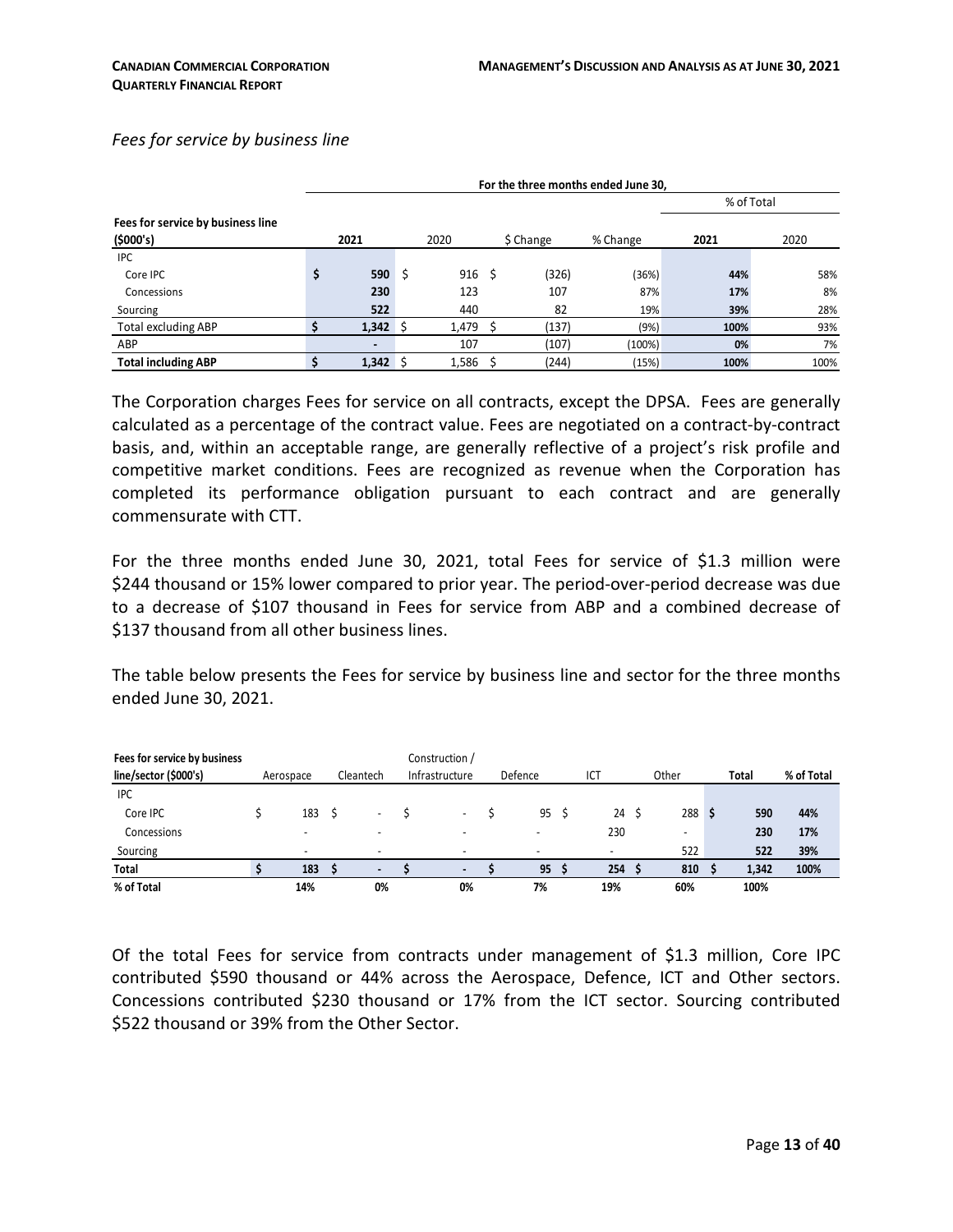The table below presents the Fees for service by business line and region for the three months ended June 30, 2021.

| Fees for service by business |        |                          |                          |                 |        |             | South America            |       |            |
|------------------------------|--------|--------------------------|--------------------------|-----------------|--------|-------------|--------------------------|-------|------------|
| line/region (\$000's)        | Africa | Asia <sup>1</sup>        | Caribbean                | Central America | Europe | Canada & US | & Mexico                 | Total | % of Total |
| <b>IPC</b>                   |        |                          |                          |                 |        |             |                          |       |            |
| Core IPC                     | 183    | 183                      | 105                      | 24              | 80     | 15          | $\overline{\phantom{a}}$ | 590   | 44%        |
| Concessions                  |        | $\overline{\phantom{0}}$ | $\overline{\phantom{a}}$ | 230             |        |             | $\overline{\phantom{0}}$ | 230   | 17%        |
| Sourcing                     |        | 210                      | $\overline{\phantom{a}}$ | -               | -      | 302         | 10                       | 522   | 39%        |
| Total                        | 183    | 393                      | 105                      | 254             | 80     | 317         | 10                       | 1,342 | 100%       |
| % of Total                   | 14%    | 29%                      | 8%                       | 19%             | 6%     | 24%         | $< 1\%$                  | 100%  |            |

#### **1 Asia includes the Middle East**

Of the total Fees for service from contracts under management of \$1.3 million (excluding ABP):

- \$183 thousand was from Africa from the Core IPC Aerospace sector.
- \$393 thousand was from Asia from Core IPC sales of agricultural products in the Other sector and Sourcing services related to trade offices in China.
- \$105 thousand was from the Caribbean from Core IPC activities in the support of the agricultural and tourism sectors.
- \$254 thousand was from Central America primarily from Concessions in the ICT sector.
- \$80 thousand was from Europe related to sales in the Core IPC Defence sector.
- \$317 thousand was from the Canada & US region primarily related to Sourcing services.
- \$10 thousand was from South America & Mexico.

#### *Expenses*

*Administrative expenses*

|                                             | For the three months ended June 30 |       |   |       |             |             |               |            |  |  |  |  |
|---------------------------------------------|------------------------------------|-------|---|-------|-------------|-------------|---------------|------------|--|--|--|--|
|                                             |                                    |       |   |       |             |             |               | % of Total |  |  |  |  |
| Administrative expenses (\$000's)           |                                    | 2021  |   | 2020  | \$ Change   | % Change    | 2021          | 2020       |  |  |  |  |
| Workforce compensation and related expenses | \$                                 | 4,418 | S | 4,590 | (172)<br>\$ | (4%)        | 74%           | 76%        |  |  |  |  |
| Contract management services                |                                    | 650   |   | 640   | 10          | 2%          | 11%           | 10%        |  |  |  |  |
| Consultants                                 |                                    | 378   |   | 99    | 279         | >100%       | 6%            | 2%         |  |  |  |  |
| Rent and related expenses                   |                                    | 258   |   | 337   | (79)        | (23%)       | 4%            | 5%         |  |  |  |  |
| Software, hardware and support              |                                    | 198   |   | 218   | (20)        | (9%)        | 3%            | 4%         |  |  |  |  |
| Depreciation                                |                                    | 148   |   | 186   | (38)        | (20%)       | 2%            | 3%         |  |  |  |  |
| Communications                              |                                    | 55    |   | 23    | 32          | >100%       | $1%$          | $< 1\%$    |  |  |  |  |
| Travel and hospitality                      |                                    |       |   | 15    | (14)        | (93%)       | $1%$          | $< 1\%$    |  |  |  |  |
| Other expenses                              |                                    | 50    |   | 55    |             | (5)<br>(9%) | $\langle 1\%$ | $<$ 1%     |  |  |  |  |
| <b>Total</b>                                |                                    | 6.156 |   | 6,163 | (7)         | $>11\%$     | 100%          | 100%       |  |  |  |  |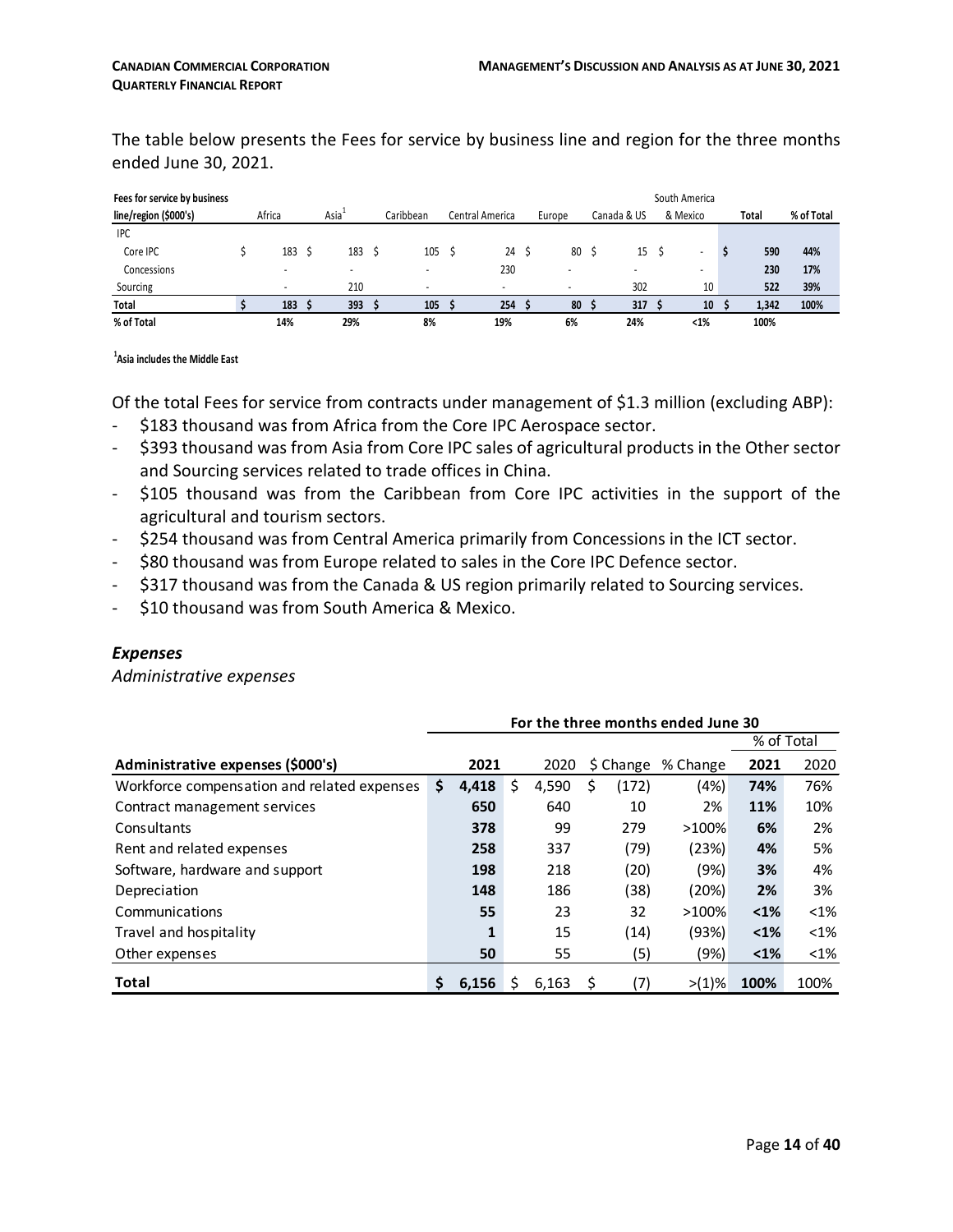For the three months ended June 30, 2021, administrative expenses of \$6.2 million were \$7 thousand, or less than 1%, lower compared to prior year levels. CCC continuously reviews and improves the alignment between the Corporation's resources and operational activities. Budgets are set with assumptions regarding capacity required to deliver the Corporation's forecasted contract activities and are managed with a view to controlling expenditures relative to revenues earned throughout the year. CCC continues to strengthen its culture of continuous improvement, implementing process changes to improve efficiencies and allow resources to be redistributed, resulting in an increase of overall capacity.

#### *Contract remediation expenses*

Contract remediation expenses may be recorded by the Corporation if the Canadian exporter fails to fulfill its domestic contract obligations to the Corporation. Contract remediation expenses are recorded as actual amounts are incurred or can be reasonably estimated. For the three months ended June 30, 2021 and 2020, no contract remediation expenses were incurred. This result reflects the Corporation's due diligence processes, robust contract management and Enterprise Risk Management ("ERM") practices.

#### **Statement of Financial Position discussion**

Assets and liabilities include amounts received from a foreign buyer that have not yet been transferred to the Canadian exporter, or where the Corporation has made payments to Canadian exporters before collecting from foreign buyers.

Statement of Financial Position items such as Cash and cash equivalents, Accounts receivable and Accounts payable and accrued liabilities represent amounts at a specific point in time. These balances can fluctuate widely on a daily basis. Tens of millions of dollars can be received one day and paid the next day or vice versa.

It is notable that although the financial results are presented on an agent basis, CCC remains the primary obligor on its contracts with foreign buyers, and remains liable for contractual performance in accordance with contractual terms. As the prime contractor, the Corporation is contractually obligated to complete contracts with foreign buyers, ensuring that the terms of the contract are fulfilled regardless of performance by the Canadian exporter.

#### *Assets*

| Assets (\$000's)          |               |                |           |          | % of Total    |                |
|---------------------------|---------------|----------------|-----------|----------|---------------|----------------|
| As at                     | June 30, 2021 | March 31, 2021 | \$ Change | % Change | June 30, 2021 | March 31, 2021 |
| Cash and cash equivalents | 45,135        | 49.448         | (4, 313)  | (9%)     | 63%           | 62%            |
| Accounts receivable       | 20,455        | 23,834         | (3, 379)  | (14%)    | 28%           | 30%            |
| Other assets              | 1,003         | 567            | 436       | 77%      | 1%            | $< 1\%$        |
| Property and equipment    | 2,029         | 2,098          | (69)      | (3%)     | 3%            | 3%             |
| Right-of-use assets       | 3.178         | 3.257          | (79)      | (2%)     | 4%            | 4%             |
| <b>Total assets</b>       | 71,800        | 79,204         | (7, 404)  | (9%)     | 100%          | 100%           |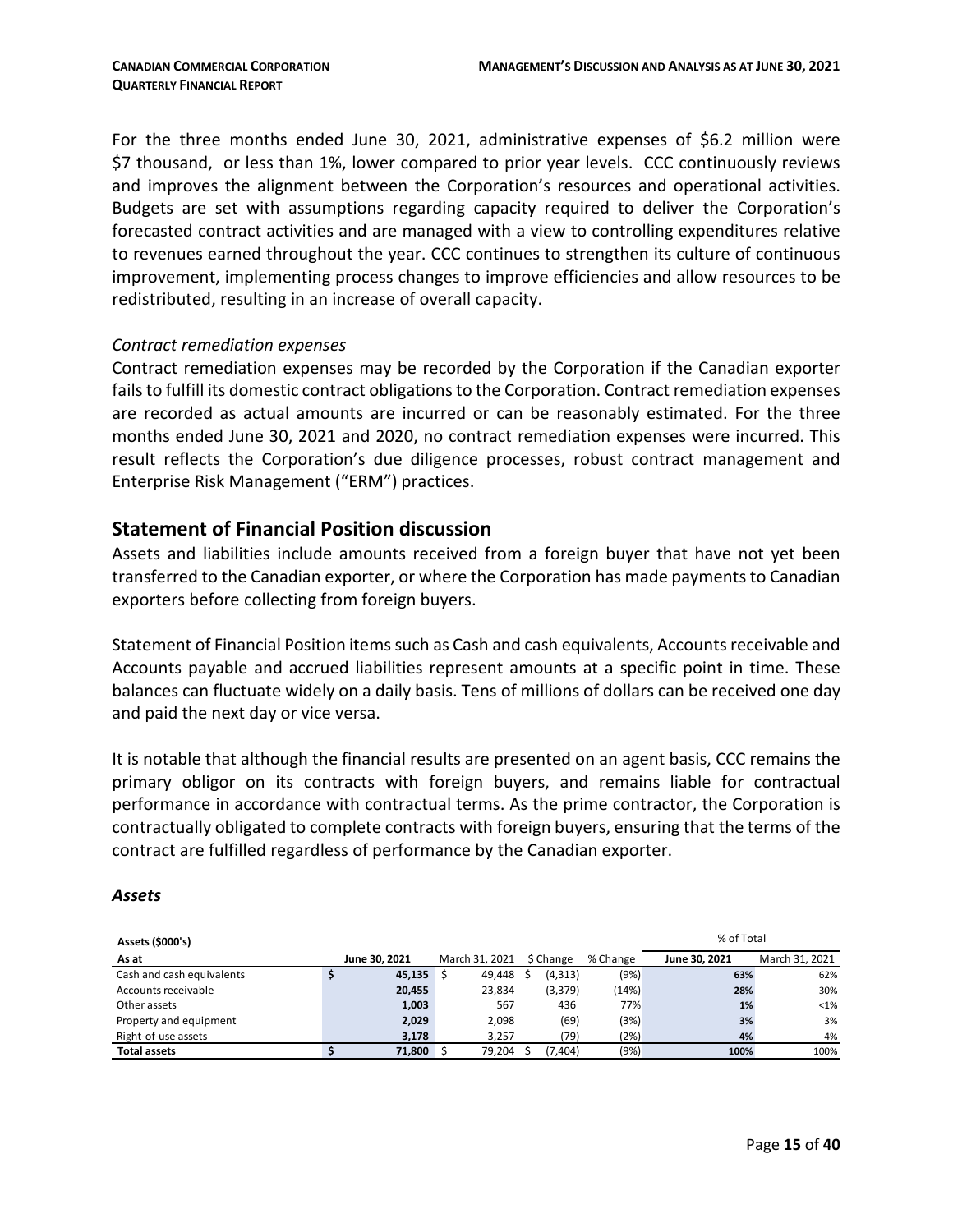As at June 30, 2021, total assets of \$71.8 million decreased by \$7.4 million or 9% from the prior year end. This is primarily driven by decreases in cash and cash equivalents of \$4.3 million and accounts receivable of \$3.4 million.

Accounts receivable include uncollected Fees for service and amounts due from foreign buyers that have already been paid to Canadian exporters.

#### *Liabilities*

| Liabilities (\$000's)                       |               |                          |             |          | % of Total    |                |
|---------------------------------------------|---------------|--------------------------|-------------|----------|---------------|----------------|
| As at                                       | June 30, 2021 | March 31, 2021 \$ Change |             | % Change | June 30, 2021 | March 31, 2021 |
| Accounts payable and accrued liabilities \$ | 14,353        | 26,847                   | \$(12, 494) | (47%)    | 28%           | 47%            |
| Holdbacks and deferred revenue              | 265           | 405                      | (140)       | (35%)    | $1%$          | $< 1\%$        |
| Deferred government funding                 | 9,997         | $\overline{\phantom{a}}$ | 9.997       | 100%     | 19%           | 0%             |
| Advances                                    | 19,410        | 22,140                   | (2,730)     | (12%)    | 38%           | 39%            |
| Employee benefits                           | 1,350         | 1,303                    | 47          | 4%       | 3%            | 2%             |
| Lease liabilities                           | 6,314         | 6.418                    | (104)       | (2%)     | 12%           | 11%            |
| <b>Total liabilities</b>                    | 51,689        | 57,113                   | (5,424)     | (9%)     | 100%          | 100%           |

As at June 30, 2021, total liabilities of \$51.7 million decreased by \$5.4 million or 9% from the prior year end. This is primarily driven by decreases in accounts payable and accrued liabilities of \$12.5 million and advances of \$2.7 million, which were partially offset by an increase in deferred government funding of \$10.0 million.

The similar decreases in both total assets and liabilities reflects the nature of the contracts under management and the effect on balances due to the timing of receipts and payments.

# **Statement of Cash Flows discussion**

|                                      | For the three months period ended June 30, |                          |  |         |            |                    |      |            |  |  |  |
|--------------------------------------|--------------------------------------------|--------------------------|--|---------|------------|--------------------|------|------------|--|--|--|
|                                      |                                            |                          |  |         |            |                    |      | % of Total |  |  |  |
| Cash flows (\$000's)                 |                                            | 2021                     |  | 2020    |            | \$ Change % Change | 2021 | 2020       |  |  |  |
| Operating activities                 |                                            | $(3,505)$ \$             |  | 2,489   | \$ (5,994) | $< (100\%)$        | 81%  | 222%       |  |  |  |
| Investing activities                 |                                            | $\overline{\phantom{0}}$ |  | (55)    | 55         | 100%               | 0%   | (5%)       |  |  |  |
| Financing activities                 |                                            | (104)                    |  | (103)   | (1)        | $< 1\%$            | 2%   | (9%)       |  |  |  |
| Effect of exchange rate changes      |                                            |                          |  |         |            |                    |      |            |  |  |  |
| on cash and cash equivalents         |                                            | (704)                    |  | (1,210) | 506        | 42%                | 16%  | (108%)     |  |  |  |
| Changes in cash and cash equivalents |                                            | $(4,313)$ \$             |  | 1.121   | \$ (5,434) | $< (100\%)$        | 100% | 100%       |  |  |  |

During the three months ended June 30, 2021, the net decrease in cash and cash equivalents of \$4.3 million was lower by \$5.4 million compared to the prior year net increase of \$1.1 million. The decrease of \$5.4 million was primarily due to a higher level of cash outflows across operating activities compared to prior year levels, partially offset by the effect of changes in exchange rates.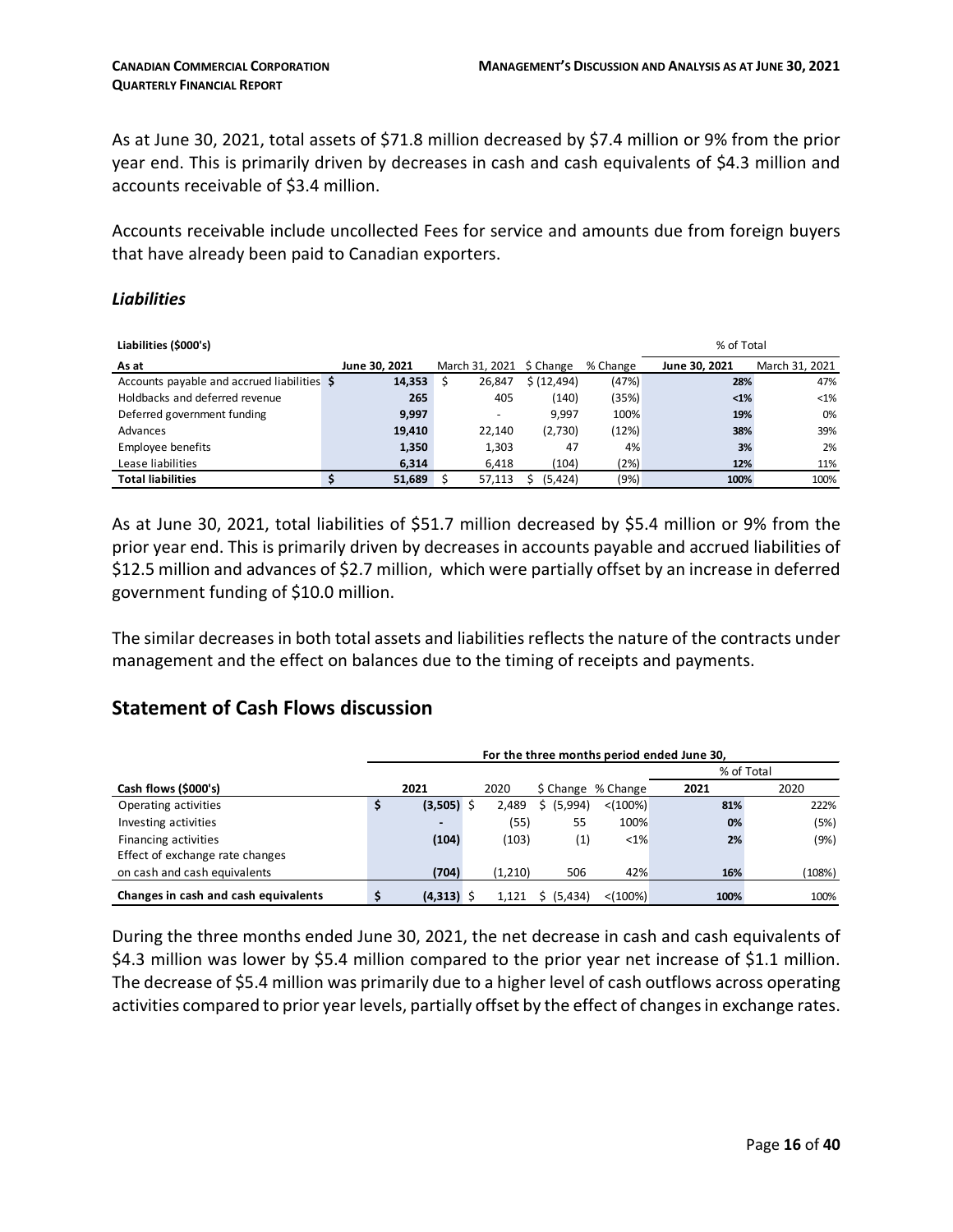Cash and cash equivalents represent a momentary view at a specific point in time. The Corporation's cash balances fluctuate widely on a daily basis because, at times, tens of millions of dollars can be received one day and paid out the next day or vice versa. It is notable that although cash flows reported reflect reporting as an agent, CCC also receives significant amounts from foreign buyers for payment to Canadian exporters as contractual performance obligations are fulfilled.

On contracts outside of the DPSA, the Corporation generally pays its Canadian exporters within five business days after CCC receives payment from the foreign buyer (i.e. pay when paid). Under the DPSA, the Corporation generally pays its Canadian exporters within thirty days of receipt of an invoice. The Corporation may use its own funds to pay Canadian exporters on or before the 30<sup>th</sup> day in instances where payment has not yet been received from the DPSA buyer. Depending on the timing differences between receipt and payment, these transactions can span across reporting periods and can cause variations in cash flows from one period to the next, with receivables being paid to the Corporation at the end of one period and payments being made to the Canadian exporter early in the next.

#### **Comparison of financial results to budget**

| Net loss (\$000's)                       |                |                    |           |          |
|------------------------------------------|----------------|--------------------|-----------|----------|
| For the three months ended June 30, 2021 | Actual         | <b>Budget</b>      | \$ Change | % Change |
| <b>Revenues</b>                          |                |                    |           |          |
| Fees for service                         | \$<br>1,342    | \$<br>$1,282$ \$   | 60        | 5%       |
| Other income                             | 49             | 56                 | (7)       | (13%)    |
| Finance income                           | 49             | 56                 | (7)       | (13%)    |
|                                          | 1,440          | 1,394              | 46        | 3%       |
|                                          |                |                    |           |          |
| <b>Government funding</b>                | 3,003          | 3,250              | (247)     | (8%)     |
|                                          |                |                    |           |          |
| <b>Expenses</b>                          |                |                    |           |          |
| Administrative expenses                  | 6,156          | 6,761              | (605)     | (9%)     |
| Finance costs                            | 49             |                    | 49        | 100%     |
| <b>Expenses</b>                          | 6,205          | 6,761              | (556)     | (8%)     |
| Loss on foreign exchange                 | (217)          |                    | (217)     | (100%)   |
| <b>Net loss</b>                          | \$<br>(1, 979) | \$<br>$(2,117)$ \$ | 138       | 6%       |

The financial results for the three months ended June 30, 2021 are compared to budget as follows: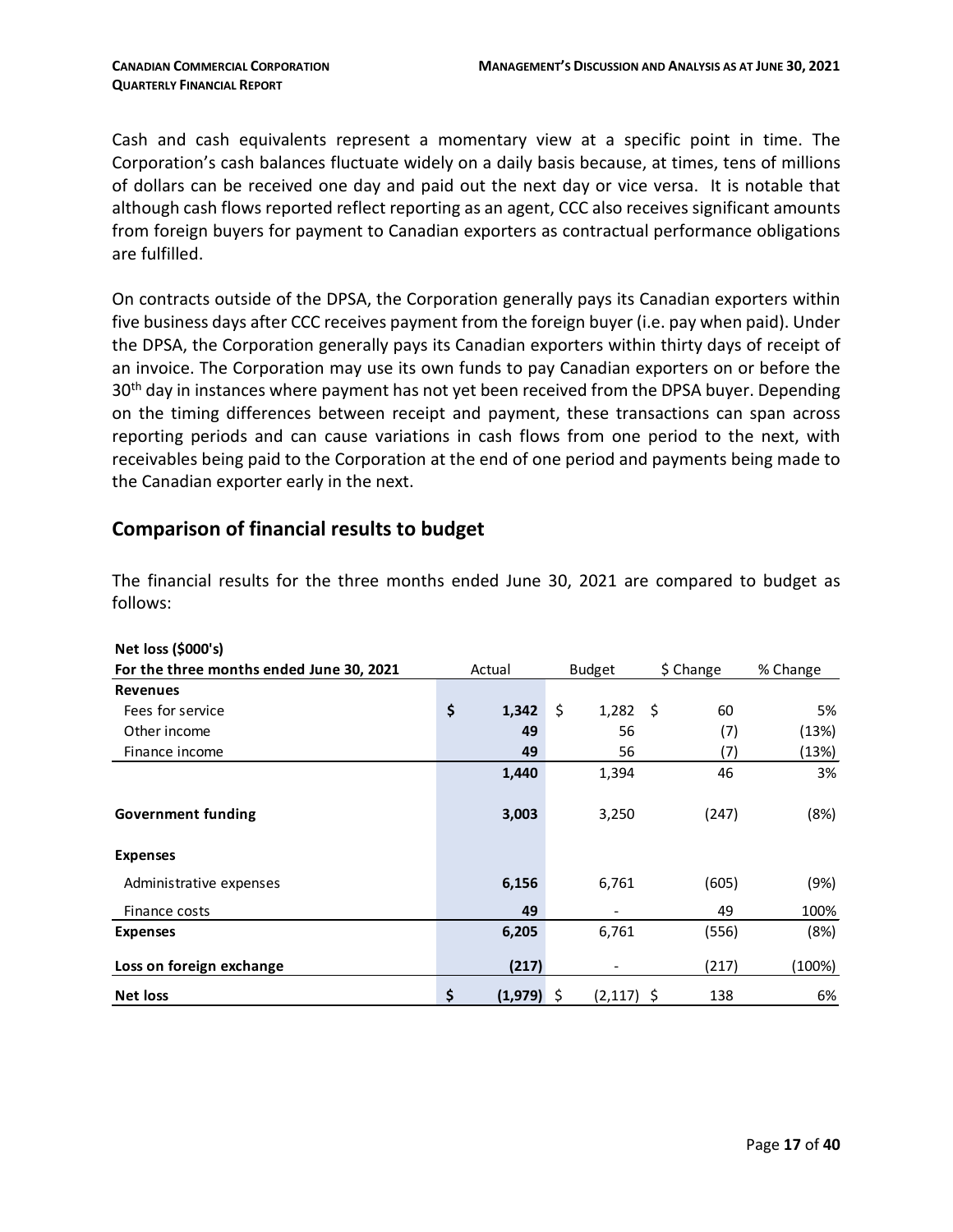The Corporation recorded a net loss of \$2.0 million in the three months ended June 30, 2021, which resulted in a favorable variance of \$138 thousand compared to the budgeted net loss of \$2.1 million. This was due to a higher than budgeted Fees for service variance of \$60 thousand, the receipt of Government funding of \$3.0 million and a favorable variance in administrative expenses of \$605 thousand.

The unfavorable variance in Finance income of \$7 thousand is due to lower investment balances and rates and the unfavorable variance of \$26 thousand in Other income is attributable to lower than planned discounting income. In addition, the Corporation recorded losses on foreign exchange of \$217 thousand.

The favorable expense variance of \$605 thousand is due to: (1) lower workforce compensation expenses stemming from staff vacancies (\$233 thousand); (2) lower than planned level of travel and hospitality due to travel limitations related to the COVID-19 pandemic (\$4 thousand); (3) cost management and containment in consulting and communications initiatives (\$231 thousand); and (4) several other expenditures being lower than planned (\$150 thousand). Expense budgets are set based on capacity requirement assumptions related to the Corporation's forecasted contract activity. Expenditures are managed in a prudent manner and are controlled to the extent possible relative to revenues earned throughout the year. These favorable variances were partially offset by higher expenses for software, hardware and IT support (\$13 thousand) primarily attributable to the ongoing transition to remote work as a result of COVID-19.

# <span id="page-17-0"></span>**2021-22 CORPORATE PLAN OUTLOOK**

CCC's 2021-22 to 2025-26 Corporate Plan was approved by the Corporation's Board of Directors and submitted as required to the Minister of Small Business, Export Promotion and International Trade in January 2021.

For 2021-22, net revenues are forecasted to be lower than prior year. Revenues are forecast to be lower due to less fee generating contracts signed in 2020-21 due to the impact of the COVID-19 pandemic, combined with lower Fees for service earned on active contracts that have extended delivery obligations to future years or are winding down to completion.

To offset the anticipated revenue shortfalls, Management is proactively reducing and controlling expenditures relative to forecasted revenues as required. Expenditures will be actively managed and continually evaluated during 2021-22.

In addition, the 2021 Federal Budget allocated \$13.0 million in funding for fiscal year 2021-22 to revitalize the CCC, specifically for the costs of administration and support of the DPSA.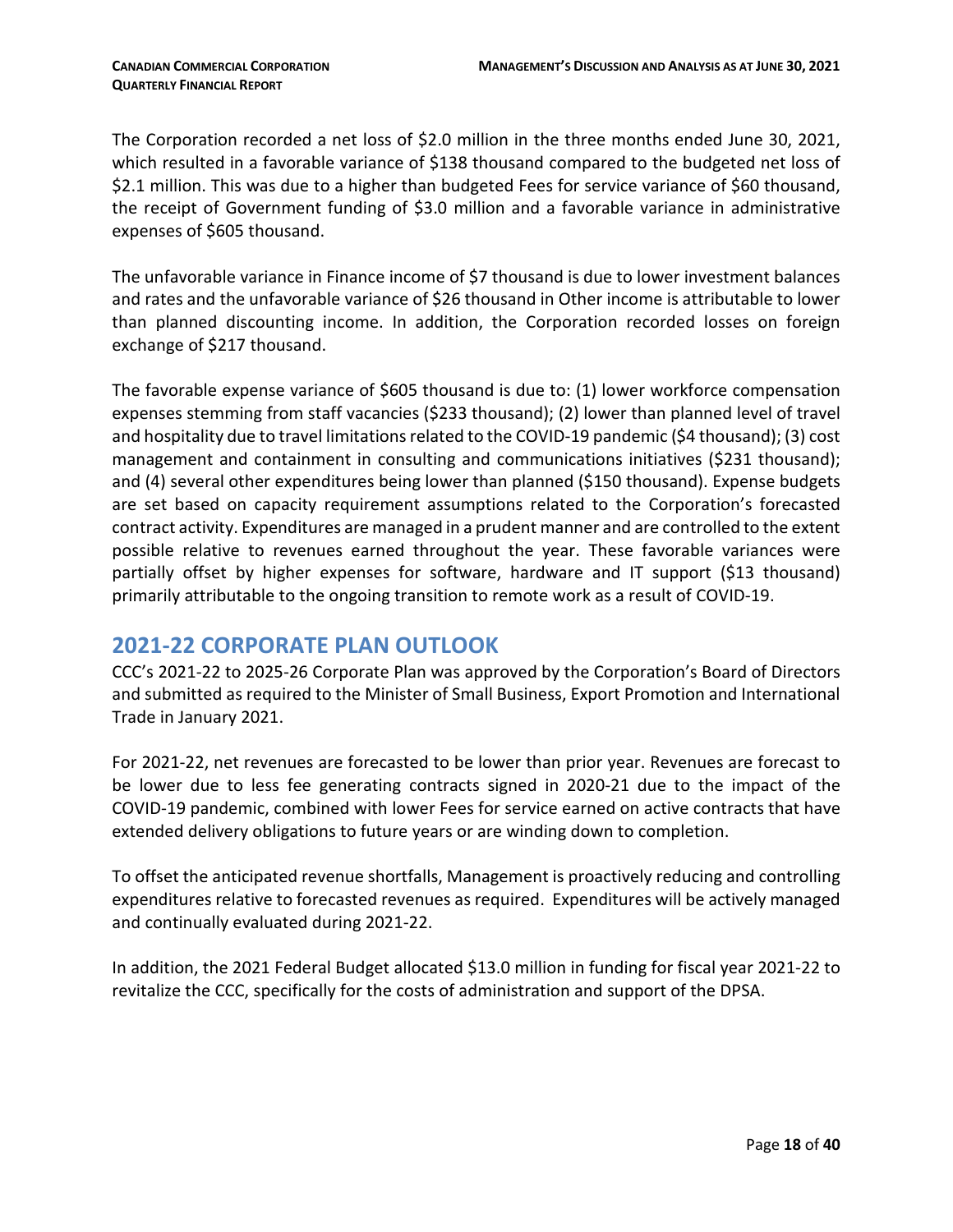# <span id="page-18-0"></span>**CCC'S COMMITMENT TO RISK MANAGEMENT**

CCC's Enterprise Risk Management ("ERM") Framework sets out an approach to manage a wide variety of risks while assisting the Corporation in fulfilling its mandate to facilitate international trade on behalf of Canadian exporters. The strategy for managing these risks is discussed in detail in the Corporation's 2020-21 Annual Report.

The impact of COVID-19 on CCC's business during the reporting period continues to be significant. Employees have transitioned to working from home with secured connectivity and controls regarding CCC's information systems. The continuing COVID-19 pandemic has increased business environment risk as foreign buyers recalibrate their procurement needs. Furthermore, CCC's suppliers have also been impacted economically by COVID-19, thereby increasing CCC's supplier risk.

Other risks CCC is closely monitoring include financial, reputational and human resources. The key financial risk relates to its recent history of deficits which is being mitigated with strategies to increase and diversify CCC's revenue sources coupled with prudent expenditure management. In addition, as a part of the Budget 2021, the Government of Canada has reinstated an annual appropriation to CCC for the administration of the DPSA. Reputational risk is increasing due to possible performance issues with certain export projects. Management is working closely with the affected Canadian suppliers and foreign buyers to resolve the issues. Finally, human resources risk remains high as staffing processes gear up to address gaps left through recent employee turnover. The risk will trend downward as new staff appointments are made and appointees get efficient in their new roles.

Management continues to align its environmental, social and governance framework with that of the Government of Canada. As a part of CCC's commitment to responsible business conduct, collaboration with other Government stakeholders ensures that a consistent approach and decision-making process is in place when assessing Canadian exporters on issues related to bribery and corruption as well as determining the risk of adverse human rights impacts in reference to a transaction.

Except for the changes mentioned above, there are no other significant changes, new risks or uncertainties identified during the period ended June 30, 2021, as compared to those previously reported or discussed.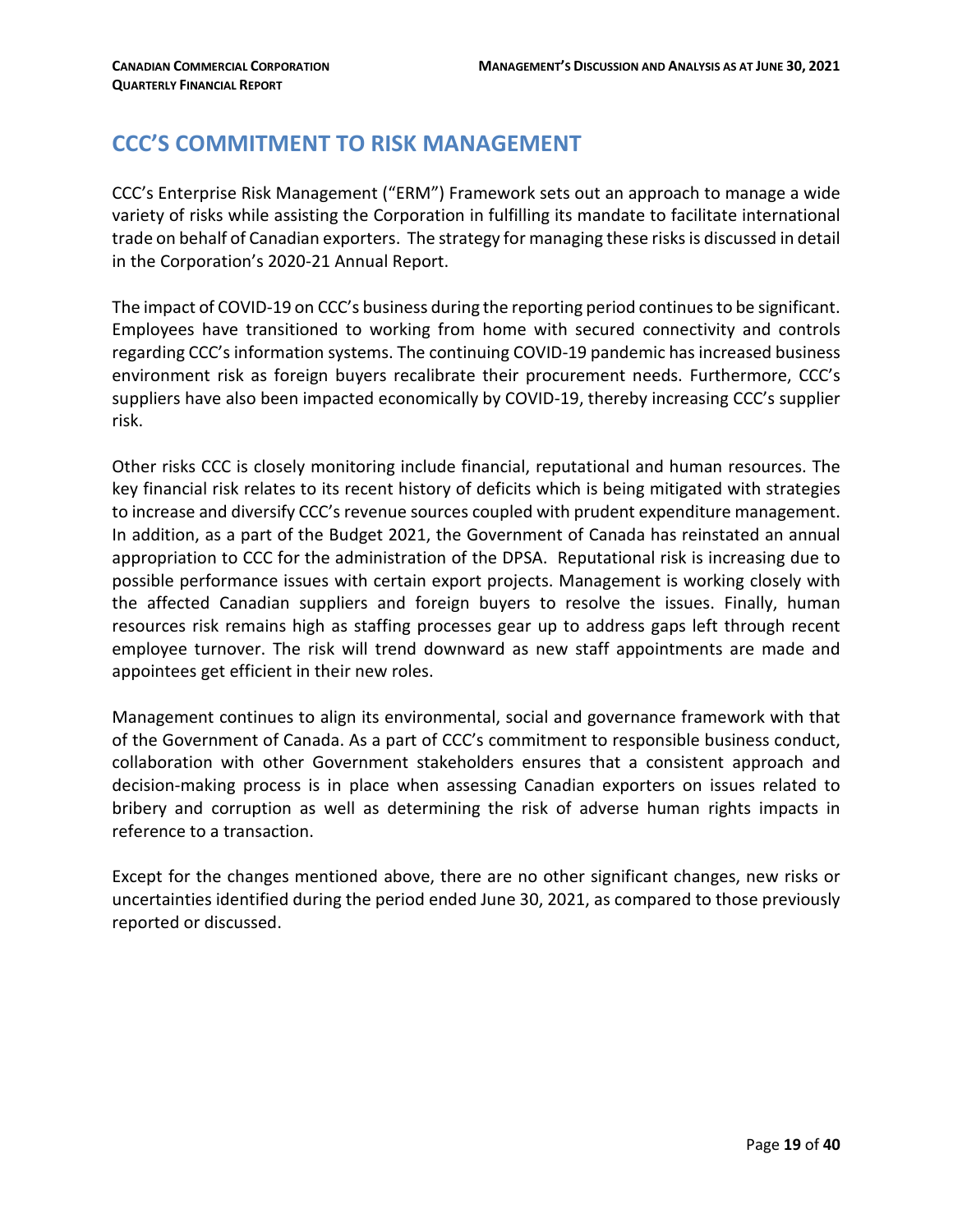# <span id="page-19-0"></span>MANAGEMENT RESPONSIBILITY FOR FINANCIAL STATEMENTS

Management is responsible for the preparation and fair presentation of these quarterly financial statements in accordance with the Treasury Board of Canada's Directive on Accounting Standards: GC 5200 Crown Corporations Quarterly Financial Reports, and for such internal controls as Management determines is necessary to enable the preparation of quarterly financial statements that are free from material misstatement. Management is also responsible for ensuring all other information in this quarterly financial report is consistent, where appropriate, with the quarterly financial statements. These quarterly financial statements have not been audited or reviewed by an external auditor.

Based on our knowledge, these unaudited quarterly financial statements present fairly, in all material respects, the financial position, results of operations and cash flows of the Corporation, as at the date of and for the periods presented in the quarterly financial statements.

Bobby Kwon **Example 2018** Ernie Briard



President and Chief Executive Officer Vice-President of Corporate Services and Chief Financial Officer

Ottawa, Canada August 17, 2021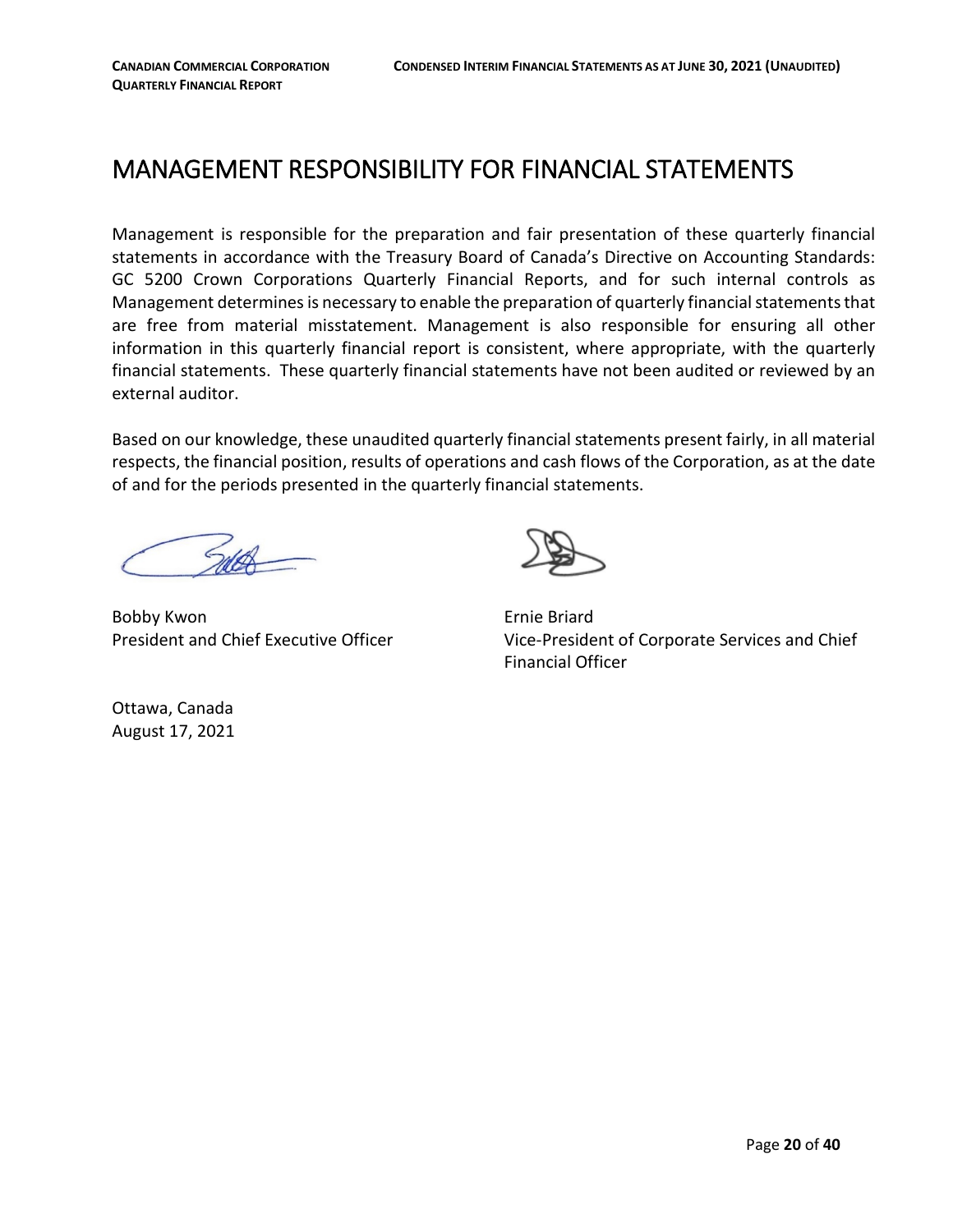# <span id="page-20-0"></span>**CONDENSED INTERIM FINANCIAL STATEMENTS (UNAUDITED)**

#### <span id="page-20-1"></span>**Statement of Financial Position (Unaudited)**

|                                          |              | <b>June 30,</b> | March 31,    |
|------------------------------------------|--------------|-----------------|--------------|
| As at                                    | <b>Notes</b> | 2021            | 2021         |
|                                          |              |                 |              |
| <b>ASSETS</b>                            |              |                 |              |
| <b>Current assets</b>                    |              |                 |              |
| Cash and cash equivalents                | 4            | \$<br>45,135    | \$<br>49,448 |
| Accounts receivable                      | 5, 12        | 20,397          | 22,699       |
| Other assets                             | 6            | 1,003           | 567          |
|                                          |              | 66,535          | 72,714       |
|                                          |              |                 |              |
| <b>Non-current assets</b>                |              |                 |              |
| Accounts receivable                      | 5, 12        | 58              | 1,135        |
| Property and equipment                   |              | 2,029           | 2,098        |
| Right-of-use assets                      |              | 3,178           | 3,257        |
|                                          |              | 5,265           | 6,490        |
| <b>Total assets</b>                      |              | \$<br>71,800    | \$<br>79,204 |
|                                          |              |                 |              |
| <b>LIABILITIES</b>                       |              |                 |              |
| <b>Current liabilities</b>               |              |                 |              |
| Accounts payable and accrued liabilities | 7, 12        | \$<br>14,352    | \$<br>26,847 |
| Advances                                 |              | 19,410          | 22,140       |
| Deferred revenue                         | 8            | 265             | 405          |
| Deferred government funding              | 9            | 9,997           | $\sim$       |
| Lease liabilities                        | 10           | 465             | 446          |
| <b>Employee benefits</b>                 |              | 1,153           | 1,111        |
|                                          |              | 45,642          | 50,949       |
|                                          |              |                 |              |
| <b>Non-current liabilities</b>           |              |                 |              |
| Lease liabilities                        | 10           | 5,849           | 5,972        |
| Employee benefits                        |              | 197             | 192          |
|                                          |              | 6,046           | 6,164        |
| <b>Total liabilities</b>                 |              | 51,688          | 57,113       |
| <b>EQUITY</b>                            |              |                 |              |
| Contributed capital                      |              | 10,000          | 10,000       |
| <b>Retained earnings</b>                 |              | 10,112          | 12,091       |
| Total equity                             |              | 20,112          | 22,091       |
| <b>Total liabilities and equity</b>      |              | \$<br>71,800    | \$<br>79,204 |

Contingencies 2012 17

*The accompanying notes are an integral part of the financial statements.* Authorized for issue on August 17, 2021

**Bobby Kwon Ernie Briard**

President and Chief Executive Officer Vice-President of Corporate Services and Chief Financial Officer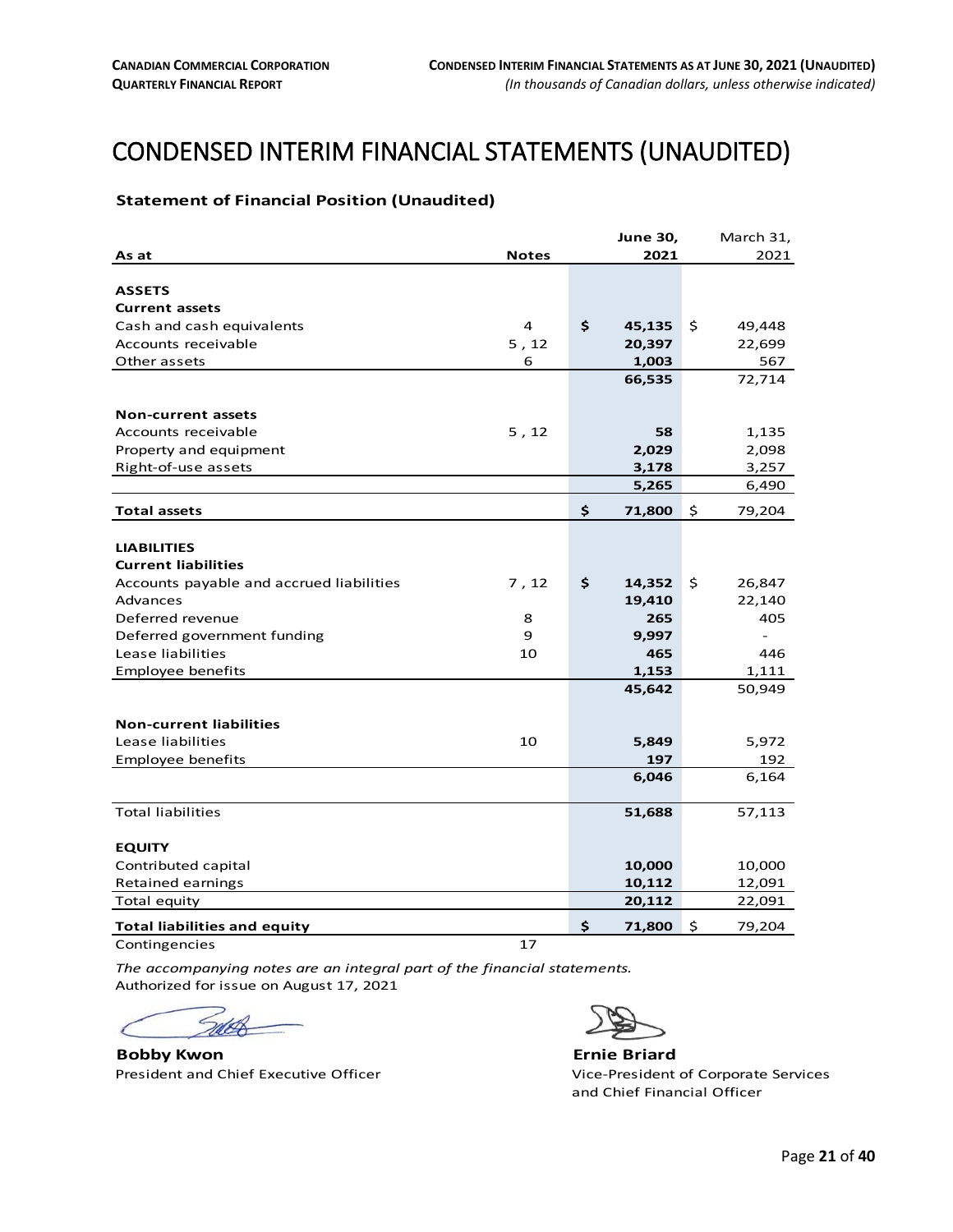|                                                       |              | For the three months |               |
|-------------------------------------------------------|--------------|----------------------|---------------|
|                                                       |              | ended June 30        |               |
|                                                       | <b>Notes</b> | 2021                 | 2020          |
|                                                       |              |                      |               |
| <b>REVENUES</b>                                       |              |                      |               |
| Fees for service                                      | 13           | \$<br>1,342          | \$<br>1,586   |
| Other income                                          | 14           | 49                   | 78            |
| Finance income                                        |              | 49                   | 38            |
|                                                       |              | 1,440                | 1,702         |
|                                                       |              |                      |               |
| <b>GOVERNMENT FUNDING</b>                             |              |                      |               |
| Transfers from Government of Canada                   | 9            | 3,003                |               |
|                                                       |              | 3,003                |               |
|                                                       |              |                      |               |
| <b>EXPENSES</b>                                       |              |                      |               |
| Administrative expenses                               | 15           | 6,156                | 6,163         |
| Finance costs                                         | 10           | 49                   | 52            |
|                                                       |              | 6,205                | 6,215         |
|                                                       |              |                      |               |
| Net loss before loss on foreign exchange              |              | (1,762)              | (4, 513)      |
|                                                       |              |                      |               |
| Loss on foreign exchange                              |              | (217)                | (96)          |
| <b>Net loss</b>                                       |              | \$<br>$(1,979)$ \$   | (4,609)       |
|                                                       |              |                      |               |
| OTHER COMPREHENSIVE INCOME ITEMS THAT                 |              |                      |               |
| WILL NOT BE RECLASSIFIED TO NET PROFIT (LOSS)         |              |                      |               |
| Actuarial gain (loss) on employee benefits obligation |              |                      |               |
| <b>Total comprehensive loss</b>                       |              | \$<br>(1, 979)       | \$<br>(4,609) |

# <span id="page-21-0"></span>**Statement of Comprehensive Loss (Unaudited)**

*The accompanying notes are an integral part of the financial statements.*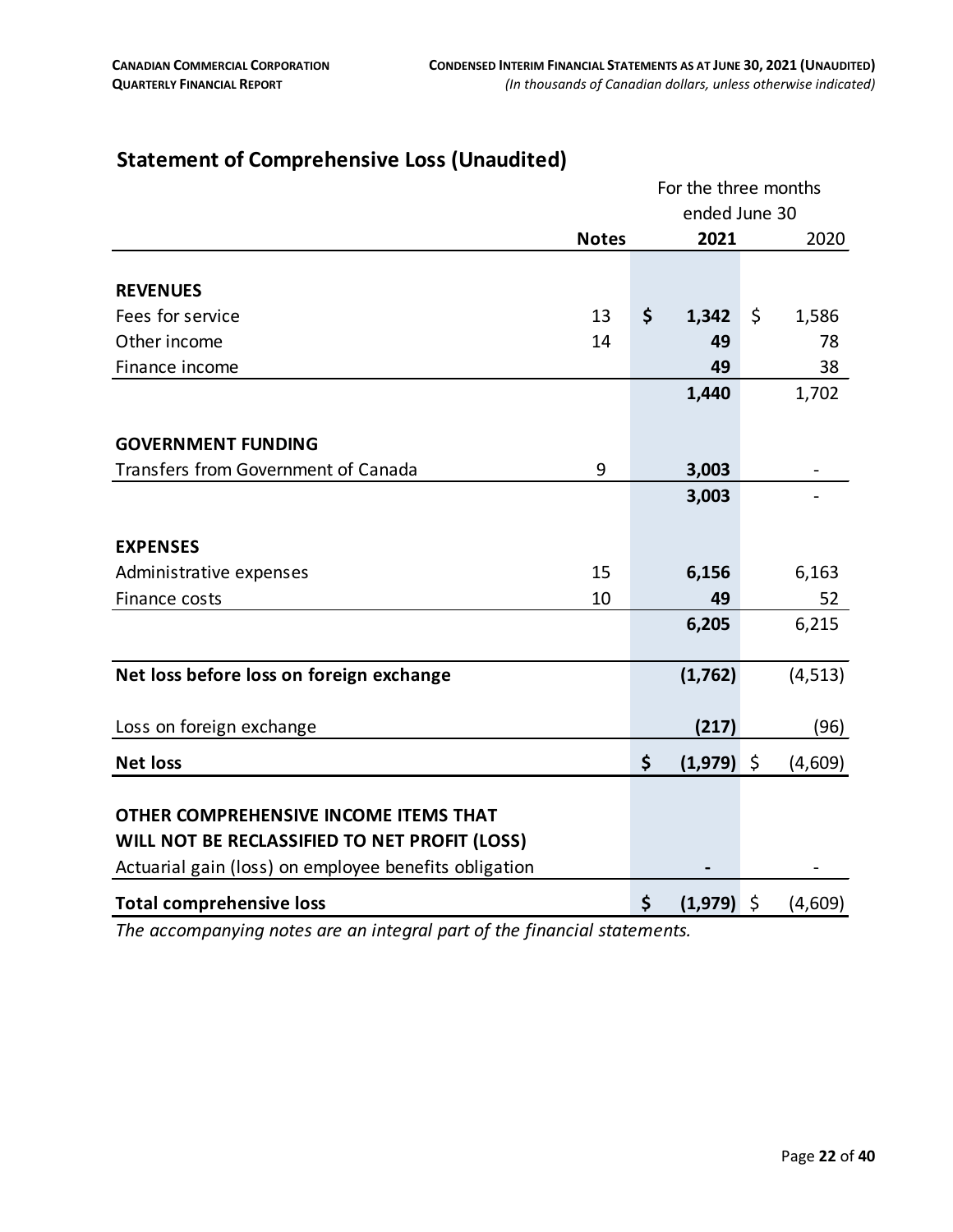#### <span id="page-22-0"></span>**Statement of Changes in Equity (Unaudited)**

|                                          |    | Contributed |   | <b>Retained</b> |    |              |
|------------------------------------------|----|-------------|---|-----------------|----|--------------|
| For the three months ended June 30, 2021 |    | Capital     |   | <b>Earnings</b> |    | <b>Total</b> |
| <b>BALANCE MARCH 31, 2021</b>            | \$ | 10,000      | S | 12,091          | -S | 22,091       |
| Net loss                                 |    |             |   | (1,979)         |    | (1,979)      |
| <b>BALANCE JUNE 30, 2021</b>             | c  | 10,000      |   | 10,112          |    | 20,112       |

| For the three months ended June 30, 2020                                                          | Contributed<br>Capital |        |   |         |    | <b>Total</b> |  |
|---------------------------------------------------------------------------------------------------|------------------------|--------|---|---------|----|--------------|--|
| BALANCE MARCH 31, 2020                                                                            |                        | 10.000 | S | 13,914  | -S | 23,914       |  |
| Net loss                                                                                          |                        |        |   | (4,609) |    | (4,609)      |  |
| BALANCE JUNE 30, 2020<br>$\sim$ $\sim$ $\sim$ $\sim$<br>$\sim$ $\sim$ $\sim$ $\sim$ $\sim$ $\sim$ |                        | 10,000 | S | 9,305   |    | 19,305       |  |

*The accompanying notes are an integral part of the financial statements.*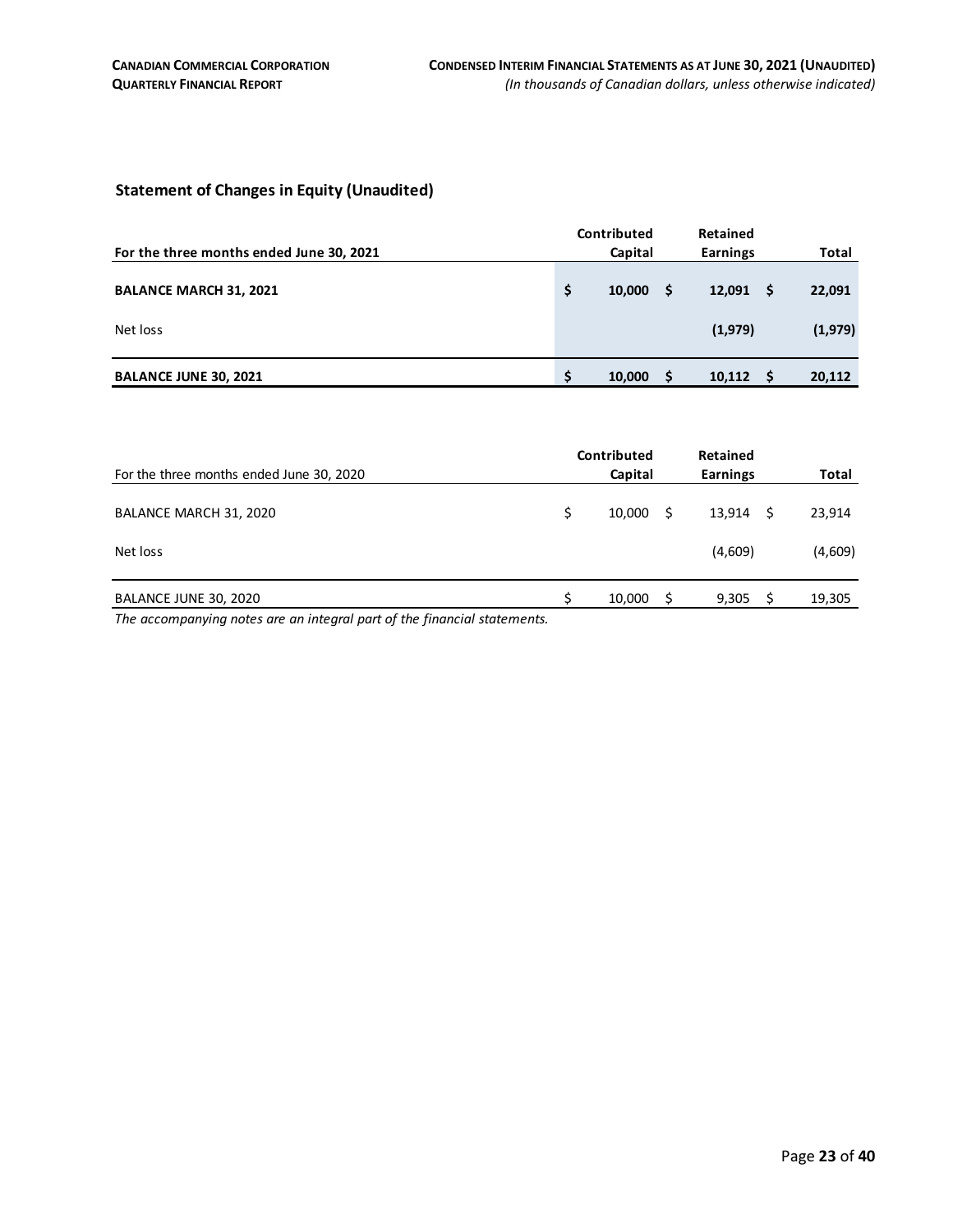# <span id="page-23-0"></span>**Statement of Cash Flows (Unaudited)**

|                                                                                                                      |              | For the three months |    |                   |
|----------------------------------------------------------------------------------------------------------------------|--------------|----------------------|----|-------------------|
|                                                                                                                      |              | ended June 30        |    |                   |
|                                                                                                                      | <b>Notes</b> | 2021                 |    | 2020              |
|                                                                                                                      |              |                      |    |                   |
| <b>OPERATING ACTIVITIES</b>                                                                                          |              |                      |    |                   |
| Net loss                                                                                                             |              | \$<br>$(1,979)$ \$   |    | (4,609)           |
| Adjustments to determine net cash from (used in) operating activities:                                               |              |                      |    |                   |
| Depreciation property and equipment                                                                                  |              | 69                   |    | 108               |
| Depreciation right-of-use assets                                                                                     |              | 79                   |    | 78                |
| Employee benefit expense                                                                                             |              | 47                   |    | 46                |
| Loss on foreign exchange                                                                                             |              | 704                  |    | 1,210             |
| Change in working capital from:                                                                                      |              |                      |    |                   |
| Accounts receivable                                                                                                  | 5, 12        | 3,379                |    | 10,093            |
| Other assets                                                                                                         | 6            | (436)                |    | (695)             |
| Accounts payable and accrued liabilities                                                                             | 7, 12        | (12, 495)            |    | (4, 284)          |
| Holdbacks                                                                                                            | 17           |                      |    | (5,003)           |
| Advances                                                                                                             |              | (2,730)              |    | 5,600             |
| Deferred revenue                                                                                                     | 8            | (140)                |    | (55)              |
| Deferred government funding                                                                                          | 9            | 9,997                |    |                   |
| Cash provided (used in) by operating activities                                                                      |              | (3,505)              |    | 2,489             |
| <b>INVESTING ACTIVITIES</b>                                                                                          |              |                      |    |                   |
| Acquisitions of property and equipment                                                                               |              |                      |    | (55)              |
| Cash used in investing activities                                                                                    |              |                      |    | (55)              |
|                                                                                                                      |              |                      |    |                   |
| <b>FINANCING ACTIVITIES</b>                                                                                          |              |                      |    |                   |
| Principal repayment of lease liabilities                                                                             | 10           | (104)                |    | (103)             |
| Cash used in financing activities                                                                                    |              | (104)                |    | (103)             |
|                                                                                                                      |              |                      |    |                   |
| Effect of exchange rate changes on cash and cash equivalents<br>Net increase (decrease) in cash and cash equivalents |              | (704)<br>(4, 313)    |    | (1, 210)<br>1,121 |
|                                                                                                                      |              |                      |    |                   |
| Cash and cash equivalents at the beginning of the year                                                               |              | 49,448               |    | 65,818            |
| Cash and cash equivalents at the end of the period                                                                   |              | \$<br>45,135         | \$ | 66,939            |
|                                                                                                                      |              |                      |    |                   |
| Supplementary disclosure of cash flows from operating activities                                                     |              |                      |    |                   |
| Amount of interest received                                                                                          |              | \$<br>49             | \$ | 38                |
| Amount of interest paid                                                                                              | 10           | \$<br>49             | \$ | 52                |

*The accompanying notes are an integral part of the financial statements.*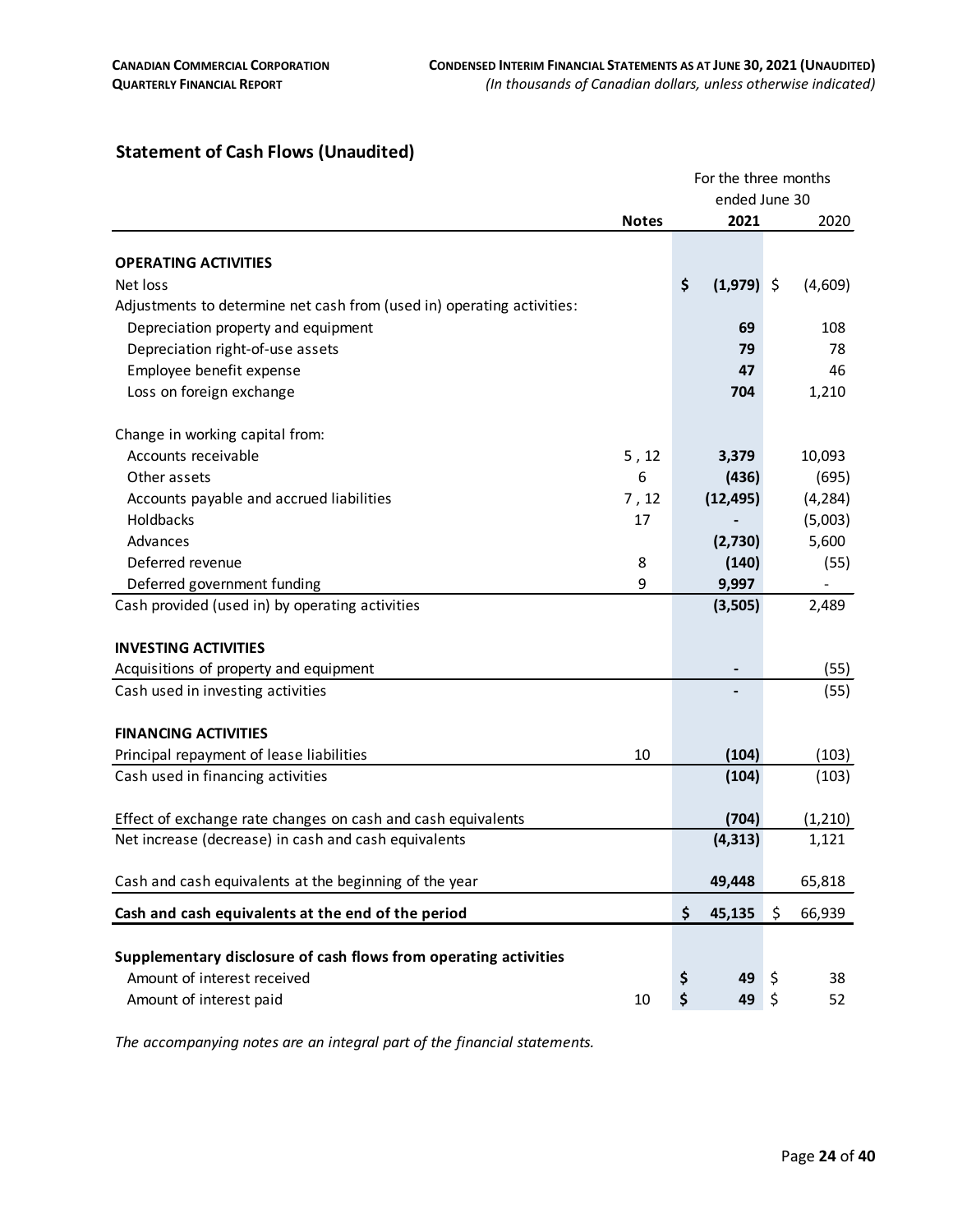# <span id="page-24-0"></span>NOTES TO THE CONDENSED INTERIM FINANCIAL STATEMENTS (UNAUDITED)

# <span id="page-24-1"></span>**1. NATURE, ORGANIZATION AND FUNDING**

The Canadian Commercial Corporation (the "Corporation") was established in 1946 by the *Canadian Commercial Corporation Act* ("CCC Act"). The Corporation is wholly owned by the Government of Canada, is an agent Crown corporation listed in Part I of Schedule III of the *Financial Administration Act* ("FAA") and is accountable for its affairs to Parliament through the Minister of Small Business, Export Promotion and International Trade (The "Minister"). The Corporation is domiciled in Canada with a head office located at 350 Albert Street, Ottawa, Ontario. The Corporation operates primarily in Canada with representation in Asia.

The Corporation acts as the prime contracting agency for Canadian exporters when foreign governments, international organizations, or foreign private sector buyers wish to purchase products and services from Canada through the Government of Canada. The Corporation enters into prime contracts with these foreign buyers and into corresponding domestic contracts with Canadian exporters. Additionally, the Corporation enters into certain sourcing services agreements to procure goods and services for international end users on behalf of the Government of Canada and foreign governments.

The Corporation's operations are funded by Fees for service, supplemented by transfers from the Government of Canada which are to be used exclusively for the administration of the DPSA.

In September 2008, the Corporation, together with a number of other Crown corporations, was issued a directive (P.C. 2008-1598) pursuant to Section 89 of the FAA, entitled *Order giving a direction to parent Crown corporations involved in commercial lending to give due consideration to the personal integrity of those they lend to or provide benefits to in accordance with Government's policy to improve the accountability and integrity of federal institutions*. The Corporation implemented the directive effective January 1, 2010 and has remained compliant with the directive since then.

In July 2015, the Corporation was issued a directive (P.C. 2015-1110) pursuant to section 89 of the FAA to align its travel, hospitality, conference and event expenditure policies, guidelines and practices with Treasury Board policies, directives and related instruments on travel, hospitality, conference and event expenditures in a manner that is consistent with its legal obligations, and to report on the implementation of this directive in the Corporation's next corporate plan. The Corporation implemented the directive in August 2016 and has remained compliant with the directive since then.

The Corporation is not subject to the provisions of the *Income Tax Act*.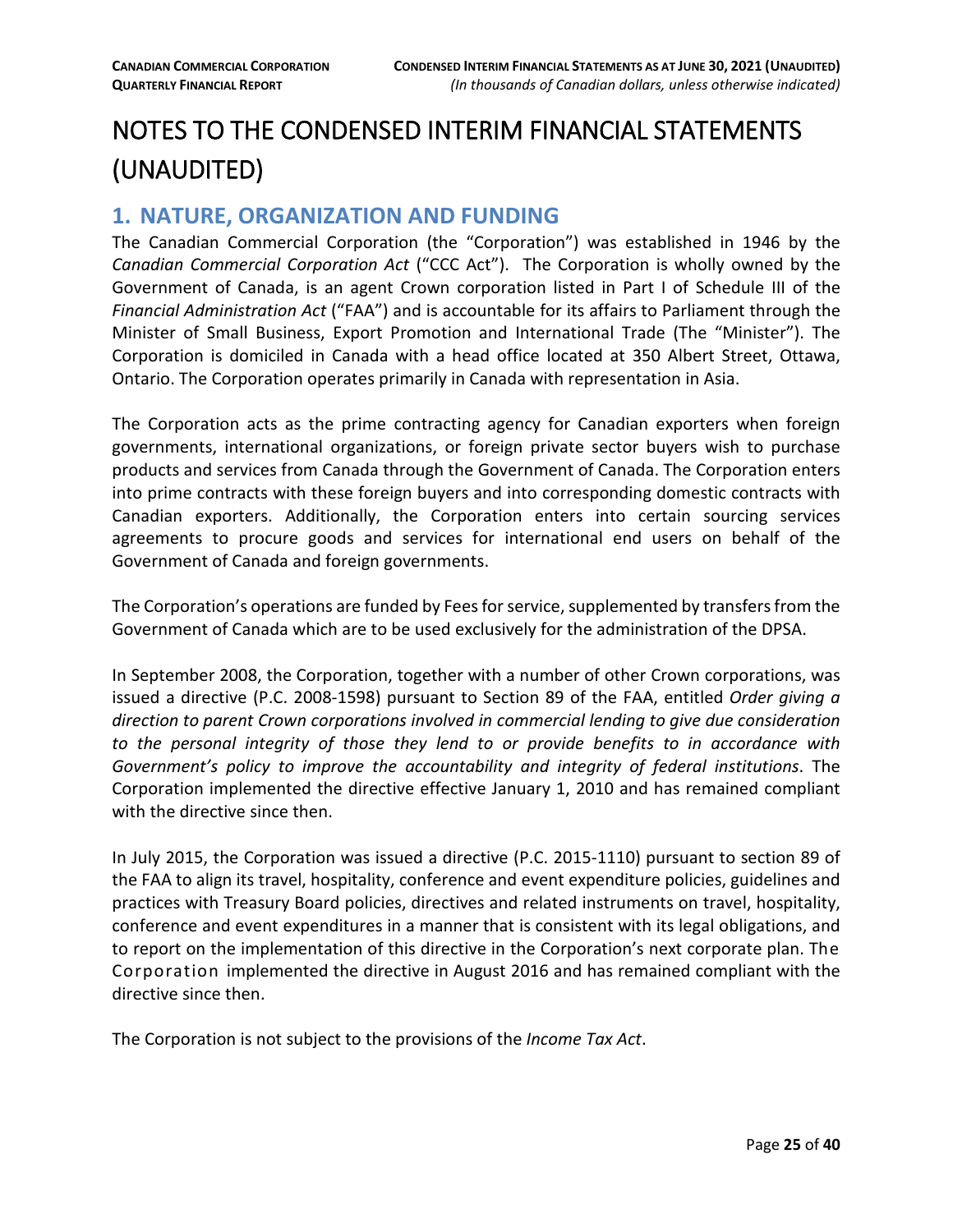# <span id="page-25-0"></span>**2. BASIS OF PREPARATION**

#### **(a) Compliance with International Financial Reporting Standards (IFRS)**

These condensed interim financial statements have been prepared in accordance with the Treasury Board of Canada's Directive on Accounting Standards: GC 5200 Crown Corporations Quarterly Financial Reports using the International Financial Reporting Standards ("IFRS") accounting policies adopted in the Corporation's audited annual financial statements as at and for the year ended March 31, 2021. These condensed interim financial statements do not include all of the information required for full annual financial statements and should be read in conjunction with the Corporation's Annual Report and audited financial statements for the year ended March 31, 2021.

#### **(b) Basis of measurement**

The financial statements have been prepared on the historical cost basis, except for as permitted by IFRS and to the extent material, the following items:

- Derivative financial instruments are measured at fair value through profit or loss.
- Accrued employee benefit liabilities for post-employment and other long-term employee benefit plans are recognized at the present value of the defined benefit obligations.

#### **(c) Use of estimates and judgments**

The preparation of financial statements in accordance with IFRS requires management to make judgments, estimates and assumptions that affect the application of accounting policies, the reported amounts of assets and liabilities, the disclosure of contingent assets and liabilities at the date of the financial statements and the reported amounts of revenues and expenses during the year. Actual results could differ significantly from estimates resulting in significant differences in the related financial statement balances.

Estimates and underlying assumptions are reviewed on an ongoing basis and in detail as at the date of the financial statements. Any changes in estimates are reflected in the financial statements in the period in which they become known and in any future periods affected.

The Corporation's key sources of estimation uncertainty during the reporting period that may have a significant risk of causing a material adjustment to the carrying amounts of assets and liabilities are related to the measurement of expected credit loss for accounts receivable and unbilled revenue, the determination of the useful lives of property and equipment, the determination of employee benefit obligations, the determination of unsatisfied (or partially unsatisfied) performance obligations and the determination whether a contingent liability needs to be disclosed or a provision for contract remediation expenses or other contract related liabilities needs to be recognized.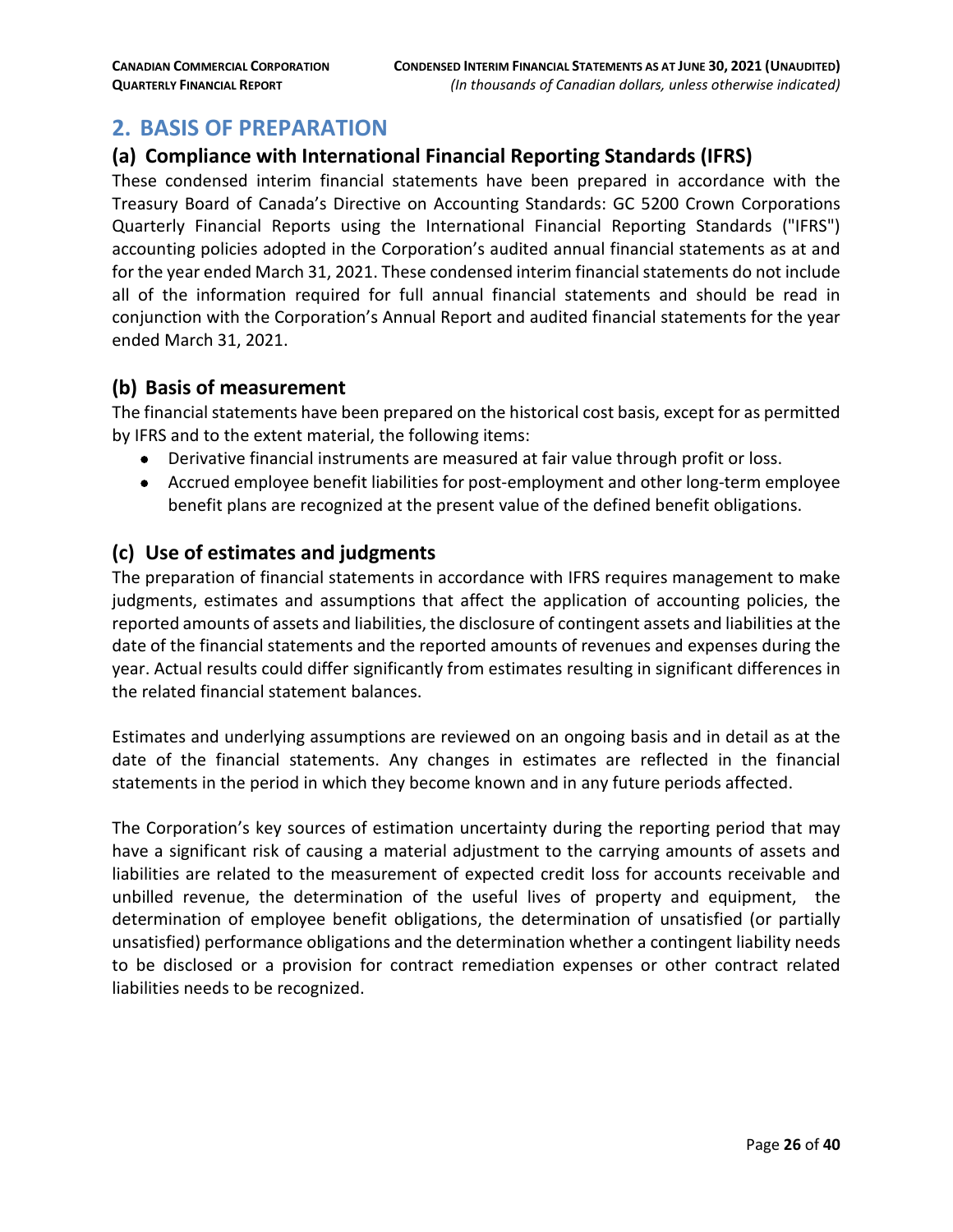The critical judgements that management has made in applying the Corporation's accounting policies and that have the most significant effect on the amounts recognized in the financial statements are related to the determination of the amount and timing of revenue recognition and related expenses, the accounting for cost recovery transactions, the assessment whether there have been significant changes in credit risks impacting the expected credit loss for accounts receivable and unbilled revenue, the determination of right-of-use assets and lease liabilities and the determination of whether an item is recognized in the financial statements as a provision or disclosed as a contingent liability.

#### *Impact of COVID-19*

In addition to the significant estimates and the critical judgements mentioned previously, management has assessed the impact of the COVID-19 pandemic on the Corporation in the preparation of the financial statements based on available information without undue cost or effort and has not recognized any allowance for expected credit loss or provisions nor identified any contingent liabilities to disclose as a result of COVID-19 as at June 30, 2021. However, the increase in both the magnitude and duration of the pandemic may result in future changes in estimates that may affect the timing of future revenue recognition, the accounting and disclosure for provisions, contingent liabilities and allowance for expected credit losses. Further information on the impact of COVID-19 on the Corporation is disclosed in note 12(d).

#### **(d) Functional and presentation currency**

The Corporation's functional and presentation currency is the Canadian dollar.

# <span id="page-26-0"></span>**3. SIGNIFICANT ACCOUNTING POLICIES**

The accounting policies applied in the preparation of these condensed interim financial statements are consistent with those disclosed in the Corporation's audited annual financial statements for the year ended March 31, 2021.

# <span id="page-26-1"></span>**4. CASH AND CASH EQUIVALENTS**

Cash and cash equivalents balances include advances received from foreign buyers and others not yet paid to Canadian exporters and amounts held back from Canadian exporters to be remitted at later dates in accordance with the terms and conditions of contracts. Also, see note 12 for a description of the Corporation's revolving line of credit that is included in the balance of Cash.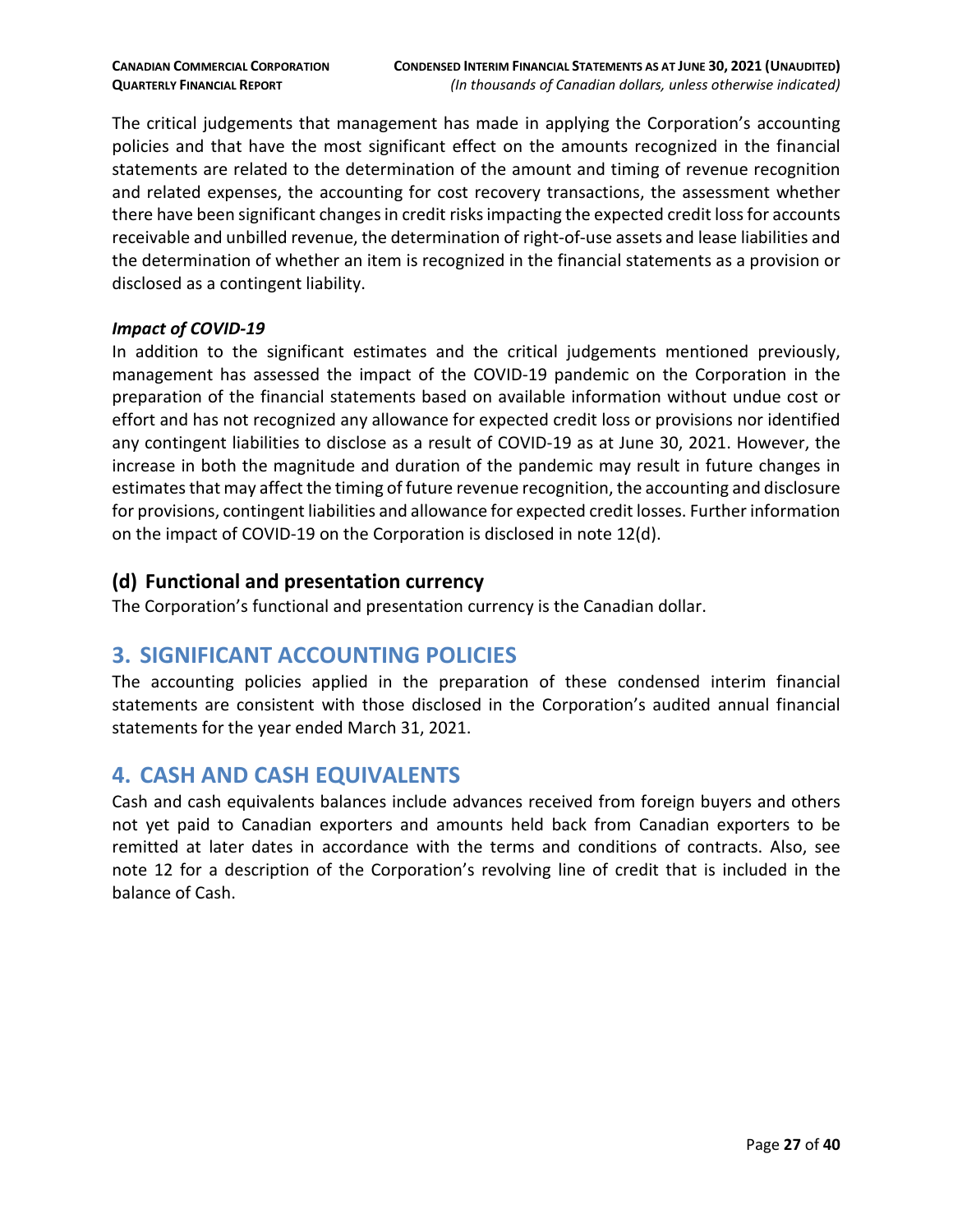The components of cash and cash equivalents were as follows as at:

|                           | <b>June 30,</b> | March 31, |
|---------------------------|-----------------|-----------|
|                           | 2021            | 2021      |
| Cash                      | 38,578          | 30,297    |
| Notice deposits           | 5,549           | 5,538     |
| Short term investments    | 1,008           | 13,613    |
| Cash and cash equivalents | 45,135          | 49,448    |

Cash and cash equivalents had the following balances by currency as at:

|                  | June 30, 2021 |          |          | March 31, 2021 |          |  |  |
|------------------|---------------|----------|----------|----------------|----------|--|--|
|                  | Original      | Canadian | Original |                | Canadian |  |  |
|                  | currency      | dollars  | currency |                | dollars  |  |  |
| Canadian dollars | 28,604        | 28,604   | 19,599   | Ś              | 19,599   |  |  |
| U.S. dollars     | 12,756        | 15,812   | 23,380   |                | 29,381   |  |  |
| Chinese renminbi | 3,750         | 719      | 2,440    |                | 468      |  |  |
|                  |               | 45,135   |          |                | 49.448   |  |  |

# <span id="page-27-0"></span>**5. ACCOUNTS RECEIVABLE**

Accounts receivable include amounts that are due to the Corporation for Fees for service invoiced and yet to be collected, amounts due from foreign buyers related to amounts already paid to Canadian exporters and other amounts primarily from Canadian government organizations. These amounts are based on normal international trade terms and are generally non-interest bearing.

The Corporation's accounts receivable consisted of the following as at:

|                                    | <b>June 30,</b> | March 31, |
|------------------------------------|-----------------|-----------|
|                                    | 2021            | 2021      |
| Accounts receivable                | $20,505$ \$     | 23,884    |
| Accrued receivables                | 96              | 96        |
| Allowance for expected credit loss | (146)           | (146)     |
|                                    | 20,455          | 23,834    |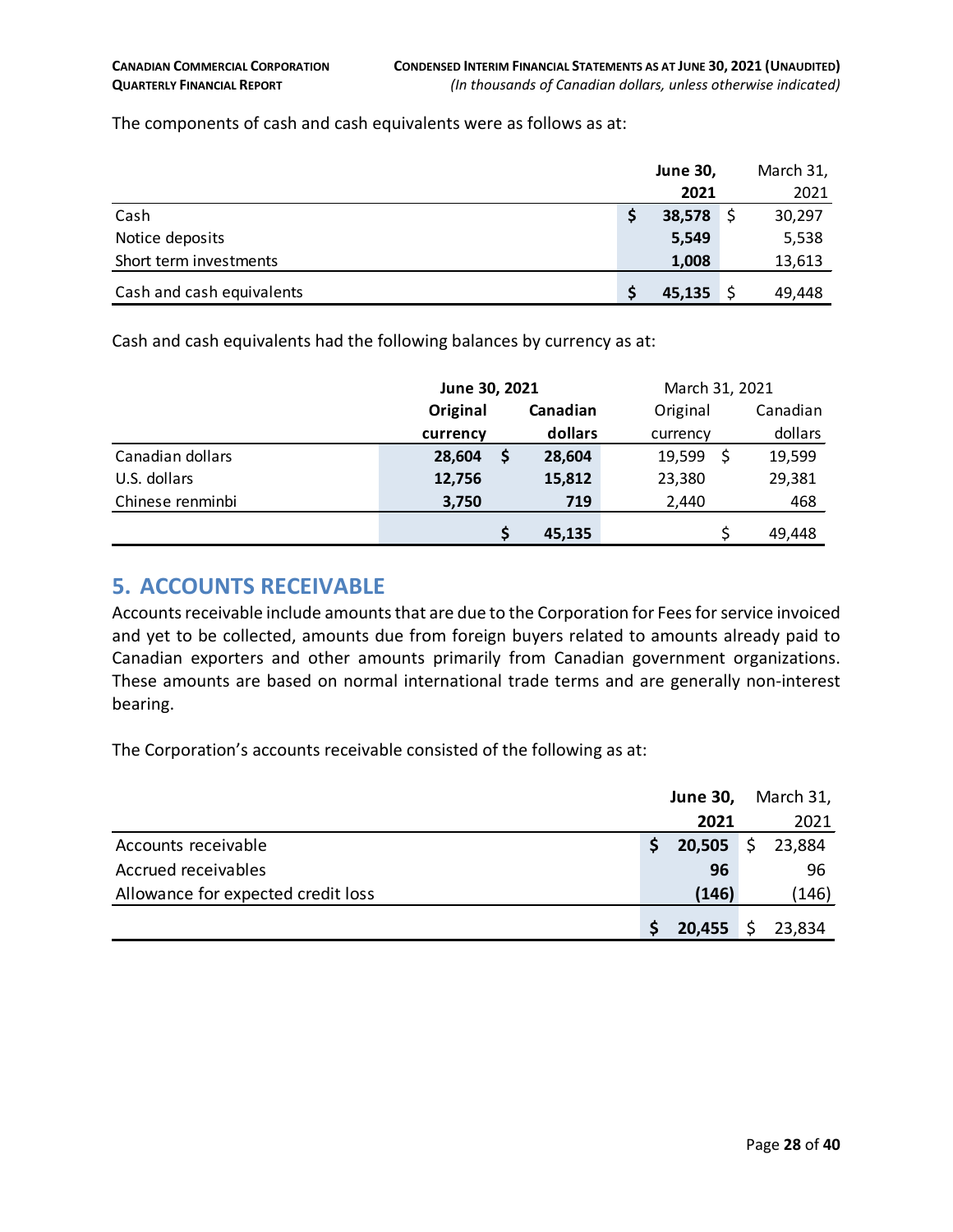The accounts receivable are presented on the Statement of Financial Position as follows as at:

|             |     | <b>June 30,</b>                    | March 31, |
|-------------|-----|------------------------------------|-----------|
|             |     | 2021                               | 2021      |
| Current     | \$. | $20,397$ \$ 22,699                 |           |
| Non-current |     | 58                                 | 1,135     |
|             |     | <b>20,455</b> $\frac{2}{3}$ 23,834 |           |

The currency profile of the Corporation's accounts receivable was as follows as at:

|                  | June 30, 2021 |  |          |          | March 31, 2021 |  |  |  |
|------------------|---------------|--|----------|----------|----------------|--|--|--|
|                  | Original      |  | Canadian | Original | Canadian       |  |  |  |
|                  | currency      |  | dollars  | currency | dollars        |  |  |  |
| U.S. dollars     | 15,996        |  | 19,828   | 18,343   | 23,051         |  |  |  |
| Canadian dollars | 627           |  | 627      | 783      | 783            |  |  |  |
|                  |               |  | 20,455   |          | 23,834         |  |  |  |

Credit and market risks related to accounts receivable are disclosed in note 12.

#### <span id="page-28-0"></span>**6. OTHER ASSETS**

The Corporation's other assets included the following as at:

|                   | <b>June 30,</b> | March 31, |
|-------------------|-----------------|-----------|
|                   | 2021            | 2021      |
| Prepaid expenses  | 754             | 456       |
| Unbilled revenues | 249             | 111       |
|                   | 1,003           | 567       |

# <span id="page-28-1"></span>**7. ACCOUNTS PAYABLE AND ACCRUED LIABILITIES**

Accounts payable and accrued liabilities represent amounts due related to the Corporation's administrative and operating expenses, amounts due to Canadian exporters from amounts received from foreign buyers and other miscellaneous amounts due. These amounts are due on normal trade terms.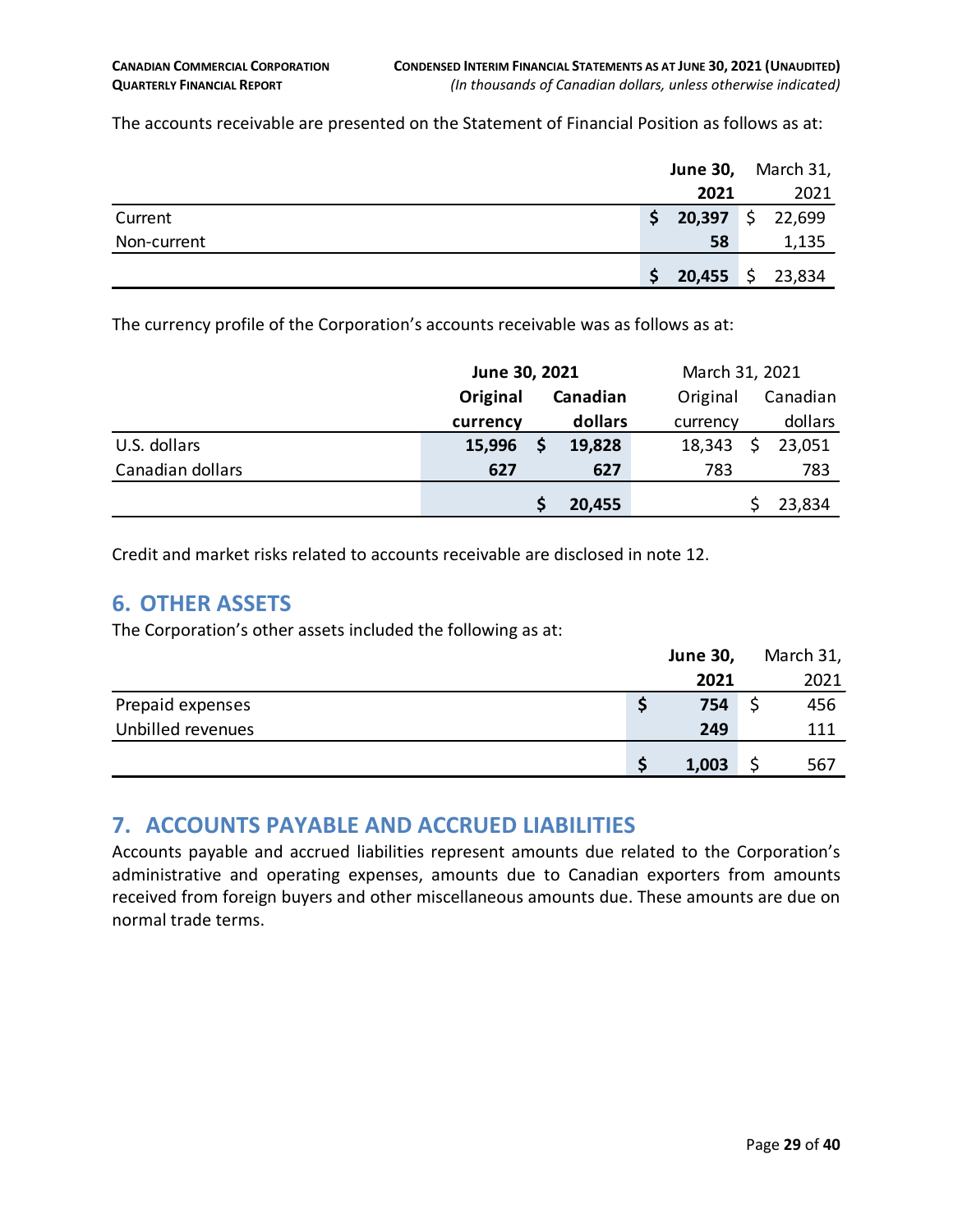The Corporation's accounts payable and accrued liabilities consisted of the following as at :

|                            | <b>June 30,</b> | March 31, |
|----------------------------|-----------------|-----------|
|                            | 2021            | 2021      |
| Accounts payable           | 11,908          | 24,216    |
| <b>Accrued liabilities</b> | 2,444           | 2,631     |
|                            | 14,352          | 26,847    |

The currency profile of the Corporation's accounts payable and accrued liabilities was as follows as at:

|                  | June 30, 2021 |  | March 31, 2021 |          |  |          |
|------------------|---------------|--|----------------|----------|--|----------|
|                  | Original      |  | Canadian       | Original |  | Canadian |
|                  | currency      |  | dollars        | currency |  | dollars  |
| U.S. dollars     | 9,293         |  | 11,520         | 18,534   |  | 23,293   |
| Canadian dollars | 2,820         |  | 2,820          | 3,486    |  | 3,486    |
| Chinese renminbi | 65            |  | 12             | 354      |  | 68       |
|                  |               |  | 14,352         |          |  | 26,847   |

Market and liquidity risks related to accounts payable and accrued liabilities are disclosed in note 12.

# <span id="page-29-0"></span>**8. DEFERRED REVENUE**

The change in the Corporation's deferred revenue was as follows:

|                                                                    | <b>June 30,</b> | March 31, |
|--------------------------------------------------------------------|-----------------|-----------|
|                                                                    | 2021            | 2021      |
| Balance at the beginning of the year                               | 405             | 547       |
| Plus: additional deferred revenue, net of refunds                  |                 | 107       |
| Less: amounts recognized as Fees for service or cost recovery      | (37)            | (285)     |
| Impact of netting unbilled and deferred revenue from same contract | (103)           | 36        |
| Balance at the end of the period                                   | 265             | 405       |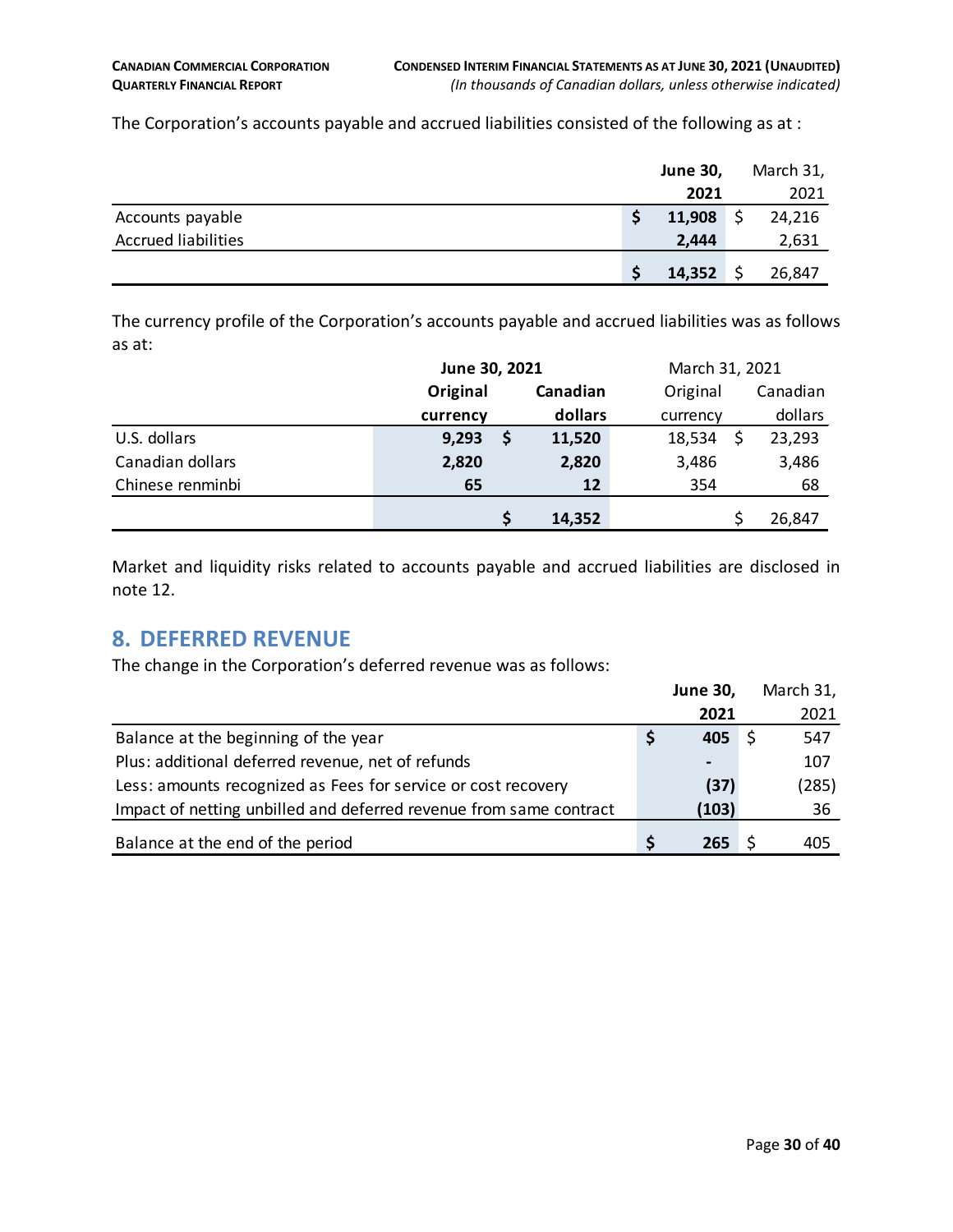# <span id="page-30-0"></span>**9. DEFERRED GOVERNMENT FUNDING**

In May 2021, the Corporation received \$13.0 million from the Department of Finance Canada for the 2021-22 fiscal year. This funding is to be used exclusively for the costs of administration of the DPSA.

A reconciliation of the Corporation's deferred government funding is as follows:

|                                                       | <b>June 30,</b> |
|-------------------------------------------------------|-----------------|
|                                                       | 2021            |
| Balance at the beginning of the year                  | $\blacksquare$  |
| Plus: funding received from the Governement of Canada | 13,000          |
| Less: government funding revenue recognized           | (3,003)         |
| Balance at the end of the period                      | 9.997           |

During the three months period ended June 30, 2021, the Corporation recognized a revenue of \$3.0 million (June 30, 2020 — nil) received from the Government of Canada for the costs to administer the DPSA.

# <span id="page-30-1"></span>**10. LEASE LIABILITIES**

The Corporation's leasing activities relate to office space and office equipment.

In November 2014, the Corporation entered into a fifteen-year lease agreement for office space at the Corporation's current location. The lease payments commenced on December 1, 2016, and the lease expires at the end of November 2031 with an option to extend the term of the lease for an additional five years.

A reconciliation of the Corporation's lease liabilities is as follows:

|                                      |   | <b>June 30,</b> | March 31, |  |  |
|--------------------------------------|---|-----------------|-----------|--|--|
|                                      |   | 2021            | 2021      |  |  |
| Balance at the beginning of the year | S | 6,418           | 6,836     |  |  |
| Interest expense                     |   | 49              | 205       |  |  |
| Lease payments                       |   | (153)           | (623)     |  |  |
| Balance at the end of the period     |   | 6,314           | 6,418     |  |  |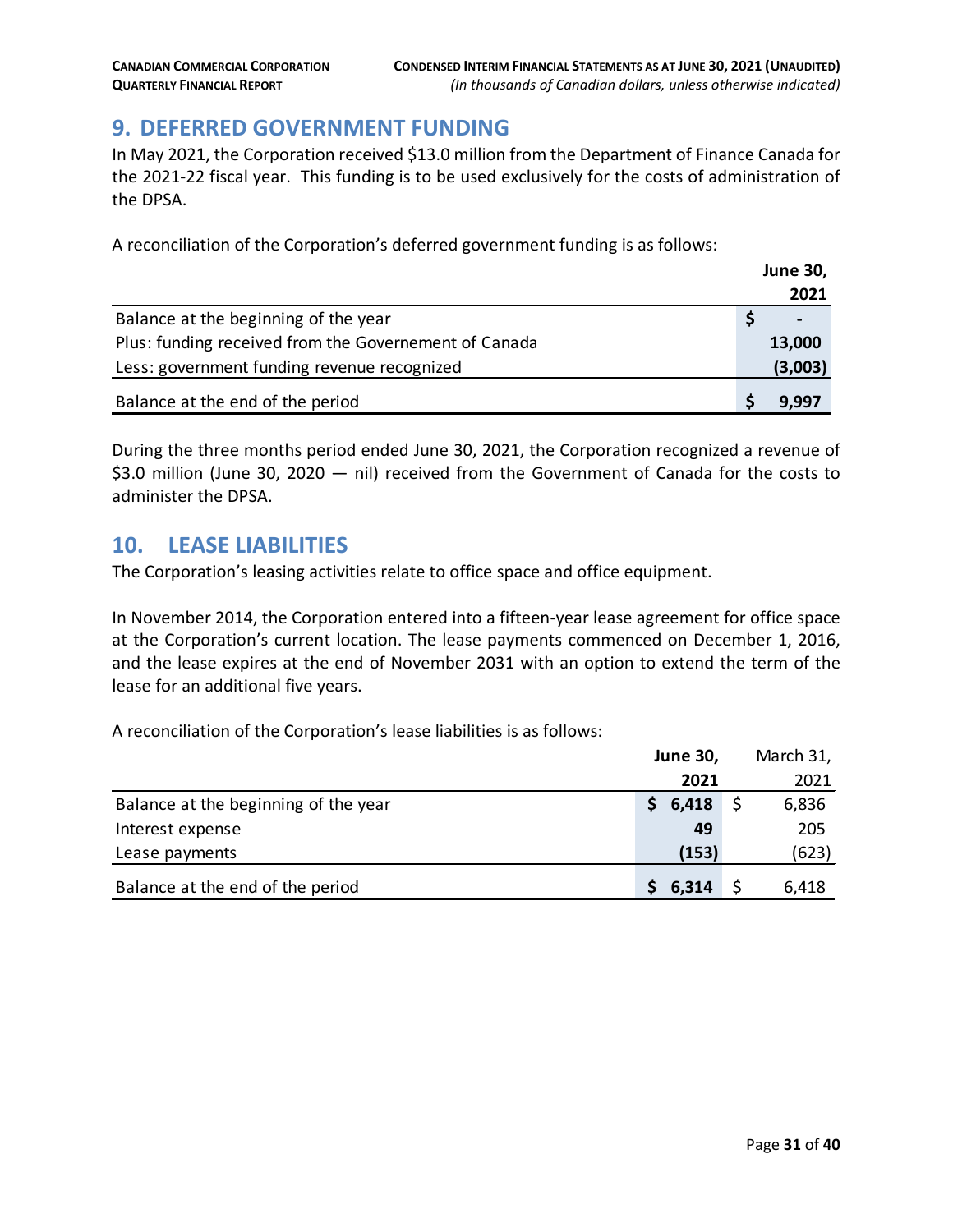The lease liabilities are presented on the Statement of Financial Position as follows as at:

|             |   | <b>June 30,</b> | March 31, |
|-------------|---|-----------------|-----------|
|             |   | 2021            | 2021      |
| Current     | S | 465             | 446       |
| Non-current |   | 5,849           | 5,972     |
|             |   | \$6,314         | 6,418     |

Interest expense related to lease liabilities are included in finance cost. For the three-month period ended June 30, 2021, the Corporation's administrative expenses include \$206 (for the three-month period ended June 30, 2020  $-$  \$208) related to variable lease payments not included in the measurement of lease liabilities. For the three-month periods ended June 30, 2021 and June 30, 2020, there were no significant expenses related to leases of low-value assets and short-term leases for which the recognition exemption has been applied

#### <span id="page-31-0"></span>**11. CAPITAL MANAGEMENT**

The Corporation's objective with respect to capital is to preserve and strengthen its capital base through prudent risk management. This objective and the implementation of strategies to optimize operating surpluses ensures that capital is available to facilitate investments in people and processes and to mitigate any potential losses related to operational, performance and credit risk.

The Corporation defines capital as its contributed capital and retained earnings. The Corporation's contributed capital consists of the capital contributed by the Government of Canada. The capital allocation model used by the Corporation determines the capital required across three risk areas: operational risk, performance risk, and credit risk.

The Corporation is not subject to externally imposed capital requirements.

Key strategies used by the Corporation to manage its capital base include: minimizing contract remediation expenses, balancing smart growth with operating expenses, minimizing foreign exchange exposure and optimizing interest income. The Corporation may be required to return to the Government of Canada any part of capital deemed to be in excess of the amount required for the purposes for which the Corporation was constituted.

The Corporation's breakdown of supply of capital was as follows as at:

|                     | <b>June 30,</b> | March 31, |
|---------------------|-----------------|-----------|
|                     | 2021            | 2021      |
| Contributed capital | 10,000          | 10,000    |
| Retained earnings   | 10,112          | 12,091    |
|                     | 20,112          | 22,091    |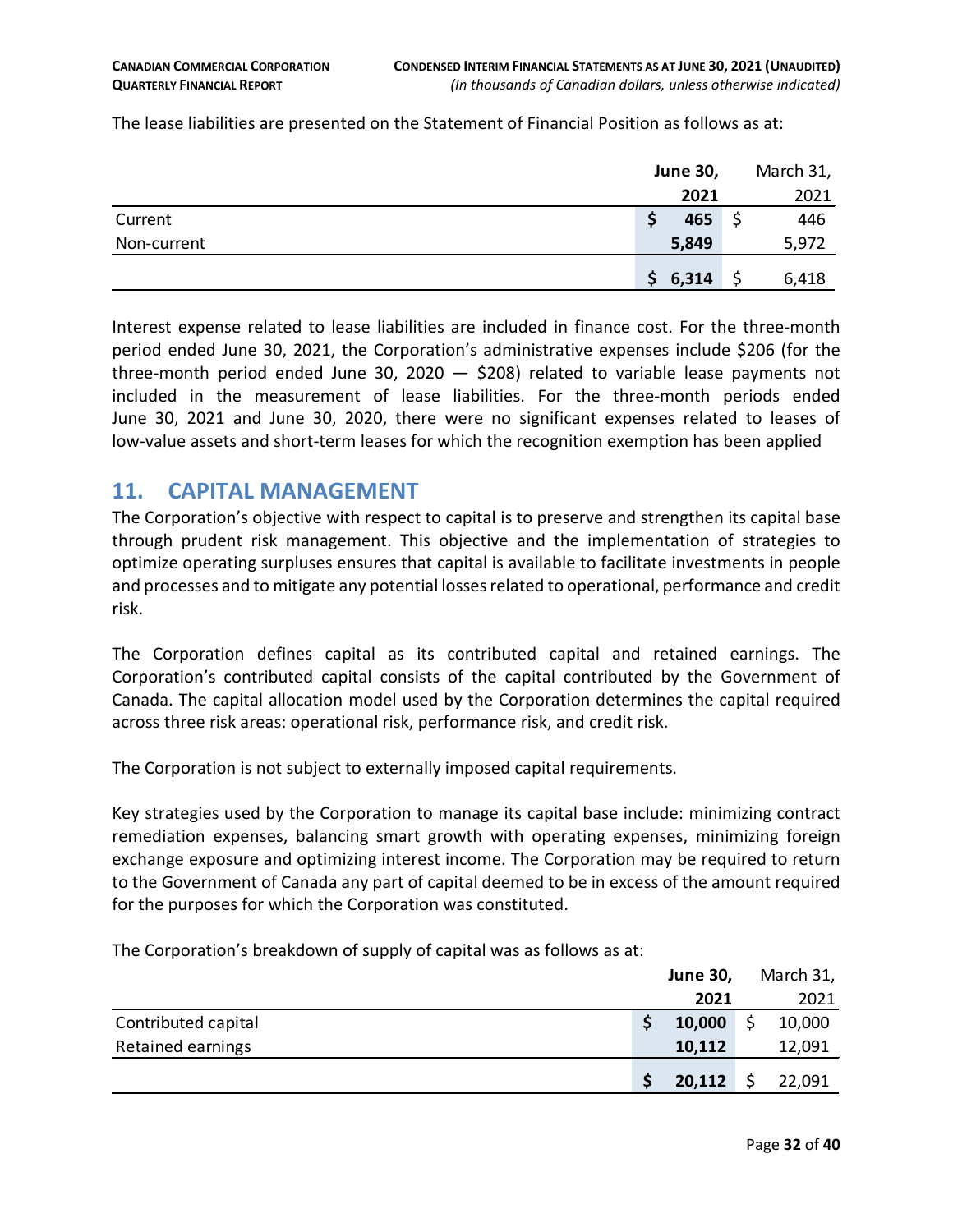# <span id="page-32-0"></span>**12. RISK MANAGEMENT AND FINANCIAL INSTRUMENTS**

As described in the Corporation's Annual Report and audited financial statements for the year ended March 31, 2021, the Corporation is exposed to credit risk, market risk and liquidity risk as a result of holding financial instruments. The following section is a description of the most significant risks associated with financial instruments and how the Corporation manages its risk exposure.

### **(a) Credit risk**

Credit risk is the risk that one party to a financial instrument will cause a financial loss for the other party by failing to discharge an obligation. The credit risk arises principally from the Corporation's cash and cash equivalents, accounts receivable and unbilled revenue which includes Fees for service due to the Corporation. The carrying amount of financial assets recorded in the financial statements represents the maximum exposure to credit risk.

#### *Cash and cash equivalents*

The Corporation invests surplus funds to earn investment income with the objective of maintaining safety of principal and providing adequate liquidity to meet cash flow requirements. The Corporation's exposure to credit risk from investing cash and cash equivalents is minimized through compliance with the Corporation's Board of Directors approved investment policy, which specifies approved investment instruments and portfolio limits. The Corporation invests cash and cash equivalents in highly liquid demand deposits and temporary investments with a Canadian chartered bank. Investments must maintain credit ratings at or above thresholds identified from at least two of the agencies listed below:

- Moody's rating of P1
- Standard and Poor's ("S&P") rating of A1
- Dominion Bond Rating Service ("DBRS") rating of R1 (low)

#### *Accounts receivable*

The Corporation has credit risk related to accounts receivable which includes Fees for service revenue and other amounts owed to the Corporation. Other amounts include situations where the Corporation may agree to pay DPSA and non-DPSA invoices at the request of Canadian exporters prior to receiving funds from the US Department of Defence or other foreign buyers.

Since the DPSA foreign buyer is rated AAA by recognized rating agencies, the credit exposure is minimized to acceptable levels. For non-DPSA foreign buyers, the Corporation assesses the credit risk to ensure it is also within acceptable levels.

As at June 30, 2021, 64% (March 31, 2021  $-$  26%) of the Corporation's accounts receivable were from AAA credit rated counterparties.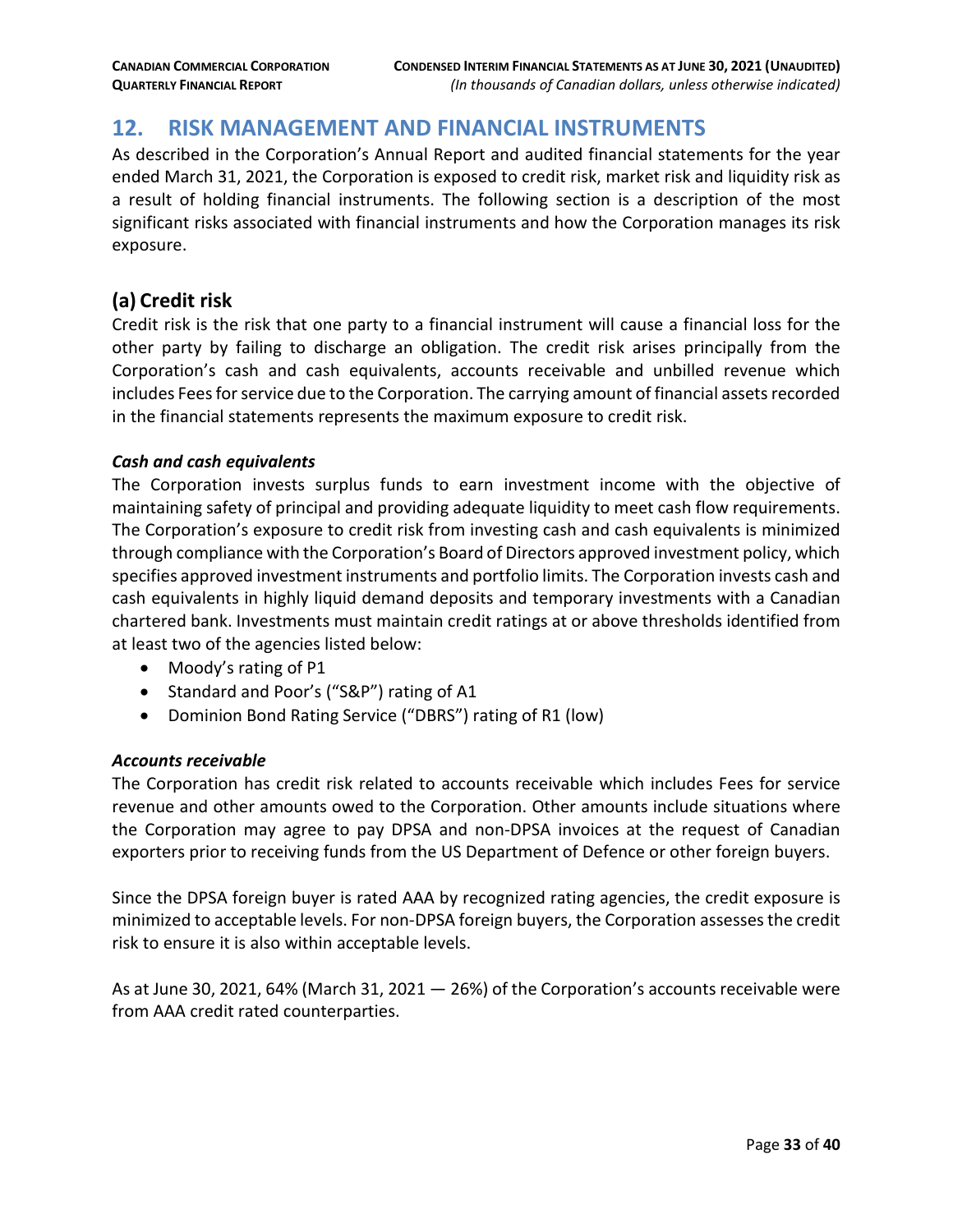The Corporation measures a loss allowance on accounts receivable equal to the lifetime expected credit loss. The lifetime expected credit loss is estimated based on the Corporation's historical credit loss experience adjusted for factors specific to foreign buyers or other entities including credit risk rating, general economic conditions and an assessment of both the current and forecasted direction of conditions at the reporting date.

Since March 31, 2021, there has been no movement in lifetime expected credit loss recognized for accounts receivable in accordance with the simplified approach set out in *IFRS 9.* When applicable, changes in allowance for expected credit loss are included in the Other expenses' component of Administrative expenses.

As at June 30, 2021, the Corporation recognized a loss allowance for expected credit loss of \$89 related to accounts receivable from foreign buyers and other entities arising from contracts with customers. There has been no change in the estimation techniques or significant assumptions made during the current reporting period.

The maximum exposure to credit risk for accounts receivable by geographic region was as follows as at:

|                               | <b>June 30,</b>              |     | March 31, |
|-------------------------------|------------------------------|-----|-----------|
|                               | 2021                         |     | 2021      |
| <b>United States</b>          | \$<br>12,703                 | \$, | 5,445     |
| Asia *                        | 6,636                        |     | 17,019    |
| Central America and Caribbean | 710                          |     | 554       |
| Canada                        | 406                          |     | 772       |
| South America                 | $\qquad \qquad \blacksquare$ |     | 44        |
|                               | 20,455                       | \$  | 23,834    |

\* Includes Middle East

Accounts receivable are considered past due when the payer has failed to make the payment by the contractual due date. The ageing profile of the Corporation's past due accounts receivable was as follows as at:

|                            | <b>June 30,</b> | March 31, |  |
|----------------------------|-----------------|-----------|--|
|                            | 2021            | 2021      |  |
| $<$ 30 days                | 5,884           | 390       |  |
| $>$ 30 days and < 180 days | 6,850           | 4,495     |  |
| $>180$ days                | 482             | 1,115     |  |
|                            | 13,216          | 6,000     |  |

Except for the amounts included in allowance for expected credit loss, all overdue accounts receivable are considered fully collectable as at June 30, 2021.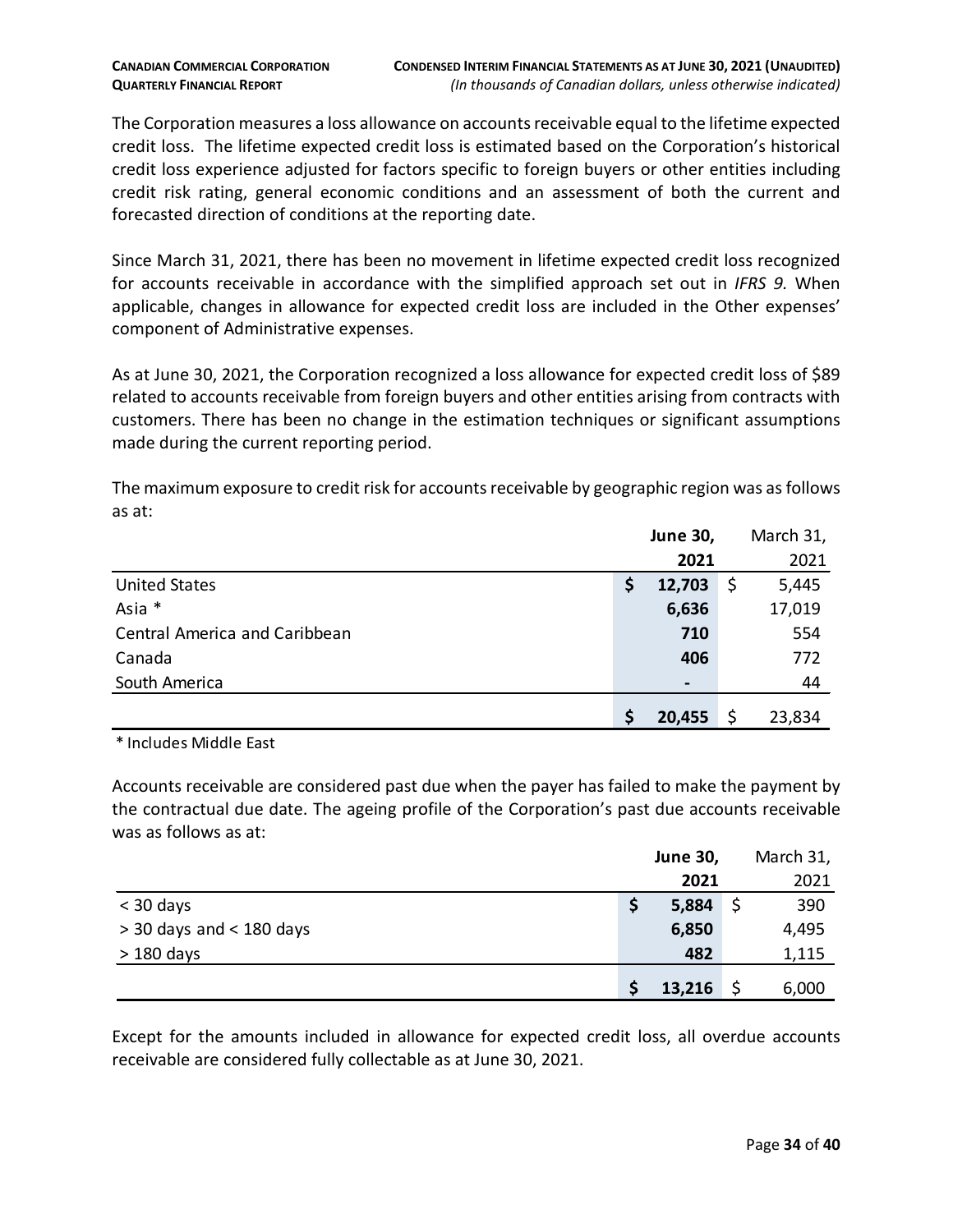When applicable, accounts receivable from the ABP contract covered by payments expected to be received beyond 12 months after the reporting period are presented as long term. As at June 30, 2021, there were no long-term receivable related to the ABP contract. As at March 31, 2021, these receivables were categorized as level 2 in the fair value hierarchy and the Corporation had determined that their fair value approximated their carrying value using the income approach.

#### **(b)Market risk**

Market risk is the risk that the fair value or future cash flows of a financial instrument will fluctuate because of changes in market rates. Market risk comprises three types of risk: currency risk, interest rate risk and other price risk. The Corporation is not exposed to significant interest rate risk or other price risk, however, as noted below, does have currency risk exposure. The Corporation has no significant derivatives or embedded derivatives that require recognition as an asset or liability on the Statement of Financial Position.

#### *Currency Risk*

Currency risk is the risk that the fair value or future cash flows of a financial instrument will fluctuate because of changes in foreign exchange rates. The Corporation is exposed to foreign currency risk due to timing differences between the recognition of Fees for service revenue and actual cash receipt for certain contracts. As at June 30, 2021, the Corporation's currency risk exposure is minimal.

# **(c) Liquidity risk**

Liquidity risk is the risk that an entity will encounter difficulty in meeting obligations associated with financial liabilities that are settled by delivering cash or another financial asset.

Liquidity risk is minimized through compliance with the Corporation's investment policy whereby cash and cash equivalents are invested in highly liquid demand deposits and temporary investments with a Canadian financial institution in order to meet financial obligations on a timely basis.

A potential claim for damages for non-performance of outstanding contracts could create liquidity risk for the Corporation. To mitigate this risk, the Corporation has contractual recourse that consists of, in all material respects, back-to-back contractual obligations from Canadian exporters in an amount equal to the value of the contract. In addition, the Corporation receives an indemnity from the exporter against any additional costs incurred by entering into the back-to-back contractual relationship. In order to further mitigate its overall liquidity risk exposure from non-performance on contracts, the Corporation may supplement this recourse by requiring the Canadian exporter to provide commercial securities including holdbacks, bank guarantees, surety bonds, parent guarantees, insurance assignments, property liens, personal guarantees and shareholder cash to be held in trust with the Corporation.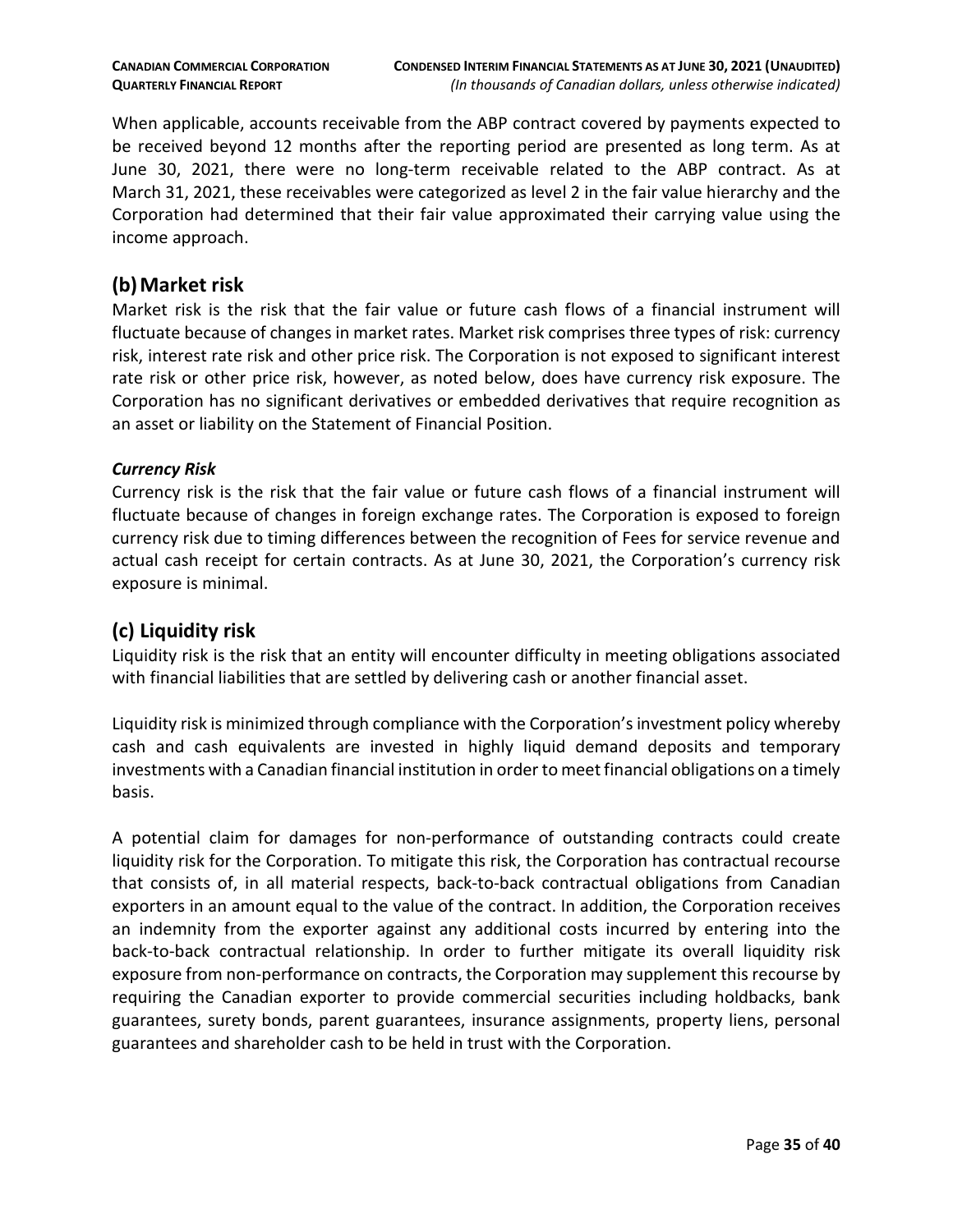As part of the normal course of business, management assesses the likelihood of any contingent liabilities. Contingent liabilities with respect to certain unresolved contract issues are disclosed in note 17(b).

Under contract terms, other than DPSA related contracts, payments to Canadian exporters are usually not made in advance of receipt of payment from foreign buyers, and therefore do not expose the Corporation to liquidity risk.

The CCC Act permits the Corporation to borrow from the Consolidated Revenue Fund or enter into other credit arrangements or indemnities from other sources for an amount not to exceed \$90.0 million.

The Corporation has a revolving credit facility providing access to funds in the amount of \$40.0 million (March 31, 2021 – \$40.0 million) Canadian or its U.S. dollar equivalent. The credit facility is used exclusively for the Corporation's working capital requirements to facilitate payments to Canadian exporters under the DPSA business line.

As per contractual terms in the DPSA business line, the Corporation commits to payments to Canadian exporters within thirty days on most contracts. For the International contracts, the Corporation commits to payments within two to five business days from receipt of payments from the foreign buyer. At times, collection of amounts from the foreign buyer on DPSA contracts can take more than thirty days. This can occasionally result in the Corporation using the credit facility in the normal course of operations. Indebtedness under this agreement is unsecured and this credit facility has an expiry date of December 31, 2021 subject to extension by the Minister of Finance or the approval of a corporate plan. As at June 30, 2021, the draw on this line of credit was nil (March 31, 2021 — nil).

#### *Accounts payable and accrued liabilities*

Accounts payable and accrued liabilities are due on normal trade terms. The maturity profile of the Corporation's accounts payable and accrued liabilities was as follows as at:

|            |        | <b>June 30,</b> |        |  |
|------------|--------|-----------------|--------|--|
|            | 2021   |                 | 2021   |  |
| $<$ 1 year | 14,352 |                 | 26,847 |  |
|            | 14,352 |                 | 26,847 |  |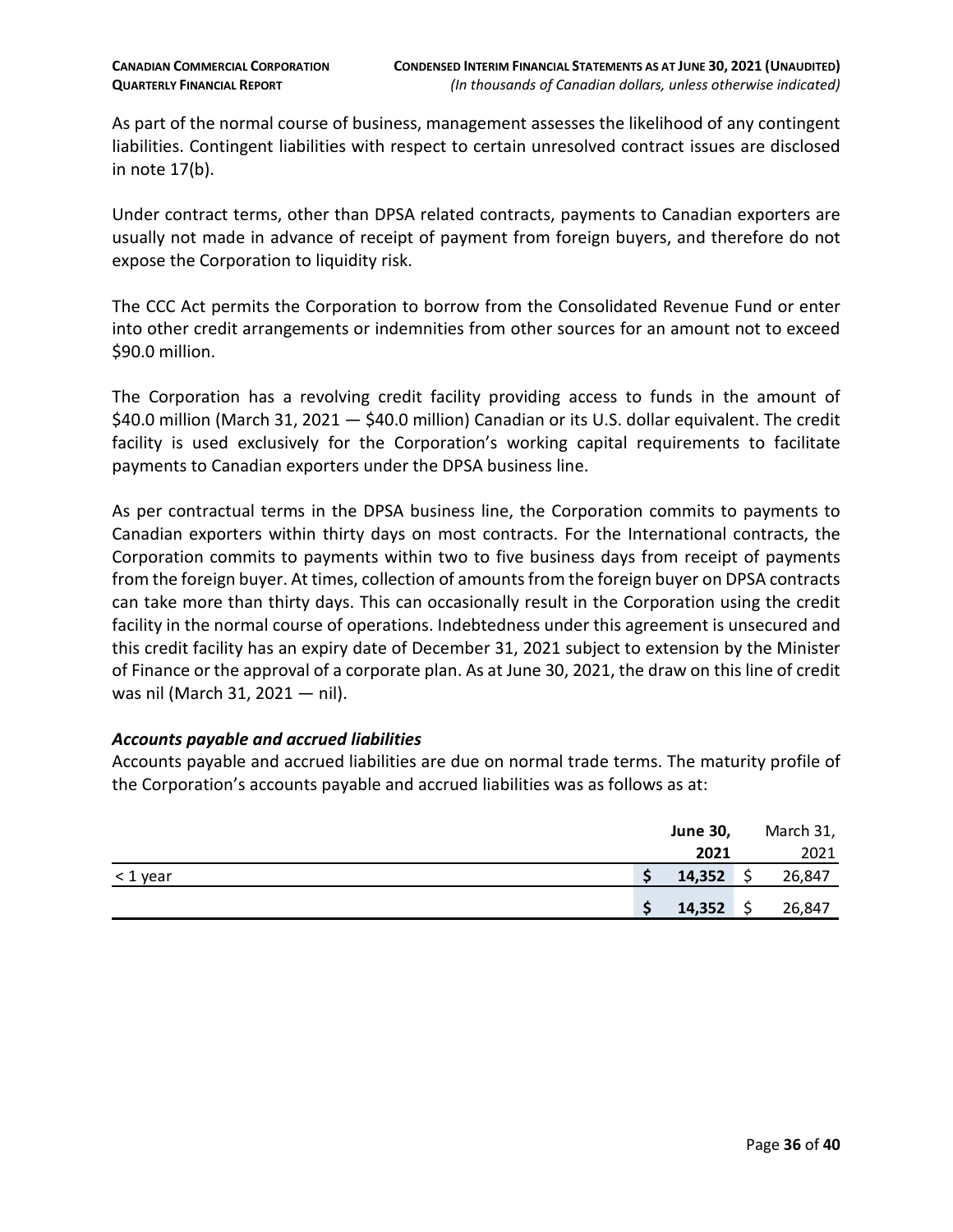# **(d)Risk associated to COVID-19**

COVID-19 has impacted the following risks for the Corporation:

#### *Business environment risk*

Potential foreign buyers may adjust their procurement plans to focus on their domestic response to COVID-19 which could result in decreased demand for the Corporation's services and therefore, impacting its revenue generating potential. The Corporation monitors environmental changes resulting from COVID-19 to manage this risk and adapts processes as necessary. Additionally, the magnitude of the adverse economic impact of COVID-19 may differ from one country to another which may impact the credit risk associated to the Corporation's accounts receivable and unbilled revenue from its foreign buyers. To manage this risk, the Corporation closely monitors the aging of its accounts receivable and unbilled revenue and monitors the general economic conditions of its foreign buyers to determine whether there has been an increase in credit risk and whether any allowance for expected credit loss should be recognized. As at June 30, 2021, the Corporation's allowance for expected credit loss are not related to COVID-19.

#### *Supplier performance risk*

COVID-19 may impact exporters' capacity to meet their contractual obligations either through possible reduced sales volumes or impacted supply chains. Ultimately, some companies may fail during the pandemic. To manage this risk, the Corporation monitors the financial condition of its exporter portfolio and assesses whether any provision for contract remediation should be recognized or a contingent liability disclosed. As at June 30, 2021, the Corporation has not recognized any provisions nor identified any contingent liabilities to disclose as a result of COVID-19.

# <span id="page-36-0"></span>**13. REVENUE FROM CONTRACTS WITH CUSTOMERS**

#### **(a) Disaggregation of Fees for service revenue**

For the three month period ended June 30, the sources of the Corporation's Fees for service revenue were as follows:

|                                  |   | 2021  | 2020  |
|----------------------------------|---|-------|-------|
| International business           | S | 590   | 1,023 |
| Lottery programs                 |   | 230   | 123   |
|                                  | S | 820   | 1,146 |
| Government of Canada initiatives |   | 522   | 440   |
|                                  |   | 1,342 | 1,586 |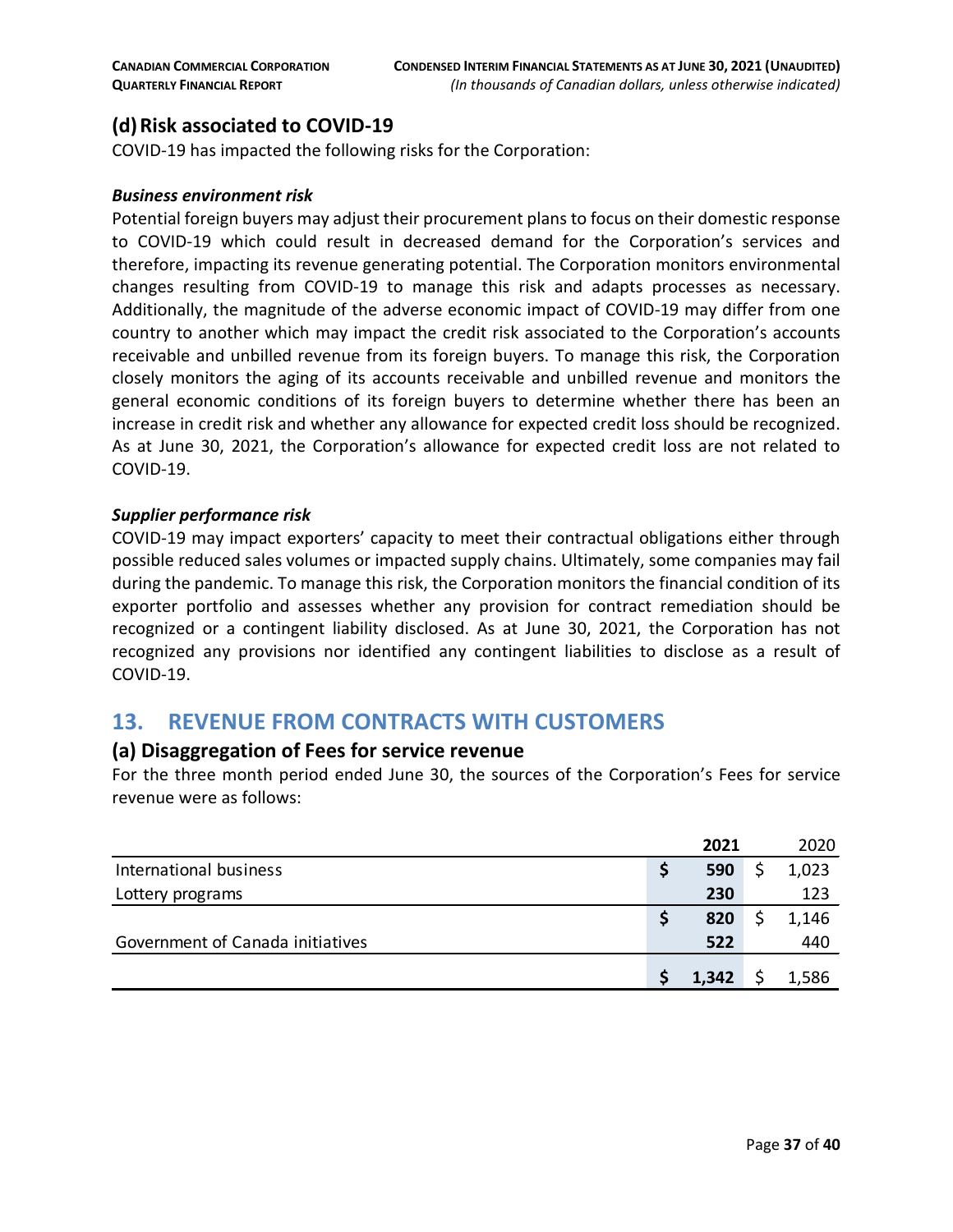# **(b) Unsatisfied (or partially unsatisfied) performance obligations**

Unsatisfied, or partially unsatisfied, contractual performance obligations are mostly due to services which are yet to be provided by the Corporation over the remaining duration of the contract. The following table sets out the estimated transaction prices allocated to unsatisfied, or partially unsatisfied contracted performance obligations of the Corporation to be met in the future and the estimated timing of revenue recognition as at June 30, 2021. Actual amounts may differ from these estimates due to a variety of factors, including the unpredictable nature of customer behaviour, industry regulation and the economic and political environments in which the Corporation operates.

|          | <b>June 30,</b> |
|----------|-----------------|
|          | 2021            |
| < 1 year | 12,805<br>\$    |
| > 1 year | 24,211          |
|          | 37,016          |

The above amounts do not include the variable consideration portions of the lottery programs as they cannot be reliably estimated.

#### <span id="page-37-0"></span>**14. OTHER INCOME**

The Corporation earns other income from various sources which are typically not from international business activities. The table below illustrates the sources of other income for the three month period ended June 30:

|                      | 2021 | 2020 |
|----------------------|------|------|
| Discounting income   | 33   |      |
| Miscellaneous income | 16   |      |
|                      | 49   | 70   |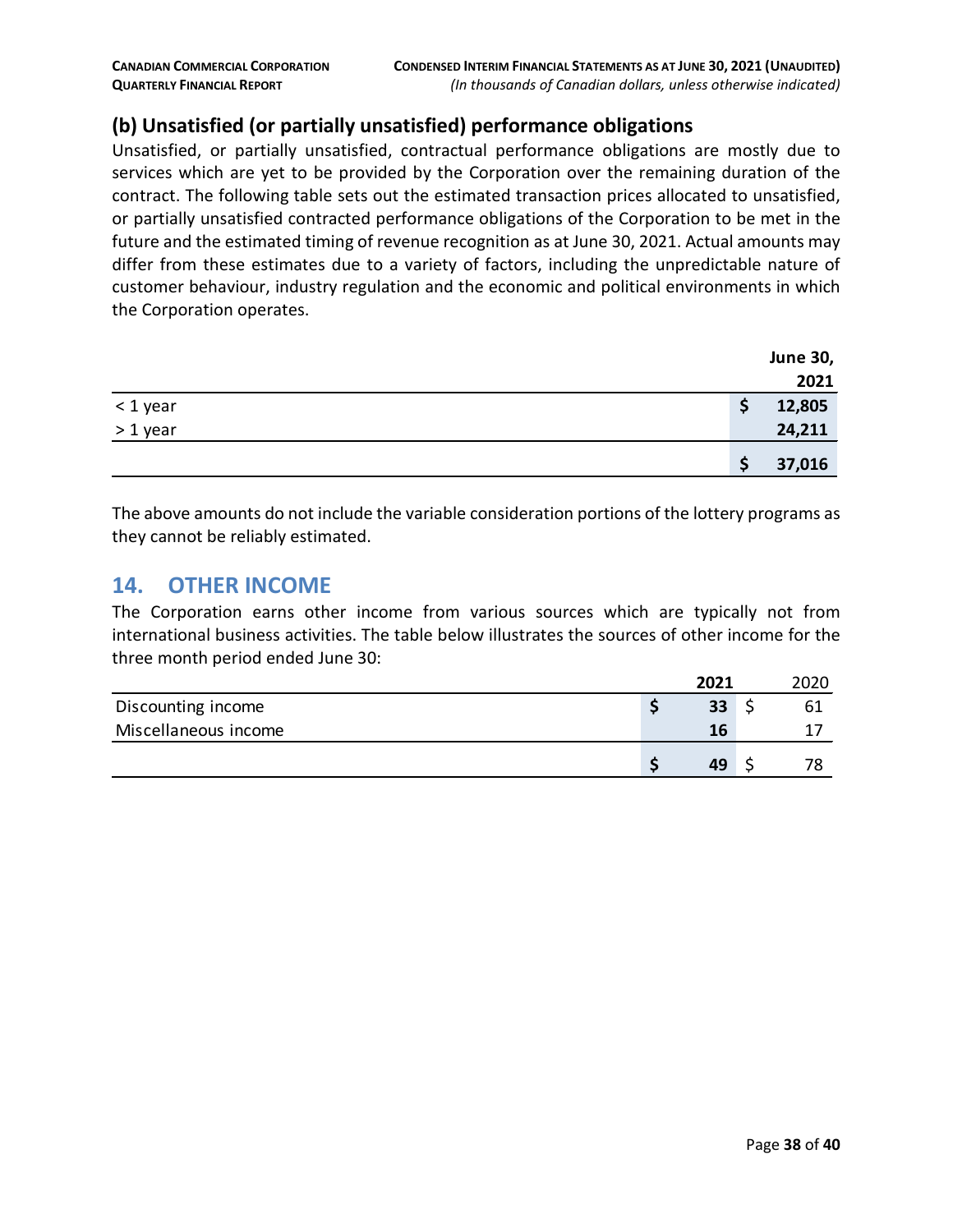# <span id="page-38-0"></span>**15. ADMINISTRATIVE EXPENSES**

Administrative expenses for the three month period ended June 30 are as follows:

|                                             | 2021        | 2020        |
|---------------------------------------------|-------------|-------------|
| Workforce compensation and related expenses | \$<br>4,418 | \$<br>4,590 |
| Contract management services                | 650         | 640         |
| Consultants                                 | 378         | 99          |
| Rent and related expenses                   | 258         | 337         |
| Software, hardware and support              | 198         | 218         |
| Depreciation                                | 148         | 186         |
| Communications                              | 55          | 23          |
| Travel and hospitality                      | 1           | 15          |
| Other expenses                              | 50          | 55          |
|                                             | \$<br>6,156 | 6,163       |

# <span id="page-38-1"></span>**16. RELATED PARTY TRANSACTIONS**

The Corporation is related in terms of common ownership to all Government of Canada departments, agencies and Crown corporations. The Corporation enters into transactions with these entities in the normal course of business, under the same terms and conditions that apply to unrelated parties, and as such the transactions approximate fair value.

# <span id="page-38-2"></span>**17. CONTINGENCIES**

#### **(a) Collateral**

The value of outstanding deliverables to be performed by Canadian exporters for which the Corporation, on behalf of the Government of Canada, has guaranteed performance to foreign government buyers as at June 30, 2021 was \$9.2 billion (March 31, 2021 — \$9.4 billion).

To manage performance risk of outstanding deliverables, the Corporation has contractual recourse that consists, in all material respects, of corresponding deliverables from Canadian exporters in the same amount. The collateral pledged by Canadian exporters is to mitigate counterparty risk to the deliverables guaranteed by the Corporation in the event of non-performance claims against the Corporation for reasons related to the Canadian exporter failing to perform per the terms and conditions of contracts. In addition, to further mitigate the overall exposure to potential damage claims for non-performance, and depending upon the results of its due diligence, the Corporation may supplement this recourse by requiring the Canadian exporter to provide commercial securities including holdbacks, bank guarantees, surety bonds, parent guarantees, insurance assignments, property liens, personal guarantees and shareholder cash held in trust with the Corporation.